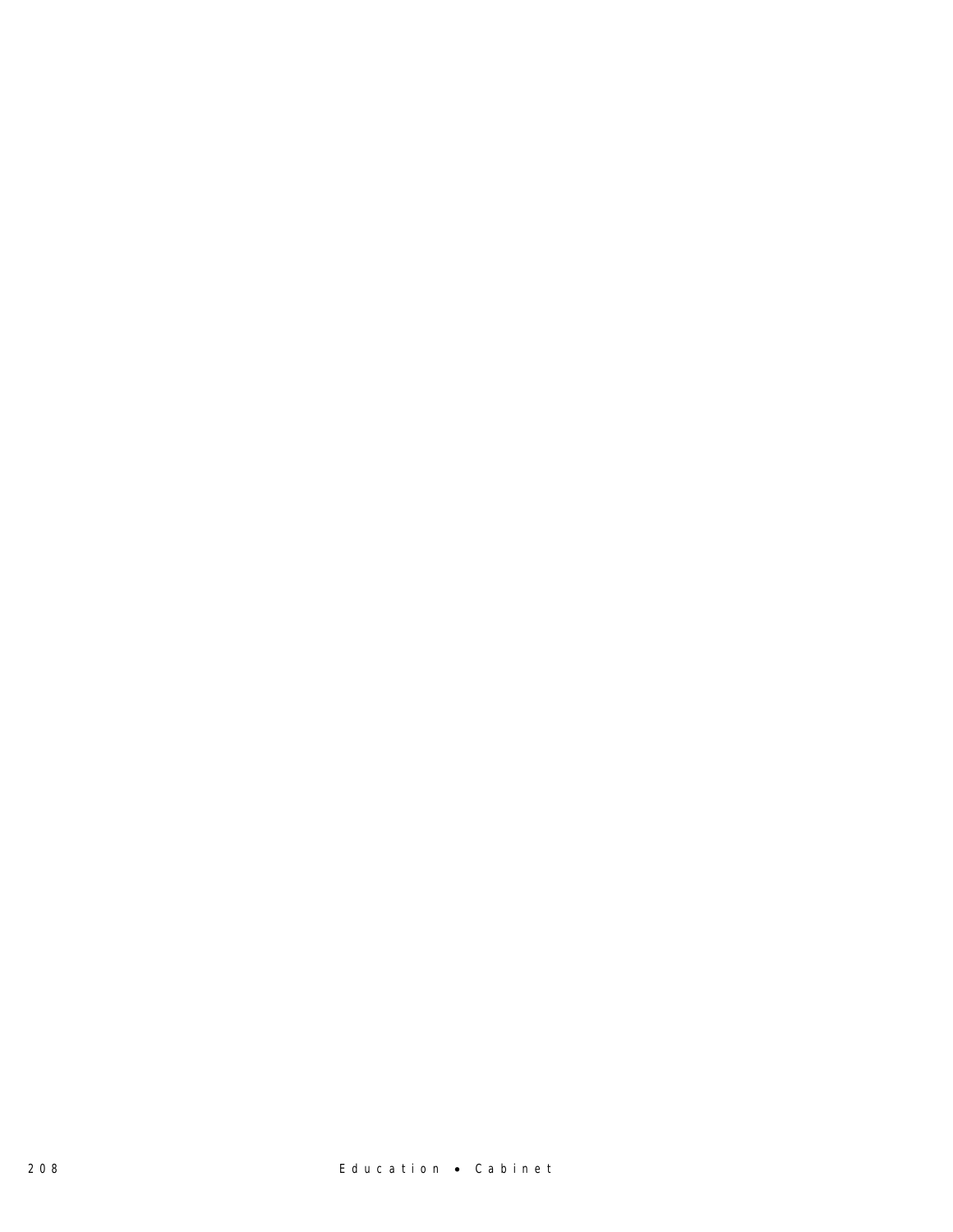# Education

#### *Turahn Dorsey, Chief of Education / Dr. Tommy Chang, Superintendent BPS*

# *Cabinet Mission*

The Education Cabinet will be responsible for Boston's education landscape and tasked with crafting and executing an education agenda for the City. From early childhood education, to kindergarten, to junior high, to higher learning institutions, to educations for seniors. The cabinet will implement the vision for academic excellence across the City.

| <b>Operating Budget</b>            | Program Name                 | <b>Total Actual '14</b> | Total Actual '15 | Total Approp '16     | <b>Total Budget '17</b> |
|------------------------------------|------------------------------|-------------------------|------------------|----------------------|-------------------------|
|                                    | <b>Boston Public Schools</b> | 937,949,085             | 974,925,124      | 1,016,283,841        | 1,031,684,000           |
|                                    | Total                        | 937,949,085             | 974,925,124      | 1,016,283,841        | 1,031,684,000           |
| <b>Capital Budget Expenditures</b> |                              | Actual '14              | Actual '15       | <b>Estimated '16</b> | Projected '17           |
|                                    | <b>Boston Public Schools</b> | 35,212,224              | 51.490.890       | 75.148.682           | 65,676,408              |
|                                    | Total                        | 35,212,224              | 51,490,890       | 75.148.682           | 65,676,408              |
| <b>External Funds Expenditures</b> |                              | <b>Total Actual '14</b> | Total Actual '15 | Total Approp '16     | <b>Total Budget '17</b> |
|                                    |                              |                         |                  |                      |                         |
|                                    | <b>Boston Public Schools</b> | 150.789.192             | 130.369.402      | 135,411,785          | 142.169.497             |
|                                    | Total                        | 150,789,192             | 130,369,402      | 135.411.785          | 142.169.497             |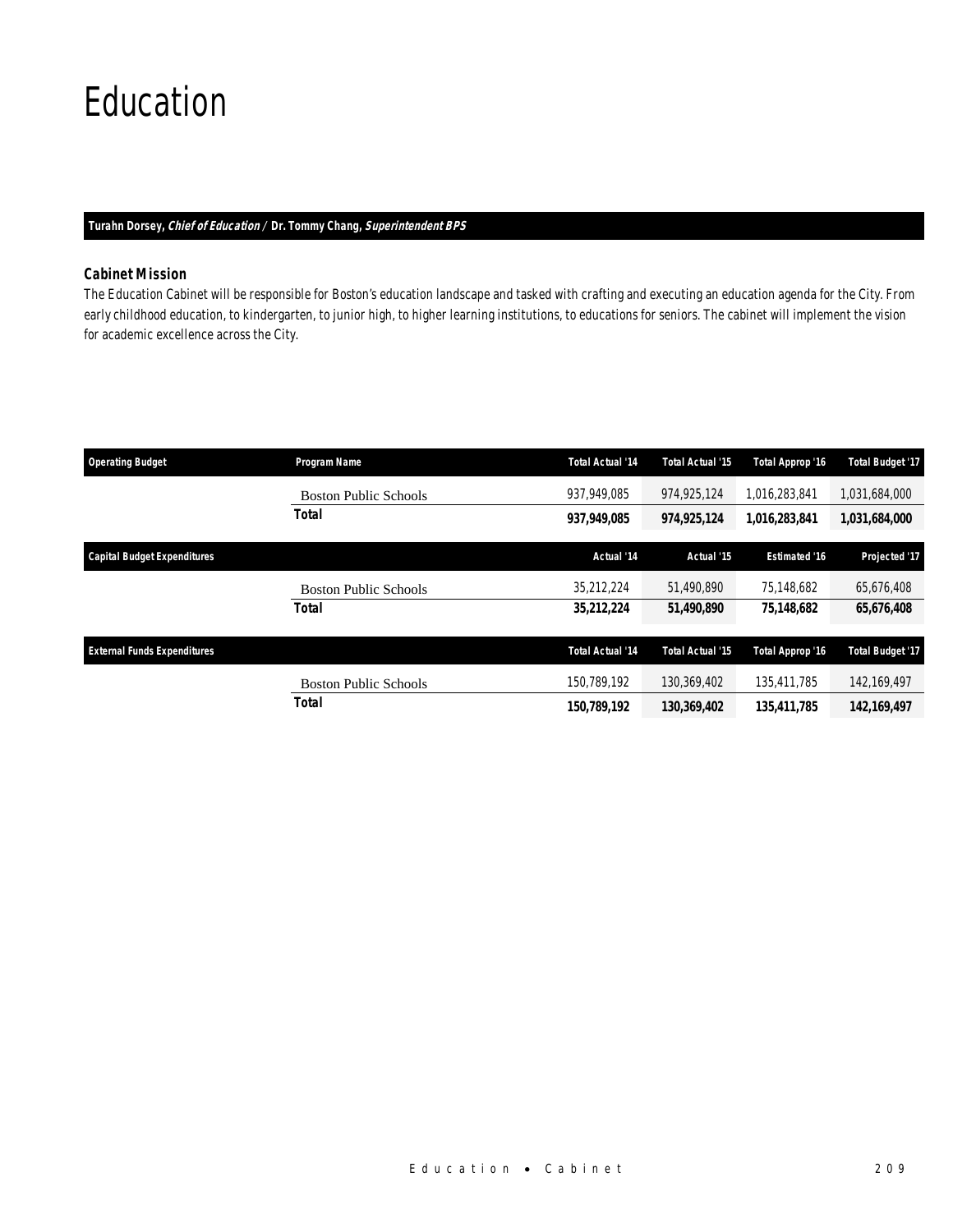# Boston Public Schools Operating Budget

# *Dr. Tommy Chang, Superintendent, Appropriation 101*

### *Department Mission*

We welcome the children of this city into the Boston Public Schools, where effective teaching and learning prepare all of our students to achieve at high levels, and where the entire community works together to focus on children.

### *Selected Performance Strategies*

*General School Purposes* 

- BPS will provide rigorous, effective, and engaging curriculum, instruction, and enrichment.
- To graduate all students from high school prepared for college and career success.

| <b>Operating Budget</b>      | Program Name                                                                                                                                                                                                                                                                                                                                                                                                                                                                                                                                                                                                                                                                                                                                                                                | <b>Total Actual '14</b>                                                                                                                                                                                                                | Total Actual '15                                                                                                                                                                                                                                     | <b>Total Approp '16</b>                                                                                                                                                                                                                                         | <b>Total Budget '17</b>                                                                                                                                                                                                                                                                 |
|------------------------------|---------------------------------------------------------------------------------------------------------------------------------------------------------------------------------------------------------------------------------------------------------------------------------------------------------------------------------------------------------------------------------------------------------------------------------------------------------------------------------------------------------------------------------------------------------------------------------------------------------------------------------------------------------------------------------------------------------------------------------------------------------------------------------------------|----------------------------------------------------------------------------------------------------------------------------------------------------------------------------------------------------------------------------------------|------------------------------------------------------------------------------------------------------------------------------------------------------------------------------------------------------------------------------------------------------|-----------------------------------------------------------------------------------------------------------------------------------------------------------------------------------------------------------------------------------------------------------------|-----------------------------------------------------------------------------------------------------------------------------------------------------------------------------------------------------------------------------------------------------------------------------------------|
|                              | <b>General School Purposes</b>                                                                                                                                                                                                                                                                                                                                                                                                                                                                                                                                                                                                                                                                                                                                                              | 937,949,085                                                                                                                                                                                                                            | 974,925,124                                                                                                                                                                                                                                          | 1,016,283,841                                                                                                                                                                                                                                                   | 1,031,684,000                                                                                                                                                                                                                                                                           |
|                              | <b>Total</b>                                                                                                                                                                                                                                                                                                                                                                                                                                                                                                                                                                                                                                                                                                                                                                                | 937,949,085                                                                                                                                                                                                                            | 974, 925, 124                                                                                                                                                                                                                                        | 1,016,283,841                                                                                                                                                                                                                                                   | 1,031,684,000                                                                                                                                                                                                                                                                           |
| <b>External Funds Budget</b> | <b>Fund Name</b>                                                                                                                                                                                                                                                                                                                                                                                                                                                                                                                                                                                                                                                                                                                                                                            | <b>Total Actual '14</b>                                                                                                                                                                                                                | <b>Total Actual '15</b>                                                                                                                                                                                                                              | <b>Total Approp '16</b>                                                                                                                                                                                                                                         | <b>Total Budget '17</b>                                                                                                                                                                                                                                                                 |
|                              | 21st Century Community Learn<br>Academic Support<br><b>Adult Career Pathways</b><br><b>Adult Education Fund</b><br><b>Adult Education Learning Center</b><br><b>Advanced Placement Incentives</b><br><b>AIDS</b> Education<br><b>American History Scriptures</b><br><b>ARABIC Summer Academy</b><br><b>ARRA</b> - Earned Indirect<br><b>ARRA - IDEA</b><br>ARRA - IDEA Early Childhood<br><b>ARRA</b> - Obesity Prevention Initiative<br>ARRA - School Improvement<br>ARRA - Title I School Improvement<br>ARRA - Tobacco Prevention Initiative<br><b>Athletics Revolving Fund</b><br><b>Boston Adult High School</b><br>Boston Energy in Science Teaching<br><b>Boston Marathon Bombing Behavioral</b><br>Response<br><b>Boston Public School Energy</b><br>Carol M. White Phys Ed Program | 917,844<br>609,839<br>$\Omega$<br>179.917<br>$\Omega$<br>$-12,992$<br>3,528<br>12,328<br>110,039<br>99,803<br>6,983<br>3,255<br>14,389<br>1,647,338<br>891,200<br>$-1,193$<br>0<br>11,148<br>149,120<br>$\Omega$<br>$\Omega$<br>96,605 | 1,075,392<br>613,404<br>109,940<br>182,779<br>16,963<br>12,992<br>$\theta$<br>$\Omega$<br>95,317<br>$\theta$<br>$\overline{0}$<br>$\Omega$<br>$\Omega$<br>1,916,714<br>709<br>$\Omega$<br>1,460<br>3,274<br>5,131<br>$\Omega$<br>0<br>$\overline{0}$ | 601,672<br>432,000<br>101,774<br>175,001<br>$\sigma$<br>0<br>$\theta$<br>$\theta$<br>$\overline{0}$<br>$\theta$<br>$\theta$<br>$\theta$<br>$\Omega$<br>2,065,292<br>$\Omega$<br>$\theta$<br>$\theta$<br>$\theta$<br>$\Omega$<br>$\theta$<br>400,000<br>$\Omega$ | 989,663<br>347,801<br>104,925<br>180,100<br>$\Omega$<br>$\theta$<br>$\overline{0}$<br>$\mathbf 0$<br>$\overline{0}$<br>$\overline{0}$<br>$\mathbf 0$<br>$\Omega$<br>$\Omega$<br>801,933<br>$\theta$<br>$\theta$<br>$\Omega$<br>$\Omega$<br>$\Omega$<br>1,036,995<br>400,000<br>$\Omega$ |
|                              | Children's Pilot Funds<br>Choice Neighborhood Grant<br>Class2003 - Support<br>Commonwealth Technical Alliance<br>Community Partnership Program<br>Coordinated Family & Community<br>Engagement                                                                                                                                                                                                                                                                                                                                                                                                                                                                                                                                                                                              | $\theta$<br>67,696<br>25,000<br>1,236<br>1,260,319<br>$\overline{0}$                                                                                                                                                                   | $\Omega$<br>71,997<br>10,000<br>$\Omega$<br>1,179,081<br>$\theta$                                                                                                                                                                                    | 289,191<br>0<br>$\theta$<br>$\Omega$<br>1,236,837<br>$\overline{0}$                                                                                                                                                                                             | 172,270<br>0<br>$\Omega$<br>$\Omega$<br>334,837<br>799,476                                                                                                                                                                                                                              |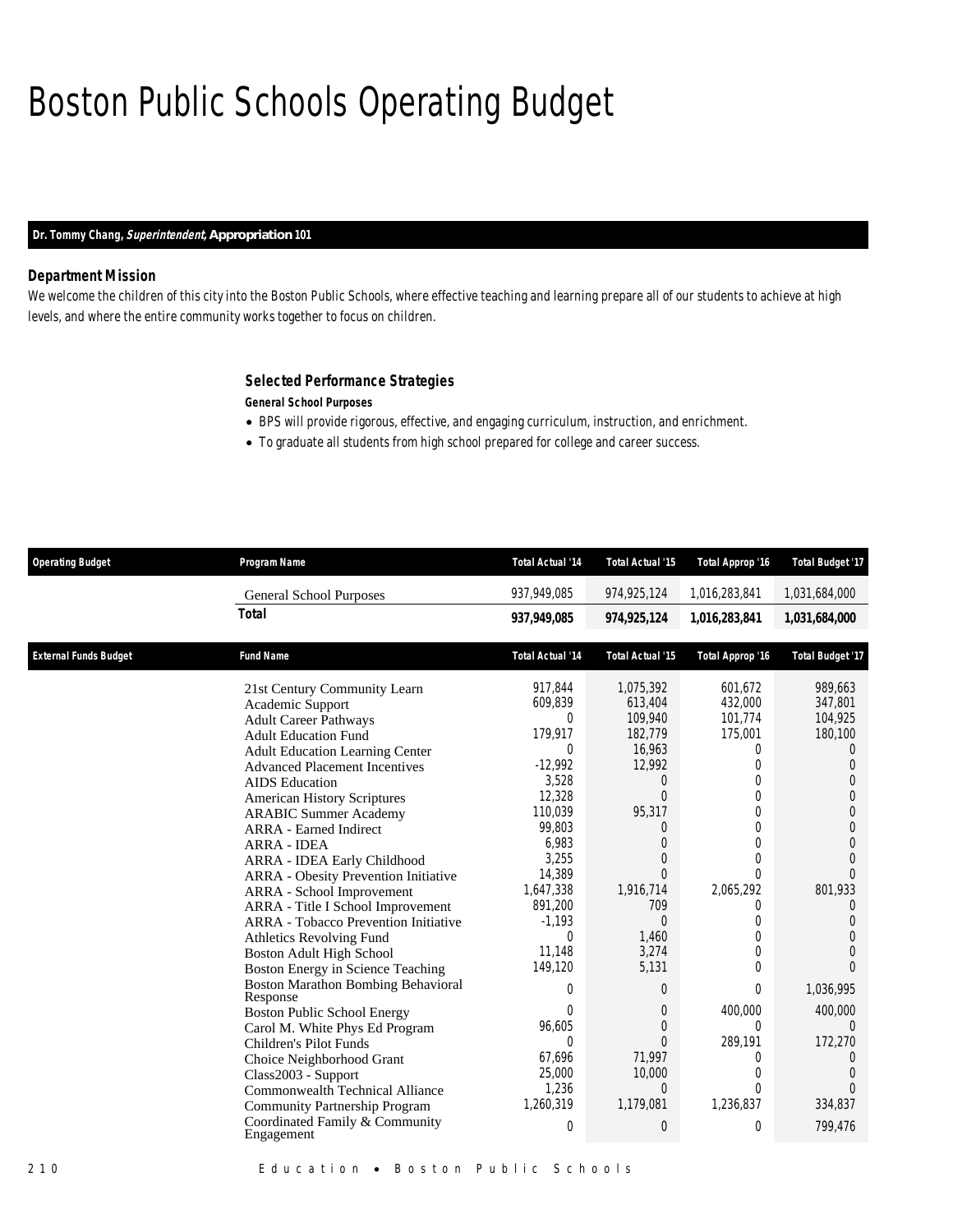| DOJ Youth Forum Cities                                             | 0                    | 91,432             | 0              | 0                   |
|--------------------------------------------------------------------|----------------------|--------------------|----------------|---------------------|
| Drug Free Schools                                                  | 260                  | 0                  | 0              | 0                   |
| <b>Early Education Partnerships</b>                                | 150,000              | $\overline{0}$     | 0              | $\Omega$            |
| Early Literacy Intervention                                        | 39,608               | 162,032            | 34,930         | 47,000              |
| Empowering Teens thru Health                                       | 239,936              | 447,287            | 370,000        | 369,999             |
| <b>English for New Bostonians</b>                                  | 0                    | 24,956             | 25,000         | 18,231              |
| <b>Expanded Learning Time</b>                                      | 1,297,772            | 1,998,114          | 2,099,700      | 773,467             |
| <b>External Diploma</b>                                            | 139,527<br>1,861,549 | 117,065            | 100,001        | 108,700             |
| <b>Facilities Fund</b>                                             | 9,108                | 2,372,618<br>2,500 | 1,800,000<br>0 | 1,800,000<br>$\cup$ |
| Farm to School Initiative                                          | 2,597                | 0                  | 0              | $\theta$            |
| Foreign Lanaguage Assistance Program                               | 775,451              | 733,206            | 809,875        | 0                   |
| Fresh Fruit & Vegetable Program<br>Full Service Community School   | 524,034              | 448,477            | 0              | $\Omega$            |
| <b>GED Test Score</b>                                              | 7,175                | 6,146              | 5,000          | 4,000               |
| <b>High Needs Support Grant</b>                                    | 245,000              | 0                  | 0              | $\Omega$            |
| <b>IDEA</b>                                                        | 16,729,599           | 17,528,787         | 17,604,163     | 17,219,684          |
| <b>Improving Teacher Quality</b>                                   | $\Omega$             | 40,078             | 0              |                     |
| Indirect                                                           | 2,676,725            | 2,477,109          | 2,970,300      | 2,141,386           |
| <b>Innovation School Planning</b>                                  | 210,269              | 61,847             | 0              | $\Omega$            |
| <b>Institute for Education Science</b>                             | 0                    | 0                  | 0              | 176,634             |
| <b>Instrument Rental Account</b>                                   | 24,468               | 949                | 0              | 0                   |
| International Research & Studies                                   | 4,344                | 0                  | 0              | 0                   |
| Juvenile Accountability                                            | 4,515                | 96,820             | 0              | 0                   |
| Lee Academy Pilot School                                           | $-15,210$            | 0                  | 0              | $\overline{0}$      |
| LEP - Summer Support                                               | 14,000               | 78,018             | 0              | $\mathbf 0$         |
| Literacy Partnership                                               | 13                   | 0                  | 0              | $\overline{0}$      |
| <b>Magnet Schools Assistance</b>                                   | 0                    | $-4,601$           | 0              | $\overline{0}$      |
| MassGrad Implemenation                                             | 192.690              | 185,472            | 0              | 0                   |
| Math Science Partnership                                           | $\Omega$             | 0                  | 0              | $\theta$            |
| <b>McKinney Homeless</b>                                           | 55,560               | 38,884             | 50,000         | 49,999              |
| <b>National Center For Teacher Effectiveness</b>                   | 18,516               | 0                  | 0              | $\Omega$            |
| National Endowment for the Arts                                    | 0                    | $\overline{0}$     | $\overline{0}$ | 50,000              |
| <b>Nutrition Summer Start Up</b>                                   | 30,265               | 67,617             | 0              | 0                   |
| Ocean Communities in Education                                     | 23,840               | 8,702              | 0              | $\Omega$            |
| Partnership to Improve Community Health<br>- Safe Routes to School | 0                    | 0                  | 200,001        | 180,000             |
| Pathway to Support At-Risk Students                                | 20,000               | 21,320             | 0              | 0                   |
| Perkins Vocational Education                                       | 1,562,988            | 1,203,452          | 1,193,688      | 1,234,767           |
| PICH Safe Routes to School                                         | 0                    | 1,200              | 0              | $\Omega$            |
| Preschool Expansion Grant                                          | $\overline{0}$       | 0                  | 4,061,250      | 3,879,986           |
| Priority Partnership Project                                       | 100,000              | $\Omega$           | 0              | 0                   |
| Quality Full-Day Kindergarten                                      | 2,318,095            | 1,879,759          | 2,289,601      | 0                   |
| Race To The Top                                                    | 15,072,003           | 757,769            | 0              | 0                   |
| <b>Reading First</b>                                               | 17,804               | 65,630             | 0              | $\Omega$            |
| Reimbursable                                                       | 0                    | 172,079            | 7,297,378      | 8,054,442           |
| ROTC                                                               | 911,344              | 847,033            | 0              | 870,000             |
| Safe Schools                                                       | 10,000               | $\overline{0}$     | 0              | $\left( \right)$    |
| Scale Proj Int Math & Sci                                          | 19,062               | 42,560             | 0              | $\theta$            |
| School Achievement                                                 | 3,613                | $-1,112$           | 0              | $\Omega$            |
| School Improvement                                                 | 49,222               | 151,447            | 0              | 766,627             |
| School Lunch - Food Services                                       | 35,159,979           | 35,067,799         | 34,284,766     | 34,284,766          |
| <b>Small Learning Communities</b>                                  | 0                    | $-5,213$           | 0<br>0         | $\left($            |
| Special Education / Professional Dev                               | 297,158<br>735,416   | 217,101<br>419,513 | 484,467        | 173,784<br>484,467  |
| Special Education 188 Early Childhood                              | 14,055,572           | 11,329,574         | 15,065,221     | 15,173,004          |
| Special Education Circuit Breaker<br>State4Stem                    | 7,881                | 0                  | 0              |                     |
| STEM - Early College HS                                            | 0                    | 26,000             | 26,000         | 0                   |
| Strategic Alliance For Health                                      | $-22,714$            | $\overline{0}$     | 0              | 0                   |
| Strategic Support for U/P School                                   | 506,876              | 57,024             | 0              | $\theta$            |
| Summer Enhancement Program                                         | 0                    | 20,000             | 0              | $\Omega$            |
| Summer Food Program                                                | 1,439,093            | 1,120,197          | 1,316,529      | 1,317,441           |
| Support/Under Performance Dist                                     | 3,292                | $\overline{0}$     | 0              | $\theta$            |
| <b>Supporting Family Literacy</b>                                  | 15                   | 9,319              | 0              | 0                   |
| Sustainable Materials Recovery                                     | 9,851                | 18,940             | 0              | 0                   |
| <b>Tech Enhancement Options</b>                                    | 75,000               | 12,500             | 0              | $\Omega$            |
| <b>Technology Fund</b>                                             | 672,727              | 90,561             | 1,500,000      | 1,500,000           |
| Teen Pregnancy Prevention                                          | 113,444              | 88,076             | 90,000         | $\cup$              |
| TILT - Turnaround with Inc Learn Time                              | 806,097              | 1,027,389          | 0              | $\Omega$            |
| Title I                                                            | 34,863,208           | 35,612,110         | 28,459,611     | 38,082,672          |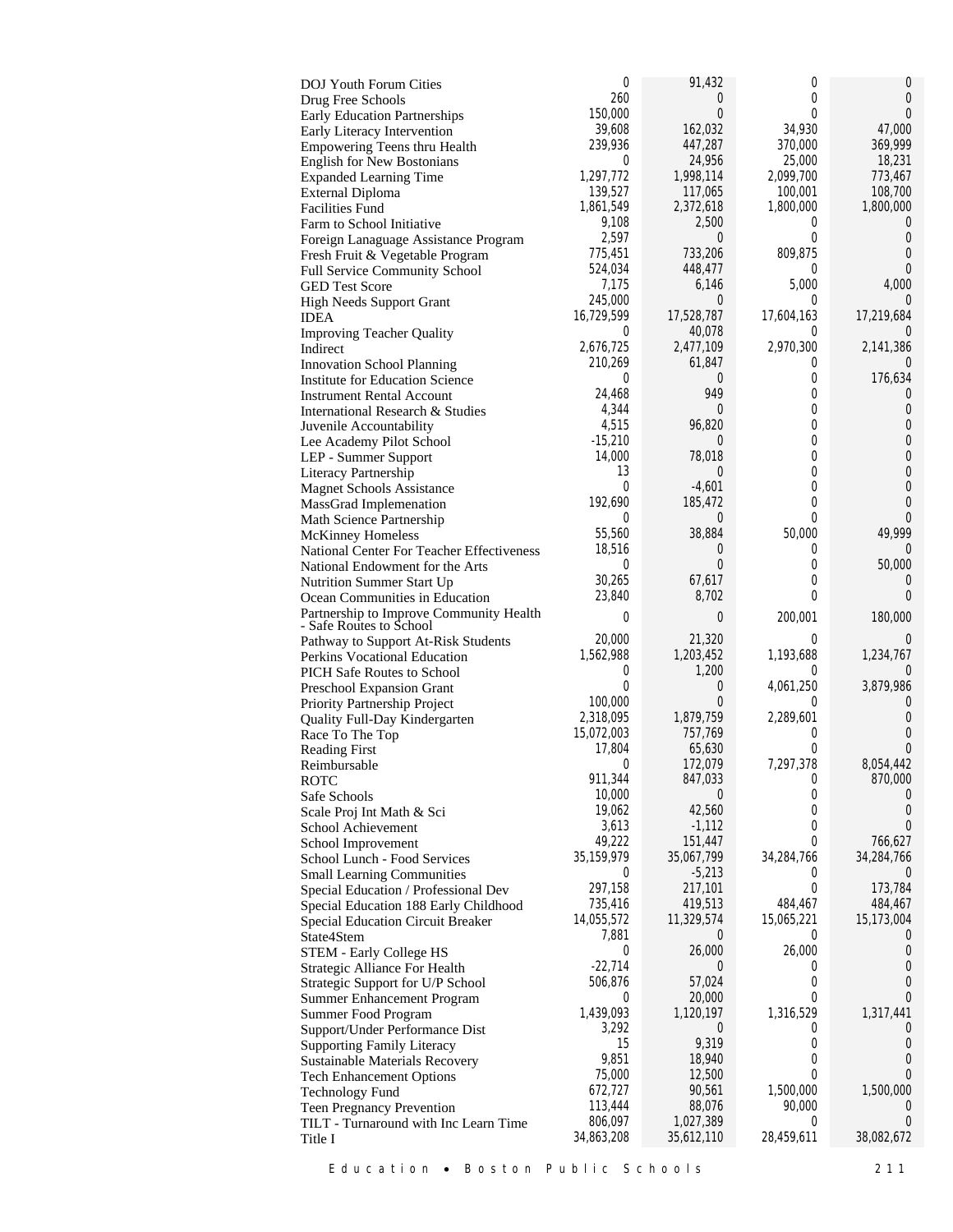| 150,789,204 | 130,471,162 |             | 142,169,503 |
|-------------|-------------|-------------|-------------|
|             |             | 135.411.794 |             |
| 421,175     | -69         |             |             |
| 102.211     | 123,617     | 125,000     | 125,000     |
|             |             | O           | 101.286     |
| 2,533,586   | 2.811.964   | 2.365.786   | 2,501,686   |
| 6,672,829   | 4.535.259   | 5.481.760   | 5,512,475   |
| 2.634       | 5.010       |             |             |
| 0           | 464.686     | 0           |             |
| 894.860     |             |             |             |
| $-130$      |             |             |             |
|             |             |             |             |

| perating Budget |  |  |
|-----------------|--|--|
|                 |  |  |

| <b>Operating Budget</b>                    | Actual '14                 | Actual '15                 | Approp '16                 | <b>Budget '17</b>          |
|--------------------------------------------|----------------------------|----------------------------|----------------------------|----------------------------|
| <b>Personnel Services</b><br>Non Personnel | 733.518.184<br>204.430.901 | 769.986.511<br>204,938,613 | 775.384.975<br>240.898.866 | 813.824.011<br>217,859,989 |
| Total                                      | 937,949,085                | 974,925,124                | 1.016.283.841              | 1,031,684,000              |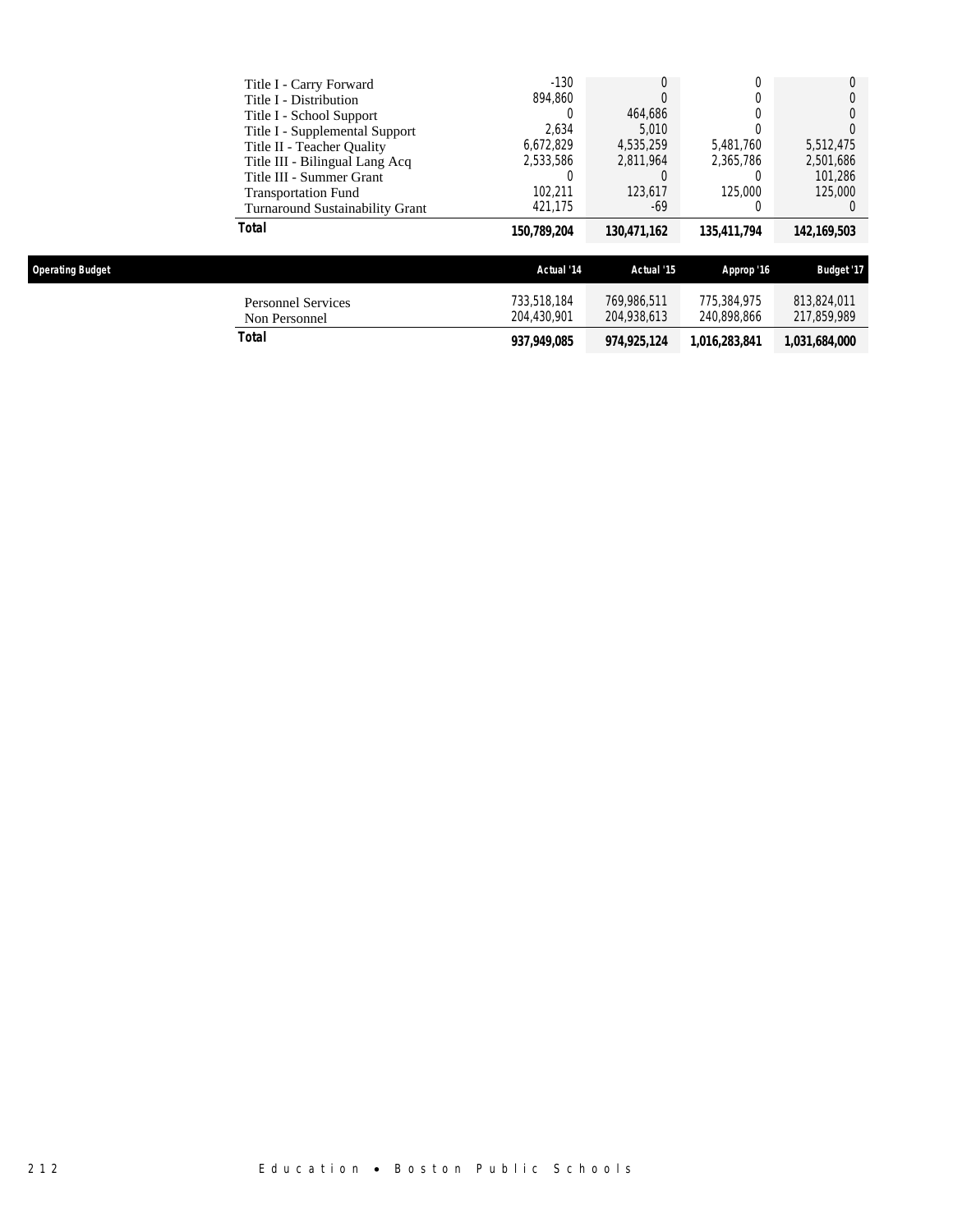# Boston Public Schools Operating Budget

### *Authorizing Statutes*

- Rev. St. 1647, ch. 23, § 10 Rev. St.
- General Laws and Liberties of the Massachusetts Colony (1672).

.

- Massachusetts Constitution, Mass. Const. part II ch. 5, § 2.
- Boston City Charter, 1821 Mass. Acts ch. 110, §19.
- 1987 Mass. Acts ch. 613.
- 1991 Mass. Acts ch. 108.
- Education Reform Act, 1993 Mass. Acts ch. 71, as amended.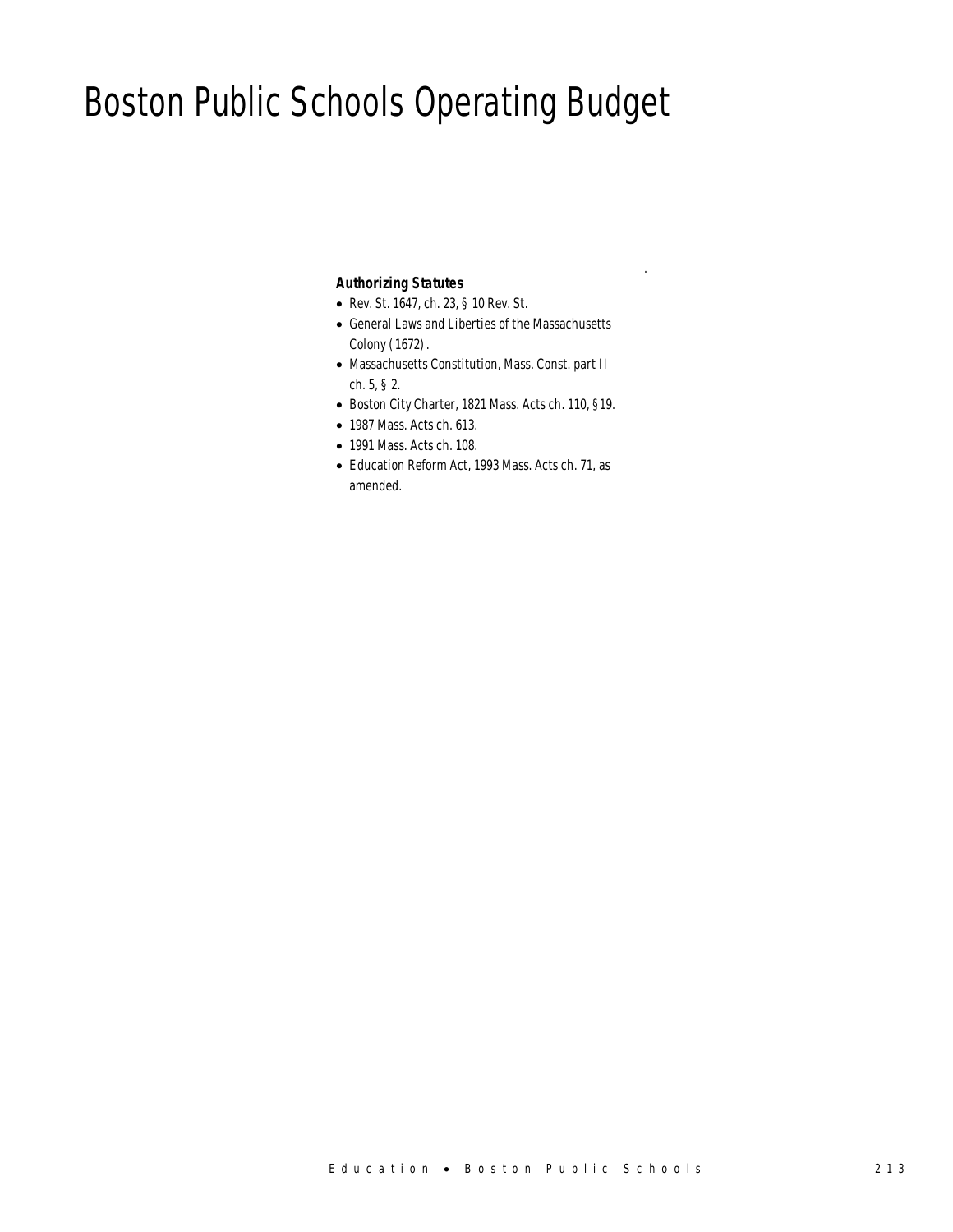# Department History

| <b>Personnel Services</b>       |                                                                                                                                                                                                                                                                                                                    | FY14 Expenditure                                                                                                                       | FY15 Expenditure                                                                                                                       | FY16 Appropriation                                                                                                                       | FY17 Adopted                                                                                                                            | Inc/Dec 16 vs 17                                                                                                              |
|---------------------------------|--------------------------------------------------------------------------------------------------------------------------------------------------------------------------------------------------------------------------------------------------------------------------------------------------------------------|----------------------------------------------------------------------------------------------------------------------------------------|----------------------------------------------------------------------------------------------------------------------------------------|------------------------------------------------------------------------------------------------------------------------------------------|-----------------------------------------------------------------------------------------------------------------------------------------|-------------------------------------------------------------------------------------------------------------------------------|
|                                 | 51000 Permanent Employees<br>51100 Emergency Employees<br>51200 Overtime<br>51300 Part Time Employees<br>51400 Health Insurance<br>51500 Pension & Annunity<br>51600 Unemployment Compensation<br>51700 Workers' Compensation<br>51900 Medicare<br><b>Total Personnel Services</b>                                 | 575,101,922<br>18,352,460<br>7,745,960<br>11,799,588<br>97,065,124<br>11,203,493<br>2,454,207<br>3,157,124<br>6,638,306<br>733,518,184 | 609,970,988<br>16,494,991<br>6,473,308<br>11,565,363<br>98,845,376<br>12,078,841<br>3,710,376<br>2,989,221<br>7,858,047<br>769,986,511 | 607,835,559<br>12,046,977<br>10,776,250<br>12,881,824<br>102,163,870<br>14,269,133<br>4,207,349<br>3,365,012<br>7,839,001<br>775,384,975 | 640,026,674<br>12,779,677<br>8,905,729<br>12,712,017<br>109,400,177<br>14,270,279<br>3,932,785<br>3,331,362<br>8,465,310<br>813,824,011 | 32,191,115<br>732,700<br>$-1,870,520$<br>$-169,807$<br>7,236,307<br>1,146<br>$-274,564$<br>$-33,650$<br>626,309<br>38,439,036 |
| <b>Contractual Services</b>     |                                                                                                                                                                                                                                                                                                                    | FY14 Expenditure                                                                                                                       | FY15 Expenditure                                                                                                                       | FY16 Appropriation                                                                                                                       | FY17 Adopted                                                                                                                            | Inc/Dec 16 vs 17                                                                                                              |
|                                 | 52100 Communications<br>52200 Utilities<br>52300 Contracted Ed. Services<br>52400 Snow Removal<br>52500 Garbage/Waste Removal<br>52600 Repairs Buildings & Structures<br>52700 Repairs & Service of Equipment<br>52800 Transportation of Persons<br>52900 Contracted Services<br><b>Total Contractual Services</b> | 2,170,861<br>21,313,925<br>24,353,531<br>$\mathbf 0$<br>$\mathbf{0}$<br>15,274,606<br>9,242<br>94,553,434<br>21,598,277<br>179,273,876 | 1,653,902<br>19,557,166<br>27,710,269<br>0<br>0<br>15,238,967<br>50,407<br>92,408,767<br>21,798,505<br>178,417,983                     | 1,301,871<br>20,888,700<br>26,309,924<br>$\mathbf 0$<br>$\mathbf{0}$<br>14,836,547<br>6,500<br>93,541,591<br>28,960,286<br>185,845,418   | 1,407,236<br>22,142,022<br>24,453,584<br>0<br>0<br>14,723,173<br>6,500<br>86,480,643<br>24,273,861<br>173,487,019                       | 105,365<br>1,253,322<br>$-1,856,340$<br>$\Omega$<br>$\Omega$<br>$-113,374$<br>$-7,060,948$<br>$-4,686,425$<br>$-12,358,400$   |
| <b>Supplies &amp; Materials</b> |                                                                                                                                                                                                                                                                                                                    | FY14 Expenditure                                                                                                                       | FY15 Expenditure                                                                                                                       | FY16 Appropriation                                                                                                                       | FY17 Adopted                                                                                                                            | Inc/Dec 16 vs 17                                                                                                              |
|                                 | 53000 Auto Energy Supplies<br>53200 Food Supplies<br>53400 Custodial Supplies<br>53500 Med, Dental, & Hosp Supply<br>53600 Office Supplies and Materials<br>53800 Educational Supplies & Mat<br>53900 Misc Supplies & Materials<br><b>Total Supplies &amp; Materials</b>                                           | 186,544<br>1,894,407<br>$\mathbf{0}$<br>32,654<br>292,750<br>6,251,415<br>1,215,980<br>9,873,750                                       | 80,587<br>1,681,062<br>$\theta$<br>28,097<br>382,400<br>6,350,186<br>886,113<br>9,408,445                                              | 229,555<br>71,946<br>$\Omega$<br>28,580<br>377,021<br>7,126,662<br>1,067,394<br>8,901,158                                                | 129,555<br>126,872<br>$\Omega$<br>28,580<br>369,186<br>6,423,319<br>869,423<br>7,946,933                                                | $-100,000$<br>54,926<br>$\overline{0}$<br>$\theta$<br>$-7,835$<br>$-703,345$<br>$-197,972$<br>$-954,226$                      |
| <b>Current Chgs &amp; Oblig</b> |                                                                                                                                                                                                                                                                                                                    | FY14 Expenditure                                                                                                                       | FY15 Expenditure                                                                                                                       | FY16 Appropriation                                                                                                                       | FY17 Adopted                                                                                                                            | Inc/Dec 16 vs 17                                                                                                              |
|                                 | 54300 Workers' Comp Medical<br>54400 Legal Liabilities<br>54600 Current Charges H&I<br>54800 Reserve Account<br>54900 Other Current Charges<br>Total Current Chgs & Oblig                                                                                                                                          | 884,163<br>$\mathbf 0$<br>$\boldsymbol{0}$<br>$\mathbf{0}$<br>3,918,385<br>4,802,548                                                   | 963,239<br>0<br>$\overline{0}$<br>474,732<br>3,980,345<br>5,418,316                                                                    | 874,903<br>$\mathbf 0$<br>$\overline{0}$<br>28,200,459<br>4,139,093<br>33,214,455                                                        | 874,903<br>0<br>0<br>17.879.780<br>4,598,666<br>23,353,349                                                                              | 0<br>$\theta$<br>$\Omega$<br>$-10,320,679$<br>459.573<br>$-9,861,106$                                                         |
| <b>Fauinment</b>                |                                                                                                                                                                                                                                                                                                                    | FY14 Expenditure                                                                                                                       | FY15 Expenditure                                                                                                                       | <b>FY16 Annropriation</b>                                                                                                                | FY17 Adopted                                                                                                                            | Inc/Dec 16 vs 17                                                                                                              |
|                                 | 55000 Automotive Equipment<br>55400 Lease/Purchase<br>55600 Office Furniture & Equipment<br>55900 Misc Equipment<br><b>Total Equipment</b>                                                                                                                                                                         | 66,930<br>7,154,868<br>833.389<br>2,110,997<br>10,166,184                                                                              | 90,039<br>8,221,736<br>515,192<br>1,632,099<br>10,459,066                                                                              | 127,594<br>7,057,495<br>522,528<br>4,280,765<br>11,988,382                                                                               | 90,000<br>8,139,255<br>349,320<br>3,608,547<br>12,187,122                                                                               | $-37,594$<br>1,081,760<br>$-173,208$<br>$-672,218$<br>198,740                                                                 |
| Other                           |                                                                                                                                                                                                                                                                                                                    | FY14 Expenditure                                                                                                                       | FY15 Expenditure                                                                                                                       | FY16 Appropriation                                                                                                                       | FY17 Adopted                                                                                                                            | Inc/Dec 16 vs 17                                                                                                              |
|                                 | 56200 Special Appropriation<br>57200 Structures & Improvements<br>58000 Land & Non-Structure<br><b>Total Other</b>                                                                                                                                                                                                 | 314,543<br>$\boldsymbol{0}$<br>$\boldsymbol{0}$<br>314,543                                                                             | 1,234,804<br>0<br>$\boldsymbol{0}$<br>1,234,804                                                                                        | 949,452<br>0<br>$\boldsymbol{0}$<br>949,452                                                                                              | 885,566<br>0<br>$\mathbf 0$<br>885,566                                                                                                  | $-63,886$<br>$\mathbf{0}$<br>$\theta$<br>$-63,886$                                                                            |
|                                 | <b>Grand Total</b>                                                                                                                                                                                                                                                                                                 | 937,949,085                                                                                                                            | 974,925,124                                                                                                                            | 1,016,283,841                                                                                                                            | 1,031,684,000                                                                                                                           | 15,400,159                                                                                                                    |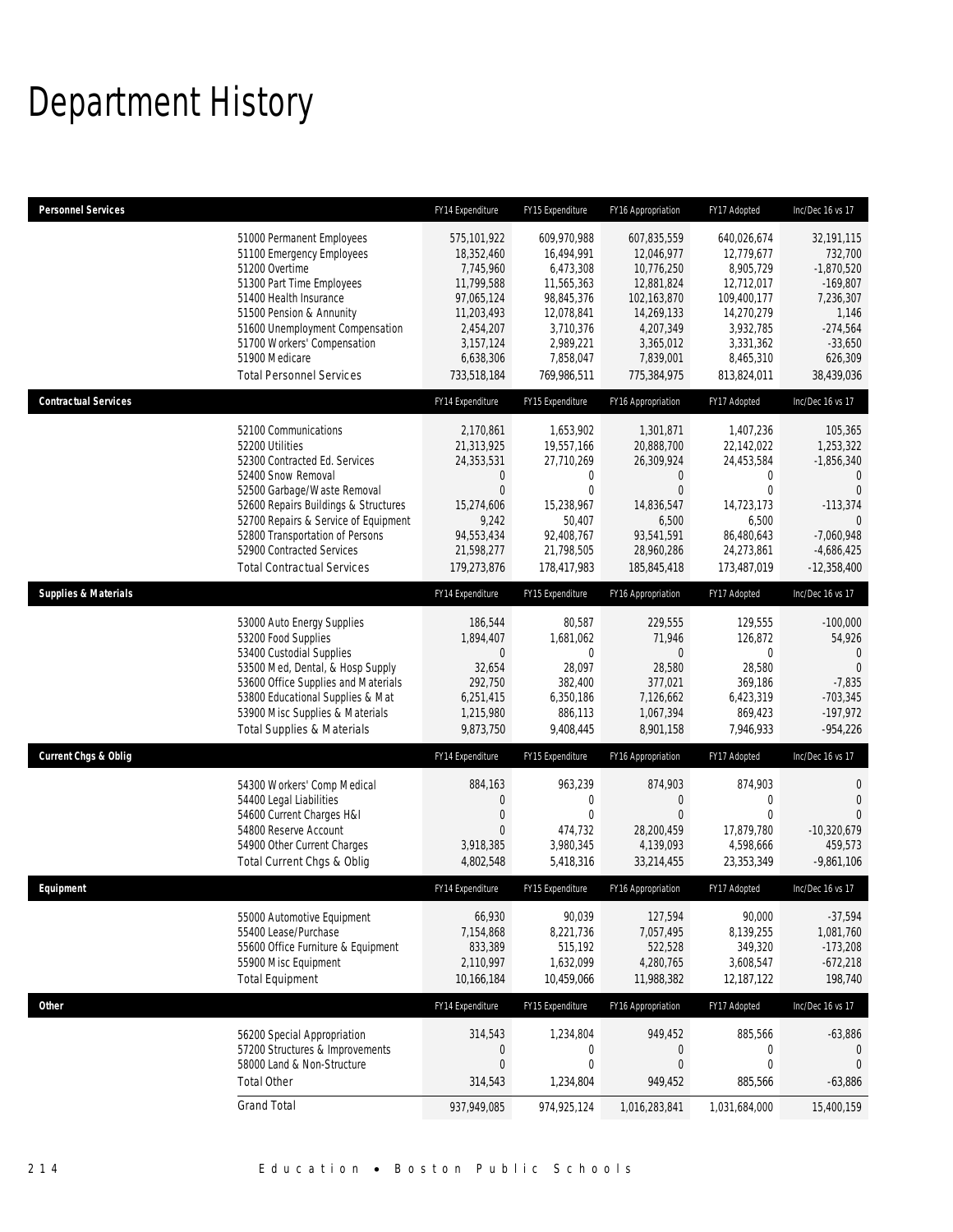# General Fund Employees by Category

|       |                                    | <b>FY13</b>   | <b>FY14</b> | <b>FY15</b>    | <b>FY16</b> | <b>FY17</b>              |
|-------|------------------------------------|---------------|-------------|----------------|-------------|--------------------------|
| Acct  |                                    | <b>Actual</b> | Actual      | <b>Actuals</b> |             | <b>Actuals Projected</b> |
| Code  | <b>Expense Title</b>               | 1/1/2013      | 1/1/2014    | 1/1/2015       | 1/1/2016    | 1/1/2017                 |
| 51002 | <b>REG ED TEACHER</b>              | 1,873.6       | 1,857.2     | 1,917.4        | 1,766.9     | 1,625.0                  |
| 51005 | <b>KDG TEACHER</b>                 | 203.3         | 201.8       | 177.0          | 174.5       | 166.0                    |
| 51006 | <b>OCC TEACHER</b>                 | 39.0          | 38.0        | 44.6           | 43.0        | 41.9                     |
| 51007 | <b>BIL KDG TEACHER</b>             | 76.4          | 78.4        | 72.1           | 62.7        | 62.1                     |
| 51008 | SPED RESOURCE TEACHER              | 276.4         | 257.8       | 230.7          | 238.0       | 234.7                    |
| 51009 | SPED TEACHER                       | 768.5         | 805.9       | 889.9          | 894.5       | 1,005.7                  |
| 51010 | <b>BIL TEACHER</b>                 | 556.6         | 561.7       | 567.8          | 664.1       | 709.3                    |
| 51011 | SPECIALIST TEACHER                 | 340.6         | 344.7       | 339.9          | 374.9       | 398.5                    |
| 51012 | SPED ITIN TEACHER                  | 223.4         | 221.4       | 213.7          | 217.0       | 227.8                    |
|       | <b>TOTAL TEACHERS</b>              |               | 4,366.9     | 4,453.1        |             | 4,470.9                  |
|       |                                    | 4,357.8       |             |                | 4,435.6     |                          |
| 51013 | <b>CENTRAL ADMIN</b>               | 21.8          | 31.8        | 33.8           | 40.4        | 46.5                     |
| 51014 | ELEM SCH ADMIN                     | 109.0         | 111.0       | 120.1          | 119.8       | 118.3                    |
|       |                                    |               |             |                |             |                          |
| 51015 | MIDDLE SCH ADMIN                   | 49.3          | 48.5        | 42.8           | 37.3        | 41.2                     |
| 51016 | <b>HIGH SCH ADMIN</b>              | 98.7          | 95.5        | 97.7           | 98.4        | 92.5                     |
| 51017 | SPECIAL SCH ADMIN                  | 16.0          | 16.0        | 16.5           | 15.0        | 13.4                     |
| 51019 | PROFESSIONAL SUPPORT               | 188.2         | 218.6       | 290.2          | 270.8       | 312.6                    |
|       | <b>TOTAL ADMINISTRATORS</b>        | 483.0         | 521.4       | 601.1          | 581.7       | 624.5                    |
|       |                                    |               |             |                |             |                          |
| 51020 | <b>ITIN PUPIL SUPPORT</b>          | 62.0          | 66.0        | 66.6           | 64.5        | 64.9                     |
| 51021 | PROGRAM SUPPORT                    | 187.2         | 209.7       | 237.4          | 239.5       | 249.1                    |
| 51023 | <b>LIBRA RIAN</b>                  | 23.4          | 21.9        | 24.9           | 23.4        | 21.3                     |
| 51024 | <b>GUIDANCE</b>                    | 90.5          | 87.6        | 91.7           | 92.1        | 93.1                     |
| 51025 | A THLETIC INSTRUCTORS              | 8.0           | 7.6         | 8.6            | 7.0         | 4.0                      |
| 51026 | <b>NURSES</b>                      | 107.7         | 107.9       | 112.9          | 110.9       | 117.2                    |
| 51045 | <b>INSTRUCTIONAL COACH</b>         | 11.7          | 12.4        | 12.5           | 10.6        | 22.3                     |
|       | <b>TOTAL SUPPORT</b>               | 490.4         | 513.0       | 554.6          | 548.0       | 571.9                    |
|       |                                    |               |             |                |             |                          |
| 51039 | <b>INSTRAIDE</b>                   | 250.8         | 237.5       | 231.5          | 216.2       | 182.0                    |
| 51041 | SPED RESOURCE AIDE                 | 19.0          | 16.0        | 11.0           | 5.0         | 7.0                      |
| 51042 | <b>SPED AIDE</b>                   | 808.5         | 859.0       | 874.3          | 924.6       | 966.2                    |
| 51043 | <b>BILINGUAL AIDE</b>              | 138.6         | 143.0       | 103.5          | 111.0       | 101.1                    |
|       | <b>TOTAL AIDES</b>                 | 1,216.9       | 1,255.5     | 1,220.3        | 1,256.8     | 1,256.3                  |
|       |                                    |               |             |                |             |                          |
| 51027 | <b>SEC/CLER</b>                    | 201.6         | 200.5       | 199.1          | 183.8       | 179.8                    |
| 51028 | ETL SECRETARIAL/CLER               | 73.0          | 67.0        | 69.0           | 70.1        | 70.2                     |
| 51029 | <b>GUIDANCE CLERICAL</b>           | 8.0           | 6.8         | 4.8            | 4.0         | 3.0                      |
|       | <b>TOTAL SECRETARIAL</b>           | 282.6         | 274.3       | 272.9          | 257.9       | 253.0                    |
|       |                                    |               |             |                |             |                          |
| 51030 | <b>CUSTODIAL</b>                   | 431.0         | 430.0       | 431.0          | 387.0       | 385.0                    |
| 51032 | FT CAFETERIA WKR                   | $\Box$        | ÷,          | $\blacksquare$ | 1.0         | 0.9                      |
| 51304 | FOOD SERVICE WKR                   |               |             |                | 0.5         | 0.2                      |
| 51033 | <b>TECHNICAL SUPPORT</b>           | 192.7         | 246.1       | 236.6          | 214.5       | 237.8                    |
| 51034 | <b>TECHNICAL SUPERVISOR</b>        | 42.0          | 43.0        | 43.0           | 43.0        | 44.0                     |
| 51035 | SCHOOL POLICE OFFICER              | 73.0          | 69.0        | 70.0           | 70.0        | 73.3                     |
| 51036 | COMMUNITY FIELD COORD              | 145.2         | 148.4       | 158.7          | 167.7       | 145.2                    |
|       | <b>HEALTH PARAPROFESS</b>          |               |             |                |             |                          |
| 51038 |                                    | 6.0           | 6.0         | 6.0            | 6.0         | 6.0                      |
| 51044 | <b>SECURITY AIDE</b>               | 8.0           | 14.0        | 8.0            | 16.0        | 17.0                     |
| 51307 | <b>BUS MONITOR</b>                 | 229.8         | 264.5       | 257.3          | 263.0       | 259.8                    |
| 51308 | PART TIME CUSTODIAN                |               |             |                | 54.0        | 54.0                     |
|       | <b>TOTAL CUST/SAFE/TECH</b>        | 1,127.7       | 1,221.0     | 1,210.6        | 1,222.7     | 1,223.2                  |
|       |                                    |               |             |                |             |                          |
| 51303 | SEC/CLER PART-TIME                 |               |             |                | 10.0        | 10.0                     |
| 51305 | NON-ACAD PART-TIME                 | 12.0          | 17.0        | 1.0            | 10.0        | 2.0                      |
| 51306 | <b>LUNCH MONITOR</b>               | 187.0         | 179.0       | 177.5          | 175.0       | 171.8                    |
| 51040 | <b>LIBRARY AIDE</b>                | 30.4          | 29.7        | 25.9           | 23.3        | 22.1                     |
|       | TOTAL PART-TIME                    | 229.4         | 225.7       | 204.4          | 218.3       | 205.8                    |
|       |                                    |               |             |                |             |                          |
|       | TOTAL ACTIVE POSITIONS             | 8,187.7       | 8,377.8     | 8,516.9        | 8,521.0     | 8,605.7                  |
|       |                                    |               |             |                |             |                          |
| 51003 | LONG TERM PAID LEAVE               | 119.0         | 215.0       | 197.0          | 144.0       | 144.0                    |
| 51701 | <b>INJURY &amp; WORKMAN'S COMP</b> | 74.0          | 71.0        | 75.0           | 81.0        | 81.0                     |
|       | TOTAL OTHER                        | 193.0         | 286.0       | 272.0          | 225.0       | 225.0                    |
|       |                                    |               |             |                |             |                          |
|       |                                    | 8,380.7       | 8,663.8     | 8,788.9        | 8,746.0     | 8,830.7                  |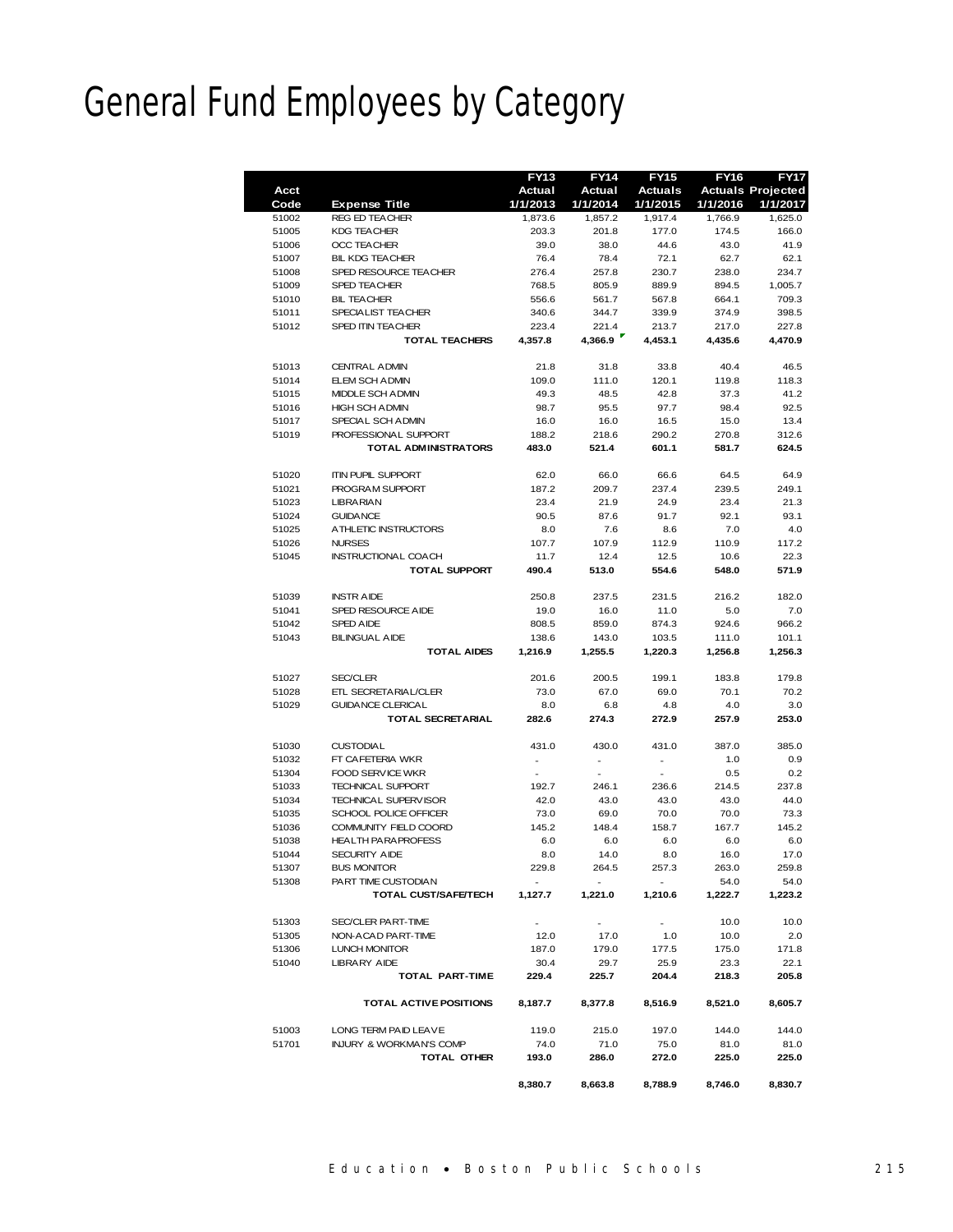# External Funds History

| <b>Personnel Services</b>       |                                                                                                                                                                                                                                                                                                                    | FY14 Expenditure                                                                                                                       | FY15 Expenditure                                                                                                                         | FY16 Appropriation                                                                                                                      | FY17 Adopted                                                                                                                          | Inc/Dec 16 vs 17                                                                                                                          |
|---------------------------------|--------------------------------------------------------------------------------------------------------------------------------------------------------------------------------------------------------------------------------------------------------------------------------------------------------------------|----------------------------------------------------------------------------------------------------------------------------------------|------------------------------------------------------------------------------------------------------------------------------------------|-----------------------------------------------------------------------------------------------------------------------------------------|---------------------------------------------------------------------------------------------------------------------------------------|-------------------------------------------------------------------------------------------------------------------------------------------|
|                                 | 51000 Permanent Employees<br>51100 Emergency Employees<br>51200 Overtime<br>51300 Part Time Employees<br>51400 Health Insurance<br>51500 Pension & Annunity<br>51600 Unemployment Compensation<br>51700 Workers' Compensation<br>51800 Indirect Costs<br>51900 Medicare<br><b>Total Personnel Services</b>         | 43,953,948<br>864,421<br>15,527,691<br>6,503,447<br>8,025,641<br>4,451,063<br>214,518<br>279,696<br>3,505,954<br>695,339<br>84,021,719 | 31,476,462<br>2,413,010<br>13,512,436<br>6,743,129<br>5,481,421<br>3,286,378<br>170,467<br>127,640<br>3,524,051<br>464,294<br>67,199,289 | 32,438,983<br>2,683,100<br>7,812,575<br>6,316,887<br>7,968,884<br>4,093,223<br>234,898<br>250,487<br>2,515,463<br>615,434<br>64,929,934 | 31,599,334<br>2,689,630<br>9,748,424<br>470,982<br>7,304,511<br>3,745,108<br>403,916<br>321,532<br>1,800,567<br>632,618<br>58,716,622 | $-839,648$<br>6,530<br>1,935,848<br>$-5,845,904$<br>$-664,373$<br>$-348,115$<br>169,018<br>71,045<br>$-714,896$<br>17,184<br>$-6,213,312$ |
| <b>Contractual Services</b>     |                                                                                                                                                                                                                                                                                                                    | FY14 Expenditure                                                                                                                       | FY15 Expenditure                                                                                                                         | FY16 Appropriation                                                                                                                      | FY17 Adopted                                                                                                                          | Inc/Dec 16 vs 17                                                                                                                          |
|                                 | 52100 Communications<br>52200 Utilities<br>52300 Contracted Ed. Services<br>52400 Snow Removal<br>52500 Garbage/Waste Removal<br>52600 Repairs Buildings & Structures<br>52700 Repairs & Service of Equipment<br>52800 Transportation of Persons<br>52900 Contracted Services<br><b>Total Contractual Services</b> | 14,005<br>309,000<br>14,055,572<br>0<br>$\mathbf{0}$<br>2,599,809<br>281,831<br>572,320<br>21,859,452<br>39,691,989                    | 17,744<br>306,864<br>12,629,574<br>0<br>$\mathbf{0}$<br>3,658,304<br>$\mathbf{0}$<br>521,440<br>18,251,849<br>35,385,775                 | 40,450<br>309,000<br>16,172,859<br>$\mathbf 0$<br>$\mathbf{0}$<br>3,281,720<br>$\overline{0}$<br>345,231<br>17,868,600<br>38,017,860    | 71,615<br>318,270<br>16,203,004<br>0<br>$\overline{0}$<br>3,281,720<br>0<br>400,955<br>20,287,695<br>40,563,259                       | 31,165<br>9,270<br>30,145<br>$\mathbf{0}$<br>$\theta$<br>$\overline{0}$<br>$\Omega$<br>55,724<br>2,419,095<br>2,545,399                   |
| <b>Supplies &amp; Materials</b> |                                                                                                                                                                                                                                                                                                                    | FY14 Expenditure                                                                                                                       | FY15 Expenditure                                                                                                                         | FY16 Appropriation                                                                                                                      | FY17 Adopted                                                                                                                          | Inc/Dec 16 vs 17                                                                                                                          |
|                                 | 53000 Auto Energy Supplies<br>53200 Food Supplies<br>53400 Custodial Supplies<br>53500 Med, Dental, & Hosp Supply<br>53600 Office Supplies and Materials<br>53800 Educational Supplies & Mat<br>53900 Misc Supplies & Materials<br><b>Total Supplies &amp; Materials</b>                                           | $\mathbf 0$<br>20,368,089<br>0<br>$\mathbf{0}$<br>3,651<br>3,988,955<br>544,110<br>24,904,805                                          | $\mathbf 0$<br>19,564,704<br>0<br>$\mathbf{0}$<br>18,105<br>4,896,624<br>1,217,051<br>25,696,484                                         | $\boldsymbol{0}$<br>22,513,364<br>0<br>$\mathbf{0}$<br>19,640<br>6,377,939<br>1,061,278<br>29,972,221                                   | 0<br>27,377,228<br>0<br>$\overline{0}$<br>19,640<br>5,300,547<br>994,926<br>33,692,341                                                | $\mathbf 0$<br>4,863,864<br>$\overline{0}$<br>$\mathbf{0}$<br>$\overline{0}$<br>$-1,077,392$<br>$-66,352$<br>3,720,120                    |
| <b>Current Chgs &amp; Oblig</b> |                                                                                                                                                                                                                                                                                                                    | FY14 Expenditure                                                                                                                       | FY15 Expenditure                                                                                                                         | FY16 Appropriation                                                                                                                      | FY17 Adopted                                                                                                                          | Inc/Dec 16 vs 17                                                                                                                          |
|                                 | 54300 Workers' Comp Medical<br>54400 Legal Liabilities<br>54600 Current Charges H&I<br>54800 Reserve Account<br>54900 Other Current Charges<br>Total Current Chgs & Oblig                                                                                                                                          | $\boldsymbol{0}$<br>$\boldsymbol{0}$<br>0<br>27,475<br>89,471<br>116,946                                                               | $\mathbf 0$<br>$\mathbf{0}$<br>$\Omega$<br>$-6,275$<br>33,735<br>27,460                                                                  | $\boldsymbol{0}$<br>$\boldsymbol{0}$<br>$\mathbf{0}$<br>758,729<br>41,405<br>800,134                                                    | $\boldsymbol{0}$<br>$\mathbf 0$<br>$\Omega$<br>7,215,252<br>39,680<br>7,254,932                                                       | $\mathbf 0$<br>$\theta$<br>$\overline{0}$<br>6,456,523<br>$-1,725$<br>6,454,798                                                           |
| Equipment                       |                                                                                                                                                                                                                                                                                                                    | FY14 Expenditure                                                                                                                       | FY15 Expenditure                                                                                                                         | FY16 Appropriation                                                                                                                      | FY17 Adopted                                                                                                                          | Inc/Dec 16 vs 17                                                                                                                          |
|                                 | 55000 Automotive Equipment<br>55400 Lease/Purchase<br>55600 Office Furniture & Equipment<br>55900 Misc Equipment<br><b>Total Equipment</b>                                                                                                                                                                         | 204,023<br>$\boldsymbol{0}$<br>$-822$<br>1,850,531<br>2,053,733                                                                        | $-5,732$<br>$\bf 0$<br>5,501<br>2,060,625<br>2,060,394                                                                                   | $\boldsymbol{0}$<br>$\boldsymbol{0}$<br>$\overline{0}$<br>1,691,635<br>1,691,635                                                        | $\boldsymbol{0}$<br>60,300<br>0<br>1,882,043<br>1,942,343                                                                             | 0<br>60,300<br>0<br>190,408<br>250,708                                                                                                    |
| <b>Other</b>                    |                                                                                                                                                                                                                                                                                                                    | FY14 Expenditure                                                                                                                       | FY15 Expenditure                                                                                                                         | FY16 Appropriation                                                                                                                      | FY17 Adopted                                                                                                                          | Inc/Dec 16 vs 17                                                                                                                          |
|                                 | 56200 Special Appropriation<br>57200 Structures & Improvements<br>58000 Land & Non-Structure<br><b>Total Other</b>                                                                                                                                                                                                 | $\boldsymbol{0}$<br>$\boldsymbol{0}$<br>0<br>0                                                                                         | $\boldsymbol{0}$<br>$\mathbf 0$<br>0<br>$\bf{0}$                                                                                         | $\boldsymbol{0}$<br>$\boldsymbol{0}$<br>$\boldsymbol{0}$<br>$\pmb{0}$                                                                   | $\boldsymbol{0}$<br>$\boldsymbol{0}$<br>0<br>$\bf{0}$                                                                                 | 0<br>0<br>$\mathbf 0$<br>0                                                                                                                |
|                                 | <b>Grand Total</b>                                                                                                                                                                                                                                                                                                 | 150,789,192                                                                                                                            | 130,369,402                                                                                                                              | 135,411,785                                                                                                                             | 142, 169, 497                                                                                                                         | 6,757,713                                                                                                                                 |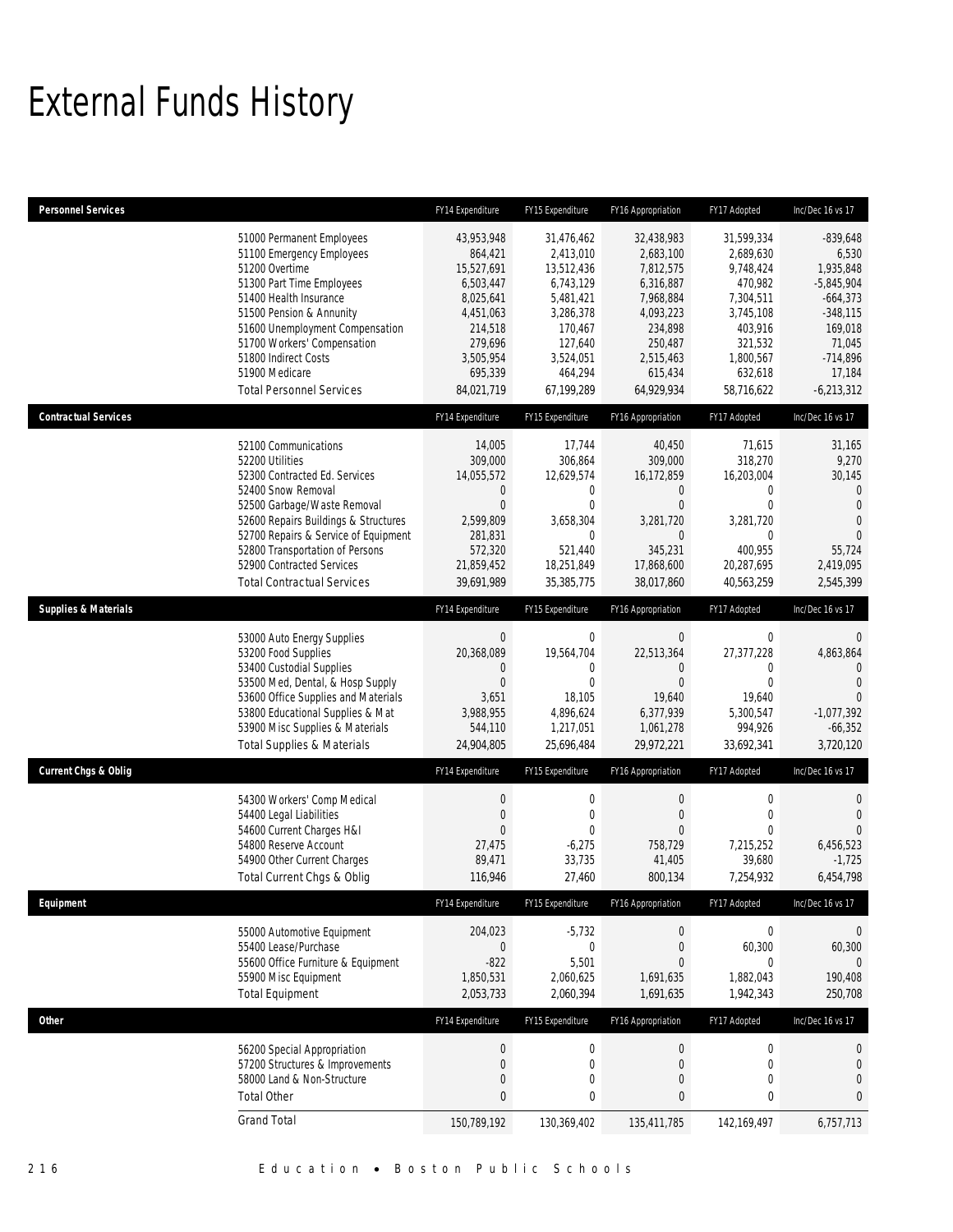# External Funds Employees by Category

|       |                                    | <b>FY13</b>              | <b>FY14</b>              | <b>FY15</b>              | <b>FY16</b>              | <b>FY17</b>                  |
|-------|------------------------------------|--------------------------|--------------------------|--------------------------|--------------------------|------------------------------|
| Acct  |                                    | Actual                   | Actual                   | Actual                   | Actual                   | Projected                    |
| Code  | <b>Expense Title</b>               | 1/1/2013                 | 1/1/2014                 | 1/1/2015                 | 1/1/2016                 | 1/1/2017                     |
| 51002 | <b>REG ED TEACHER</b>              | 38.9                     | 27.4                     | 7.3                      | 17.6                     | 13.8                         |
| 51005 | <b>KDG TEACHER</b>                 | 0.8                      | 0.7                      | $\sim$                   | $\overline{\phantom{a}}$ | $\frac{1}{2}$                |
| 51006 | OCC TEACHER                        | 0.5                      | $\blacksquare$           | 2.0                      | 3.0                      | 3.0                          |
| 51007 | <b>BIL KDG TEACHER</b>             | 0.6                      | 0.6                      | 0.9                      | 0.3                      | 0.1                          |
| 51008 | SPED RESOURCE TEACHER              | 2.5                      | 0.5                      | 0.5                      | 1.5                      | 1.4                          |
| 51009 | <b>SPED TEACHER</b>                | 7.7                      | 1.5                      | 2.5                      | 2.8                      | 3.0                          |
| 51010 | <b>BIL TEACHER</b>                 | 49.8                     | 41.5                     | 35.6                     | 17.5                     | 11.0                         |
| 51011 | SPECIALIST TEACHER                 | 14.2                     | 6.3                      | 5.4                      | 5.2                      | 2.9                          |
| 51012 | SPED ITIN TEACHER                  | 1.0                      | 1.0                      | 1.0                      | 8.0                      | 6.4                          |
|       | <b>TOTAL TEACHERS</b>              | 116.0                    | 79.5                     | 55.2                     | 55.9                     | 41.6                         |
|       |                                    |                          |                          |                          |                          |                              |
| 51013 | <b>CENTRAL ADMIN</b>               | 2.0                      | 2.0                      | ۰.                       | 2.0                      | 2.4                          |
| 51014 | ELEM SCH ADMIN                     | 2.0                      | 1.0                      | 1.0                      |                          |                              |
| 51015 | MIDDLE SCH ADMIN                   | 1.5                      | 1.5                      | 1.0                      |                          |                              |
| 51016 | HIGH SCH ADMIN                     | 13.0                     | 9.5                      | 9.5                      | 6.0                      | 4.8                          |
| 51017 | SPECIAL SCH ADMIN                  | 7.0                      | 7.0                      | 6.5                      | 6.0                      | 4.8                          |
| 51019 | PROFESSIONAL SUPPORT               | 156.1                    | 165.6                    | 108.0                    | 119.8                    | 103.4                        |
|       | <b>TOTAL ADMINISTRATORS</b>        | 181.6                    | 186.6                    | 126.0                    | 133.8                    | 115.4                        |
|       |                                    |                          |                          |                          |                          |                              |
| 51020 | <b>ITIN PUPIL SUPPORT</b>          | 8.0                      | 8.0                      | 9.4                      | 3.4                      | 3.2                          |
| 51021 | PROGRAM SUPPORT                    | 29.4                     | 23.9                     | 24.4                     | 21.9                     | 26.3                         |
| 51022 | SPED-EVALUATION TEAM               | $\overline{\phantom{a}}$ | $\overline{\phantom{a}}$ | $\sim$                   | $\overline{\phantom{a}}$ | -                            |
| 51023 | <b>LIBRARIAN</b>                   | $\overline{\phantom{a}}$ | $\overline{\phantom{a}}$ | $\blacksquare$           | $\frac{1}{2}$            |                              |
| 51024 | <b>GUIDANCE</b>                    | 3.3                      | 3.2                      | 2.2                      | 3.7                      | 3.0                          |
| 51025 | ATHLETIC INSTRUCTORS               | $\sim$                   | $\blacksquare$           | $\sim$                   | $\blacksquare$           | $\overline{\phantom{0}}$     |
| 51026 | <b>NURSES</b>                      | 3.0                      | 3.0                      | 3.0                      | 5.5                      | 3.6                          |
| 51045 | INSTRUCTIONAL COACH                | 34.1                     | 22.7                     | 0.4                      | 10.7                     | 8.8                          |
|       | <b>TOTAL SUPPORT</b>               | 77.8                     | 60.8                     | 39.4                     | 45.2                     | 44.9                         |
|       |                                    |                          |                          |                          |                          |                              |
| 51039 | <b>INSTRAIDE</b>                   | 7.2                      | 4.2                      | 1.0                      | 22.0                     | 5.4                          |
| 51041 | SPED RESOURCE AIDE                 | $\sim$                   | $\blacksquare$           | ٠                        | $\blacksquare$           |                              |
| 51042 | <b>SPED AIDE</b>                   | 19.5                     | 11.2                     | 15.5                     | 24.5                     | 32.4                         |
| 51043 | <b>BILINGUAL AIDE</b>              | 15.1                     | 5.7                      | 6.0                      | 12.0                     | 8.1                          |
|       | <b>TOTAL AIDES</b>                 | 41.8                     | 21.1                     | 22.5                     | 58.5                     | 45.9                         |
|       |                                    |                          |                          |                          |                          |                              |
|       |                                    |                          |                          |                          |                          |                              |
| 51027 | SEC/CLER                           | 23.8                     | 24.3                     | 21.2                     | 18.8                     | 11.8                         |
| 51028 | ETL SECRETARIAL/CLER               | $\blacksquare$           | $\overline{\phantom{a}}$ | $\overline{\phantom{a}}$ | $\overline{\phantom{a}}$ | $\overline{a}$               |
| 51029 | <b>GUIDANCE CLERICAL</b>           | $\overline{\phantom{a}}$ | $\overline{\phantom{a}}$ | $\overline{\phantom{a}}$ | $\overline{\phantom{a}}$ | $\overline{a}$               |
|       | <b>TOTAL SECRETARIAL</b>           | 23.8                     | 24.3                     | 21.2                     | 18.8                     | 11.8                         |
|       |                                    |                          |                          |                          |                          |                              |
|       |                                    |                          |                          |                          |                          |                              |
| 51030 | <b>CUSTODIAL</b>                   |                          |                          |                          |                          |                              |
| 51032 | FT CAFETERIA WKR                   | 71.0                     | 70.0                     | 69.0                     | 76.0                     | 68.0                         |
| 51304 | <b>FOOD SERVICE WKR</b>            | 191.0                    | 181.8                    | 157.0                    | 177.5                    | 172.8                        |
| 51033 | <b>TECHNICAL SUPPORT</b>           | 66.9                     | 55.4                     | 49.0                     | 51.7                     | 32.5                         |
| 51034 | TECHNICAL SUPERVISOR               | 6.0                      | 6.0                      | 6.0                      | 5.0                      | 3.2                          |
| 51035 | <b>SCHOOL POLICE OFFICER</b>       | ÷,                       | $\overline{\phantom{a}}$ | ÷,                       | $\overline{\phantom{m}}$ | $\qquad \qquad \blacksquare$ |
|       | 51036 COMMUNITY FIELD COORD        | 6.8                      | 5.8                      | 5.4                      | 8.4                      | 7.5                          |
| 51038 | <b>HEALTH PARAPROFESS</b>          | $\sim$                   | $\sim$                   | $\sim$                   | ۰                        |                              |
| 51044 | SECURITY AIDE                      | 1.0                      | 1.0                      | 0.7                      | 1.0                      | 1.0                          |
| 51307 | <b>BUS MONITOR</b>                 | $\blacksquare$           |                          | $\sim$                   | $\blacksquare$           |                              |
|       | TOTAL CUST/SAFE/TECH               | 342.7                    | 320.0                    | 287.1                    | 319.6                    | 285.0                        |
|       |                                    |                          |                          |                          |                          |                              |
| 51303 | SEC/CLER PART-TIME                 | 7.0                      | 1.0                      | 1.0                      | 21.0                     | 21.6                         |
| 51305 | NON-ACAD PART-TIME                 | $\sim$                   | $\sim$                   | 12.0                     | 1.0                      | 0.4                          |
| 51306 | LUNCH MONITOR                      | $\sim 10$                | $\sim$                   | $\omega_{\rm{eff}}$      | 1.0                      | 1.3                          |
| 51040 | <b>LIBRARY AIDE</b>                | 2.8                      | 1.5                      | 1.1                      | 1.1                      | 0.4                          |
|       | TOTAL PART-TIME                    | 9.8                      | 2.5                      | 14.1                     | 24.1                     | 23.7                         |
|       |                                    |                          |                          |                          |                          |                              |
|       | <b>TOTAL ACTIVE POSITIONS</b>      | 793.5                    | 694.7                    | 565.5                    | 655.9                    | 568.3                        |
|       |                                    |                          |                          |                          |                          |                              |
| 51003 | LONG TERM PAID LEAVE               | $\sim$                   | $\sim$                   |                          |                          |                              |
| 51701 | <b>INJURY &amp; WORKMAN'S COMP</b> | 2.0                      | 3.0                      |                          |                          |                              |
|       | TOTAL OTHER                        | 2.0                      | 3.0                      | 0.0                      | 0.0                      | 0.0                          |
|       |                                    |                          |                          |                          |                          |                              |
|       |                                    | 795.5                    | 697.7                    | 565.5                    | 655.9                    | 568.3                        |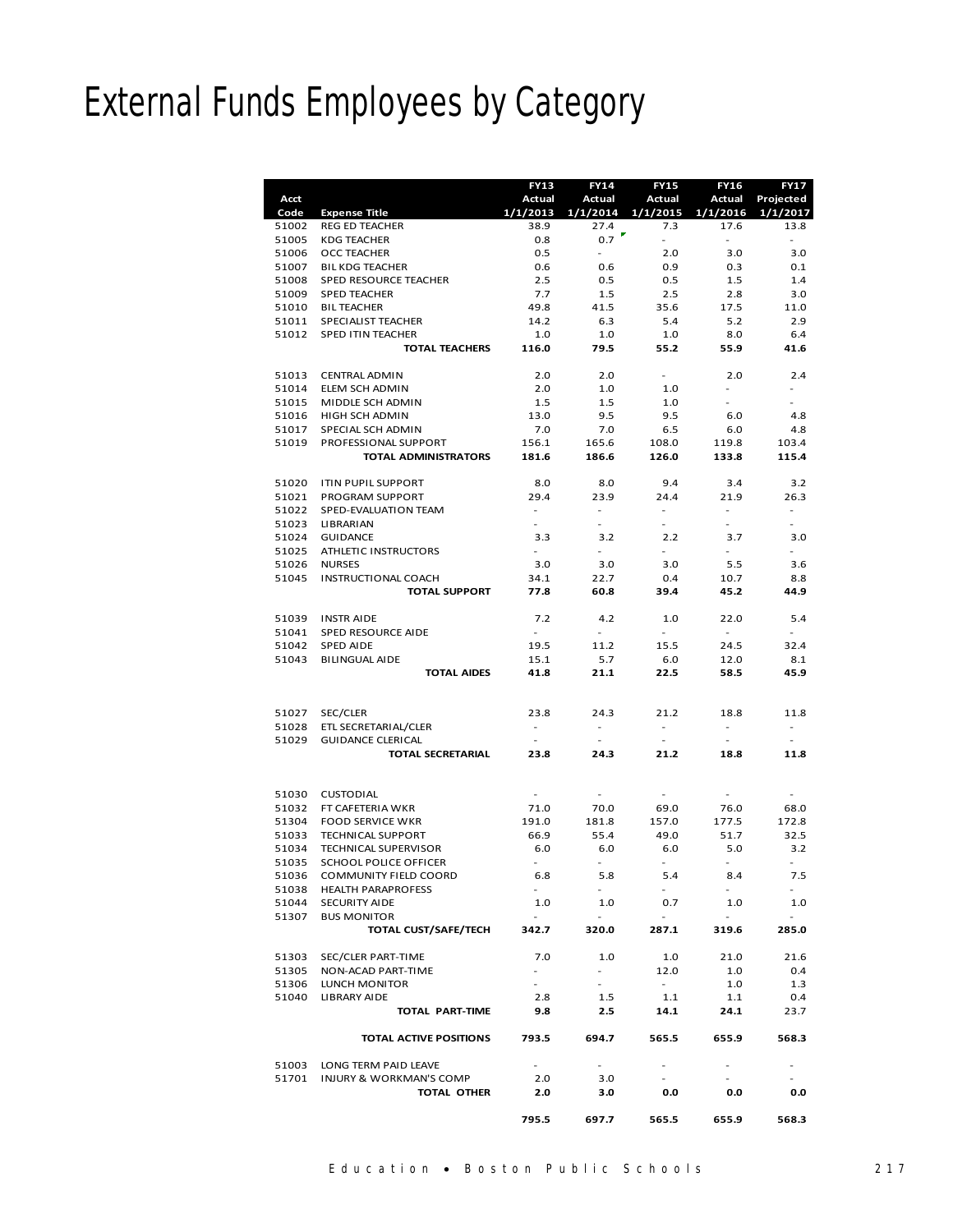# Program 1. General School Purposes

# *Dr. Tommy Chang, Superintendent, Organization 101000*

# *Program Description*

BPS strives to promote ongoing improvement in teaching and learning at each and every Boston Public School and in each and every classroom within these schools.

| <b>Operating Budget</b>                    | Actual '14                 | Actual '15                 | Approp '16                 | <b>Budget '17</b>          |
|--------------------------------------------|----------------------------|----------------------------|----------------------------|----------------------------|
| <b>Personnel Services</b><br>Non Personnel | 733,518,184<br>204,430,901 | 769,986,511<br>204,938,613 | 775,384,975<br>240,898,866 | 813,824,011<br>217,859,989 |
| Total                                      | 937,949,085                | 974,925,124                | 1,016,283,841              | 1,031,684,000              |
|                                            |                            |                            |                            |                            |
| Performance                                |                            |                            |                            |                            |

Strategy: BPS will provide rigorous, effective, and engaging curriculum, instruction, and enrichment.

| <b>Performance Measures</b>                                                                  | Actual '14 | Actual '15 | Projected '16 | Target '17 |
|----------------------------------------------------------------------------------------------|------------|------------|---------------|------------|
| 4 year unadjusted graduation rate                                                            | 66.7%      | 70.7%      |               |            |
| Strategy: To graduate all students from high school prepared for college and career success. |            |            |               |            |
| <b>Performance Measures</b>                                                                  | Actual '14 | Actual '15 | Projected '16 | Target '17 |
| Annual dropout rate % - High School                                                          | 3.8%       | 4.4%       |               |            |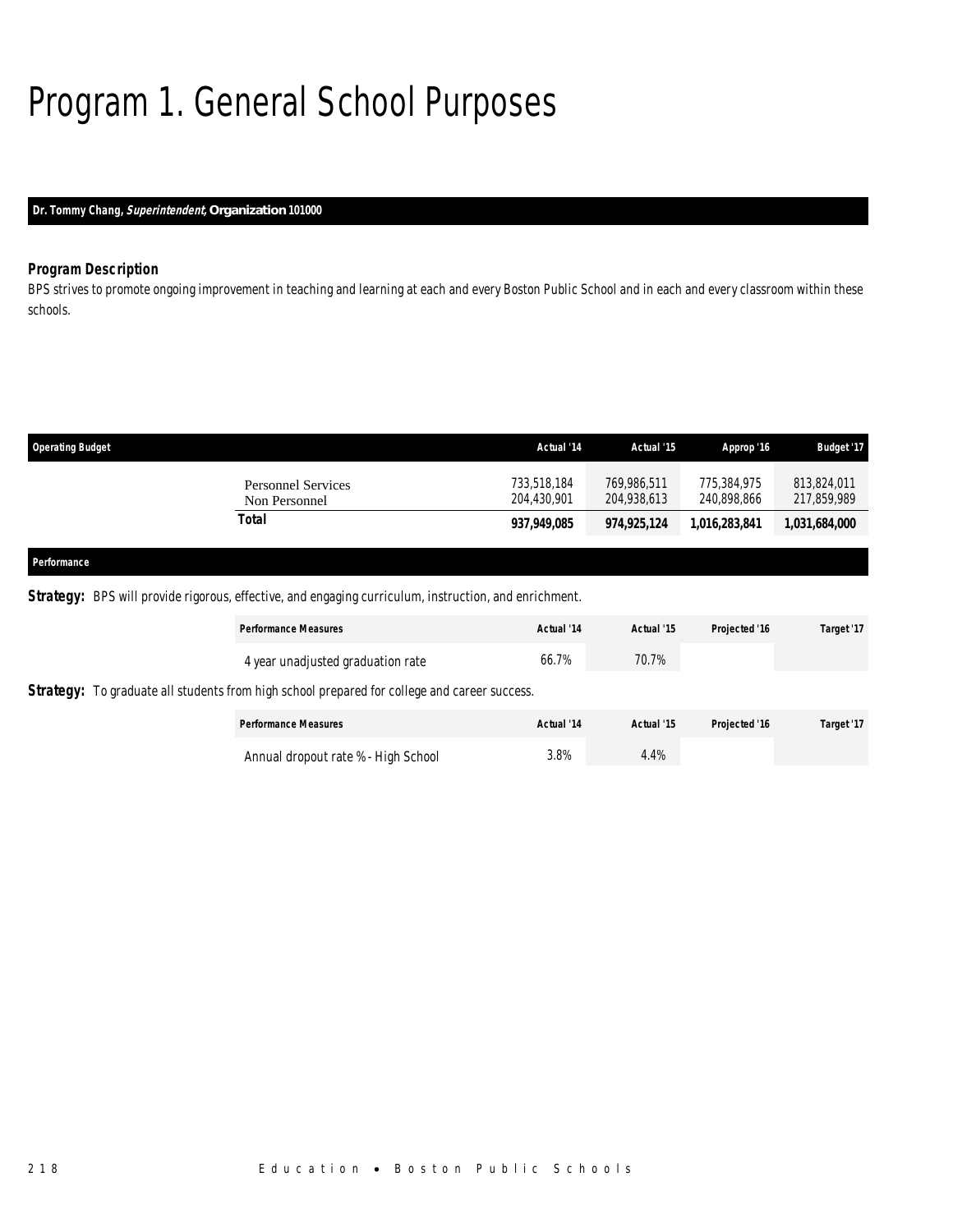# External Funds Projects

*Formula Grants* 

#### *Project Mission*

Formula grants are funds received through federal or state programs that provide assistance for educational services for low income, minority, and special needs students. Levels of funding are established through a predetermined formula that considers the amount of legislative appropriation and the number of students eligible for the program. Federal formula grants include the Title I, Title II, and IDEA grants. MCAS support/Academic support is a state formula grant.

*Competitive Grants* 

#### *Project Mission*

Competitive grants are funds received through open competition with other school districts and non-profit organizations. The grant providers establish the levels of funding. The use of these funds is determined through local planning, which typically aims to advance local priorities while meeting the funding requirements.

*Reimbursements* 

#### *Project Mission*

Reimbursement funds are resources received by the local school districts as compensation for costs incurred by certain programs. Reimbursement programs include the Department of Agriculture's School Lunch Program and Summer Food Program.

*Revolving Funds and Other Grants* 

#### *Project Mission*

Additional resources are received through revolving funds and other grants. These include funds raised through the Boston Education Development Foundation, and the Homeless Student Initiative.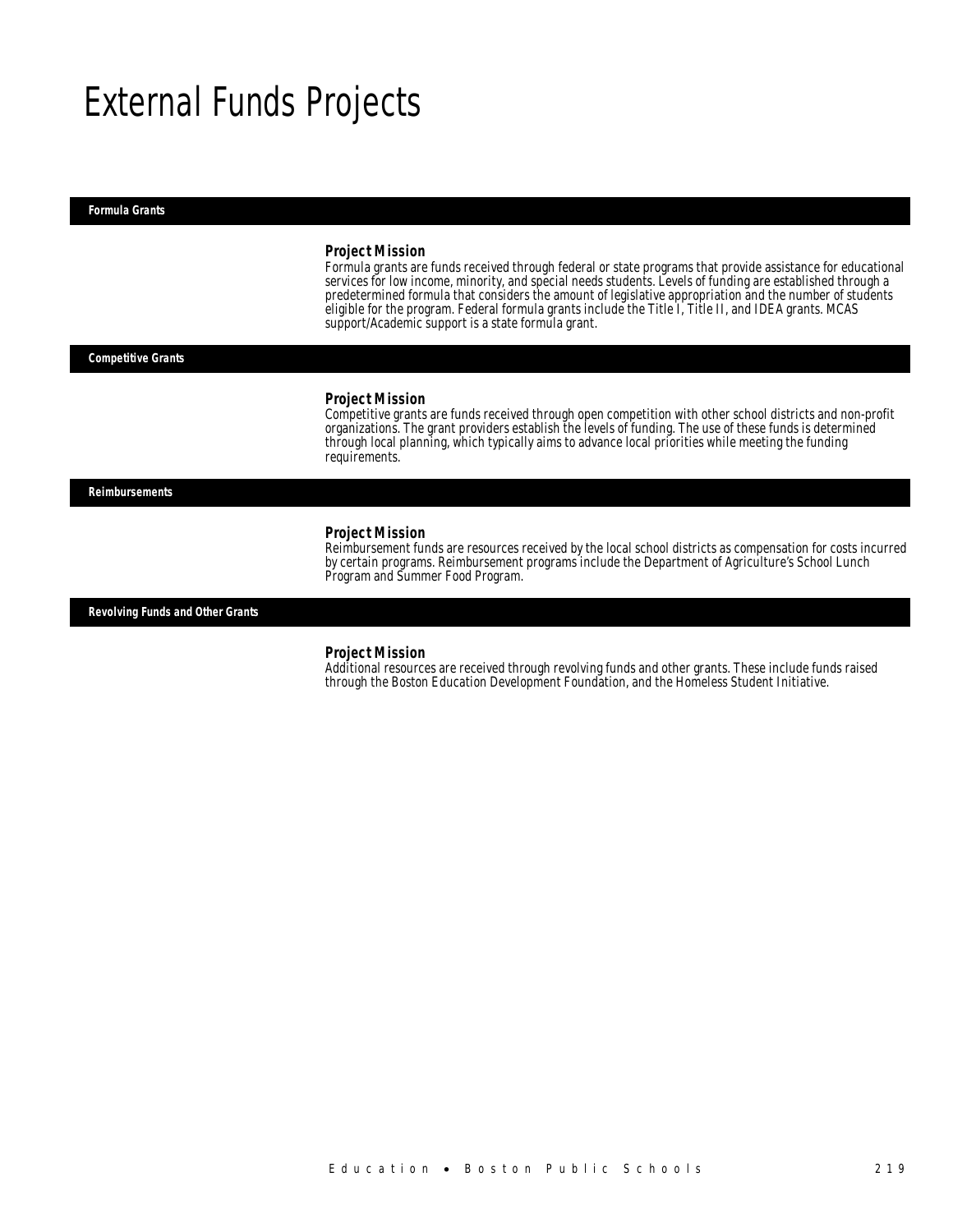# Boston Public Schools Capital Budget

## *Overview*

The City's public schools serve to educate and prepare Boston's youth, families and communities for the challenges of today and the future. The capital plan strives to ensure that a continuum of learning opportunities is available to the families who live and work in Boston. The comprehensive master planning process to develop a 10-year facilities master plan for BPS will be completed in FY17.

## *FY17 Major Initiatives*

- Construction will continue for a new STEM (Science, Technology, Engineering and Mathematics) school for grades 6 through 12 on the site of the current Dearborn School. The City has partnered with MSBA in the development and funding of this new school.
- Renovation will continue of the North Bennet Street buildings to provide additional classrooms to support the Eliot School's expansion as a K to 8 school.
- In September 2016, the Another Course to College high school program will relocate into a novated former school building.
- The City will conduct a feasibility study and develop schematic design plans in conjunction with the Massachusetts School Building Authority for the construction or renovation of a facility that supports the requirements of the Boston Arts Academy.
- Upgrades will be completed to the Madison Park High School welding shop to accommodate classroom welding with adequate ventilation and safety equipment.
- BPS will continue the 5 year plan to upgrade technology infrastructure across the district in support of 21st century learning.

| Capital Budget Expenditures | Total Actual '14 | Total Actual '15 |            | <b>Estimated '16 Total Projected '17</b> |
|-----------------------------|------------------|------------------|------------|------------------------------------------|
| Total Department            | 35,212,224       | 51.490.890       | 75,148,682 | 65,676,408                               |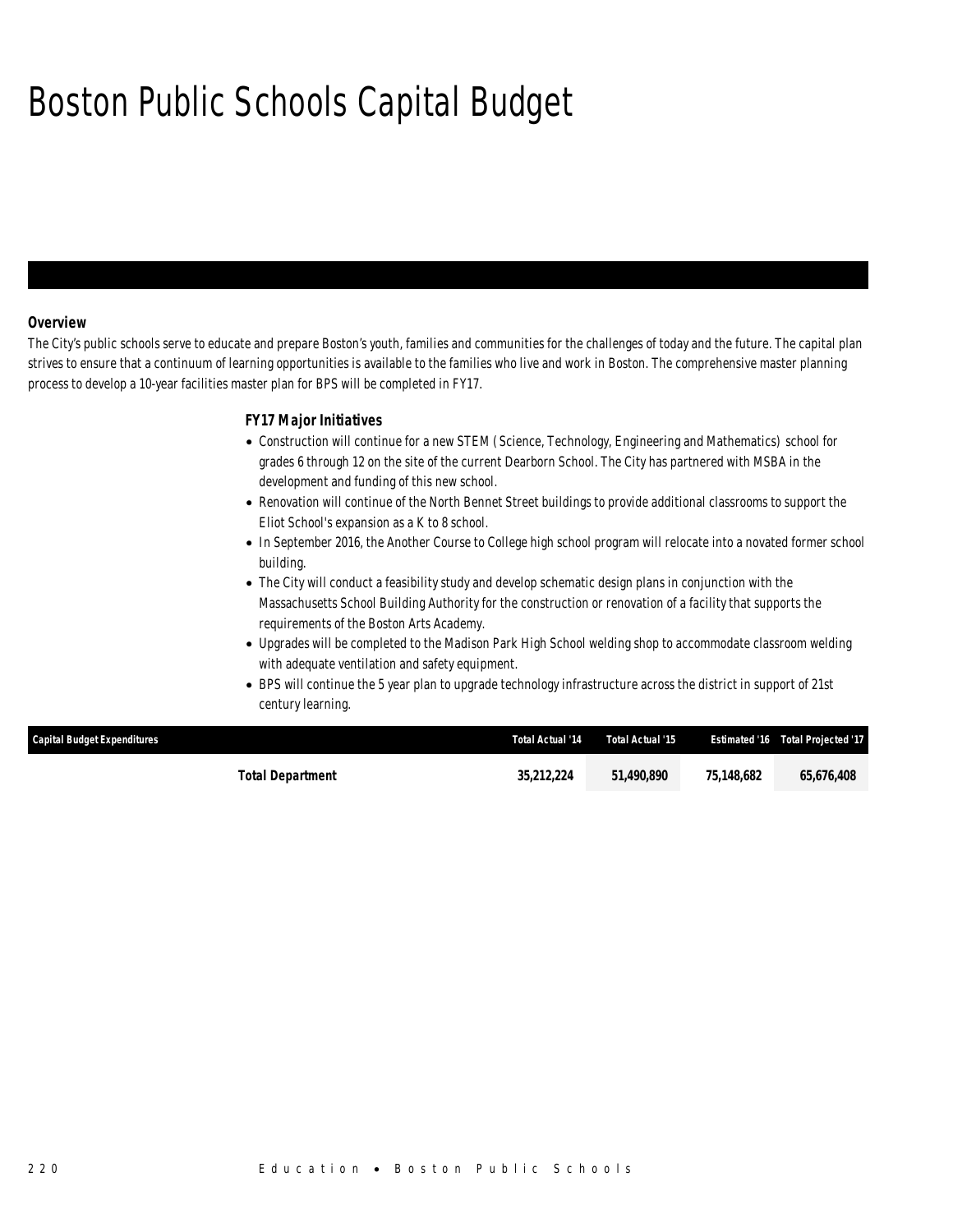## *ACC AT E. GREENWOOD*

## *Project Mission*

 Interior renovation of the E. Greenwood facility for Another Course to College. *Managing Department,* School Department *Status,* In Construction*Location,* Hyde Park *Operating Impact,* Yes

| <b>Authorizations</b>                    |           |             |              |             |           |
|------------------------------------------|-----------|-------------|--------------|-------------|-----------|
|                                          |           |             |              | Non Capital |           |
| Source                                   | Existing  | <b>FY17</b> | Future       | Fund        | Total     |
| City Capital                             | 7,000,000 | 0           | 0            | $\theta$    | 7,000,000 |
| Grants/Other                             | 0         | 0           | 0            | 0           | 0         |
| Total                                    | 7,000,000 | $\theta$    | $\mathbf{0}$ | $\mathbf 0$ | 7,000,000 |
| <b>Expenditures (Actual and Planned)</b> |           |             |              |             |           |
|                                          | Thru      |             |              |             |           |
| Source                                   | 6/30/15   | <b>FY16</b> | <b>FY17</b>  | FY18-21     | Total     |
| City Capital                             | 0         | 3.500.000   | 3.500.000    | $\theta$    | 7,000,000 |
| Grants/Other                             | 0         |             | 0            | 0           | 0         |
| Total                                    | 0         | 3,500,000   | 3.500.000    | 0           | 7,000,000 |
|                                          |           |             |              |             |           |

## *ACCESS IMPROVEMENTS AT HENDERSON INCLUSION UPPER SCHOOL PHASE II*

*Project Mission*

 Accessibility renovations including bathroom and fire system upgrades. *Managing Department,* Public Facilities Department *Status,* In Design*Location,* Dorchester *Operating Impact,* No

| <b>Authorizations</b>                    |          |             |             |             |           |
|------------------------------------------|----------|-------------|-------------|-------------|-----------|
|                                          |          |             |             | Non Capital |           |
| Source                                   | Existing | <b>FY17</b> | Future      | Fund        | Total     |
| City Capital                             | 500,000  | 3,575,000   | 0           | $\Omega$    | 4,075,000 |
| Grants/Other                             | 0        |             | 0           |             | 0         |
| Total                                    | 500,000  | 3,575,000   | $\mathbf 0$ | 0           | 4,075,000 |
| <b>Expenditures (Actual and Planned)</b> |          |             |             |             |           |
|                                          | Thru     |             |             |             |           |
| Source                                   | 6/30/15  | <b>FY16</b> | <b>FY17</b> | FY18-21     | Total     |
| City Capital                             | 0        | 0           | 200,000     | 3,875,000   | 4.075.000 |
| Grants/Other                             | 0        | $\left($    |             |             | $\left($  |
| Total                                    | 0        | $\mathbf 0$ | 200,000     | 3.875.000   | 4.075.000 |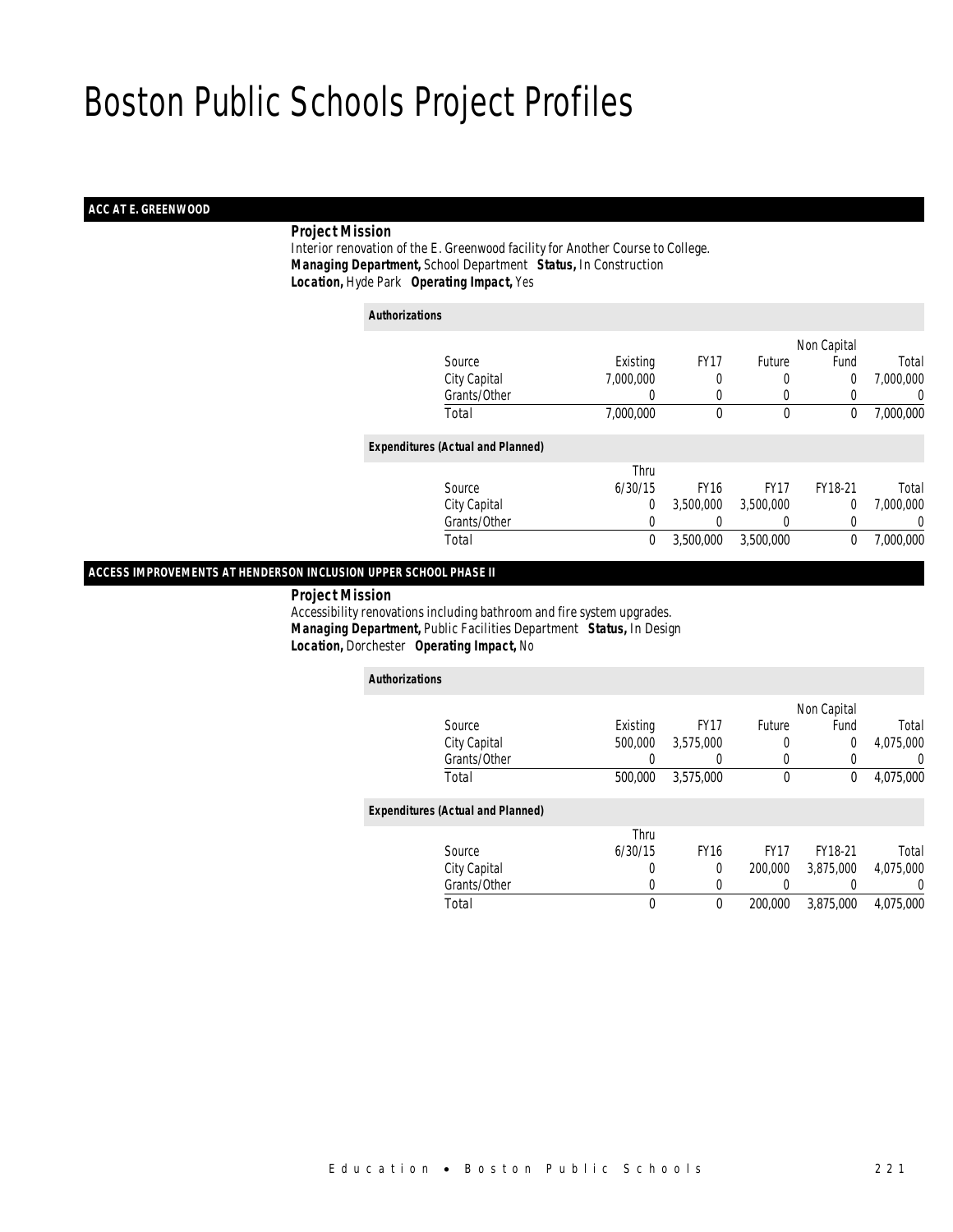#### *ACCREDITATION IMPROVEMENTS AT VARIOUS SCHOOLS*

#### *Project Mission*

Accreditation projects to be completed in FY17 through FY21. *Managing Department,* School Department *Status,* Annual Program*Location,* Various neighborhoods *Operating Impact,* No

| <b>Authorizations</b>                    |              |          |             |             |             |                |
|------------------------------------------|--------------|----------|-------------|-------------|-------------|----------------|
|                                          |              |          |             |             | Non Capital |                |
| Source                                   |              | Existing | <b>FY17</b> | Future      | Fund        | Total          |
|                                          | City Capital | 0        | 2,000,000   | 0           | 0           | 2,000,000      |
|                                          | Grants/Other | 0        |             | 0           | 0           | $\Omega$       |
| Total                                    |              | 0        | 2,000,000   | $\mathbf 0$ | 0           | 2,000,000      |
| <b>Expenditures (Actual and Planned)</b> |              |          |             |             |             |                |
|                                          |              | Thru     |             |             |             |                |
| Source                                   |              | 6/30/15  | <b>FY16</b> | <b>FY17</b> | FY18-21     | Total          |
|                                          | City Capital | 0        | 0           | 0           | 2,000,000   | 2,000,000      |
|                                          | Grants/Other | 0        | 0           | 0           |             | $\overline{0}$ |
| Total                                    |              | $\theta$ | $\theta$    | 0           | 2,000,000   | 2,000,000      |

### *BOSTON ARTS ACADEMY*

#### *Project Mission*

Conduct a feasibility study and develop schematic design plans in conjunction with the Massachusetts School Building Authority that results in the construction or renovation of a facility that supports the requirements of the Boston Arts Academy.

*Managing Department,* Public Facilities Department *Status,* Study Underway*Location,* Fenway/Kenmore *Operating Impact,* Yes

| <b>Authorizations</b>                    |           |             |             |             |           |
|------------------------------------------|-----------|-------------|-------------|-------------|-----------|
|                                          |           |             |             | Non Capital |           |
| Source                                   | Existing  | <b>FY17</b> | Future      | Fund        | Total     |
| City Capital                             | 587,010   | 0           | 0           | $\Omega$    | 587,010   |
| Grants/Other                             | 1,112,990 | 0           | $\mathbf 0$ | 0           | 1,112,990 |
| Total                                    | 1,700,000 | $\theta$    | $\mathbf 0$ | 0           | 1,700,000 |
| <b>Expenditures (Actual and Planned)</b> |           |             |             |             |           |
|                                          | Thru      |             |             |             |           |
| Source                                   | 6/30/15   | <b>FY16</b> | <b>FY17</b> | FY18-21     | Total     |
| City Capital                             | 0         | 50,000      | 537.010     | 0           | 587,010   |
| Grants/Other                             | 0         | 100,000     | 1,012,990   | 0           | 1,112,990 |
| Total                                    | 0         | 150,000     | 1,550,000   | 0           | 1,700,000 |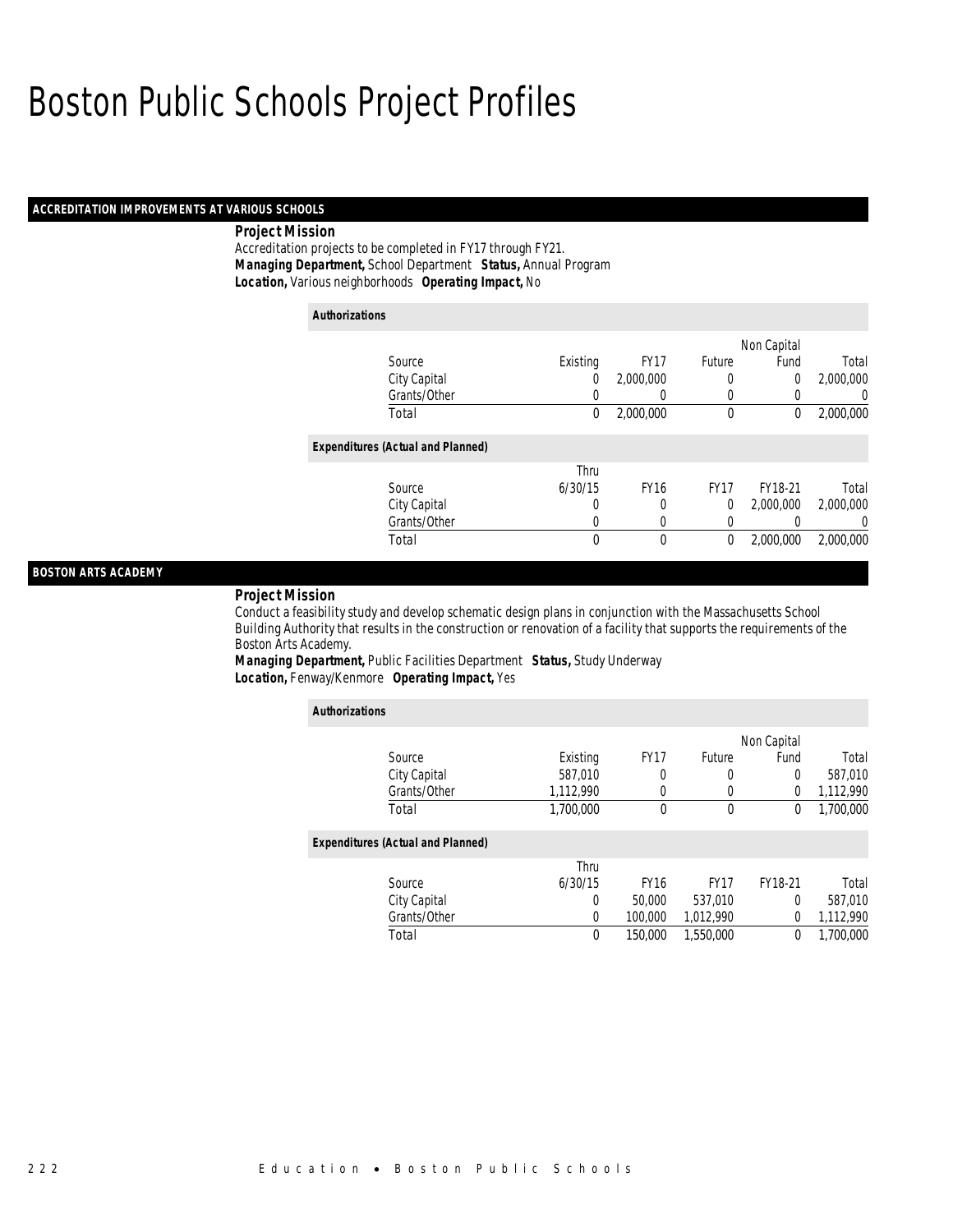#### *BOSTON SCHOOL BUILDING AUTHORITY*

## *Project Mission*

 A fund for major school building renovation initiatives. *Managing Department,* School Department *Status,* To Be Scheduled*Location,* Various neighborhoods *Operating Impact,* No

| <b>Authorizations</b> |                                          |                  |             |                  |             |            |
|-----------------------|------------------------------------------|------------------|-------------|------------------|-------------|------------|
|                       |                                          |                  |             |                  | Non Capital |            |
|                       | Source                                   | Existing         | <b>FY17</b> | Future           | Fund        | Total      |
|                       | City Capital                             | $\left( \right)$ | 0           | 70,000,000       | 0           | 70,000,000 |
|                       | Grants/Other                             | 0                |             | $\left($         | 0           | 0          |
|                       | Total                                    | $\mathbf{0}$     | 0           | 70,000,000       | 0           | 70,000,000 |
|                       | <b>Expenditures (Actual and Planned)</b> |                  |             |                  |             |            |
|                       |                                          | Thru             |             |                  |             |            |
|                       | Source                                   | 6/30/15          | <b>FY16</b> | FY <sub>17</sub> | FY18-21     | Total      |
|                       | City Capital                             | 0                | 0           | 0                | 70,000,000  | 70,000,000 |
|                       | Grants/Other                             | 0                | 0           | 0                |             | 0          |
|                       | Total                                    | 0                | $\theta$    | 0                | 70,000,000  | 70,000,000 |
|                       |                                          |                  |             |                  |             |            |

#### *CARTER DEVELOPMENT CENTER*

#### *Project Mission*

 Design and construct a building addition that will include appropriate and dedicated spaces for beneficial and critical instructional activities including aquatic, physical, creative arts and multi-sensory therapies. *Managing Department,* Public Facilities Department *Status,* To Be Scheduled

## *Location,* South End *Operating Impact,* No

| <b>Authorizations</b>                    |           |             |             |                |           |
|------------------------------------------|-----------|-------------|-------------|----------------|-----------|
|                                          |           |             |             | Non Capital    |           |
| Source                                   | Existing  | <b>FY17</b> | Future      | Fund           | Total     |
| City Capital                             | 1,600,000 |             | 0           | $\overline{0}$ | 1,600,000 |
| Grants/Other                             |           |             | 0           |                | $\Omega$  |
| Total                                    | 1,600,000 | $\theta$    | $\mathbf 0$ | 0              | 1,600,000 |
| <b>Expenditures (Actual and Planned)</b> |           |             |             |                |           |
|                                          | Thru      |             |             |                |           |
| Source                                   | 6/30/15   | <b>FY16</b> | <b>FY17</b> | FY18-21        | Total     |
| City Capital                             | 0         | 0           | 0           | 1.600.000      | 1,600,000 |
| Grants/Other                             | 0         | 0           | 0           |                | $\Omega$  |
| Total                                    | 0         | $\theta$    | 0           | 1,600,000      | 1,600,000 |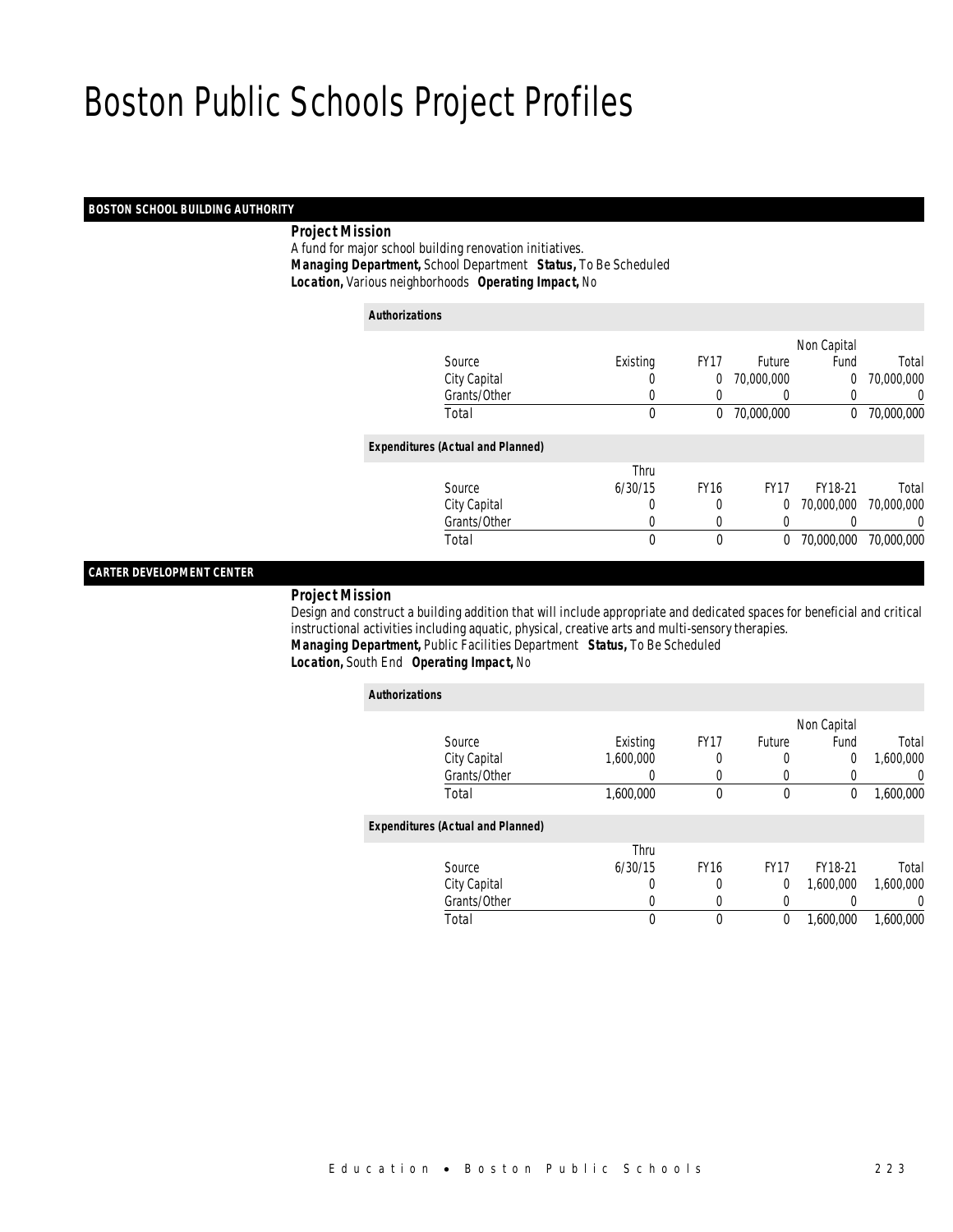### *CRITICAL FACILITY REPAIRS*

# *Project Mission*

A critical repair fund for emergency repairs to school facilities including roofs, windows, masonry, electrical and HVAC systems.

*Managing Department,* School Department *Status,* Annual Program

*Location,* Various neighborhoods *Operating Impact,* No

| <b>Authorizations</b>                    |          |             |             |             |                  |
|------------------------------------------|----------|-------------|-------------|-------------|------------------|
|                                          |          |             |             | Non Capital |                  |
| Source                                   | Existing | <b>FY17</b> | Future      | Fund        | Total            |
| City Capital                             | 662,650  | 500,000     | 837,350     | $\Omega$    | 2,000,000        |
| Grants/Other                             | 0        | 0           |             | $\Omega$    | 0                |
| Total                                    | 662,650  | 500,000     | 837,350     | $\theta$    | 2,000,000        |
| <b>Expenditures (Actual and Planned)</b> |          |             |             |             |                  |
|                                          | Thru     |             |             |             |                  |
| Source                                   | 6/30/15  | <b>FY16</b> | <b>FY17</b> | FY18-21     | Total            |
| City Capital                             | 0        | 500,000     | 450,000     | 1.050.000   | 2.000.000        |
| Grants/Other                             | 0        | 0           |             |             | $\left( \right)$ |
| Total                                    | 0        | 500,000     | 450.000     | 1.050.000   | 2,000,000        |

#### *DEARBORN 6-12 STEM / EARLY COLLEGE ACADEMY*

#### *Project Mission*

Design and construct a new STEM (Science, Technology, Engineering and Mathematics) school for grades 6 through 12 on the site of the current Dearborn School. The MSBA will partner with the City in the development and funding of this new school.

*Managing Department,* Public Facilities Department *Status,* In Construction*Location,* Roxbury *Operating Impact,* No

| <b>Authorizations</b>                    |            |             |             |             |            |
|------------------------------------------|------------|-------------|-------------|-------------|------------|
|                                          |            |             |             | Non Capital |            |
| Source                                   | Existing   | <b>FY17</b> | Future      | Fund        | Total      |
| City Capital                             | 36,127,653 | 0           | 0           | $\Omega$    | 36,127,653 |
| Grants/Other                             | 37,370,642 | 0           | 0           | $\Omega$    | 37,370,642 |
| Total                                    | 73,498,295 | $\Omega$    | 0           | $\Omega$    | 73,498,295 |
| <b>Expenditures (Actual and Planned)</b> |            |             |             |             |            |
|                                          | Thru       |             |             |             |            |
| Source                                   | 6/30/15    | <b>FY16</b> | <b>FY17</b> | FY18-21     | Total      |
| City Capital                             | 2.424.895  | 5,000,000   | 16,300,000  | 12,402,758  | 36,127,653 |
| Grants/Other                             | 2.194.727  | 17.050.000  | 16,500,000  | 1.625.915   | 37,370,642 |
| Total                                    | 4.619.622  | 22.050.000  | 32,800,000  | 14.028.673  | 73,498,295 |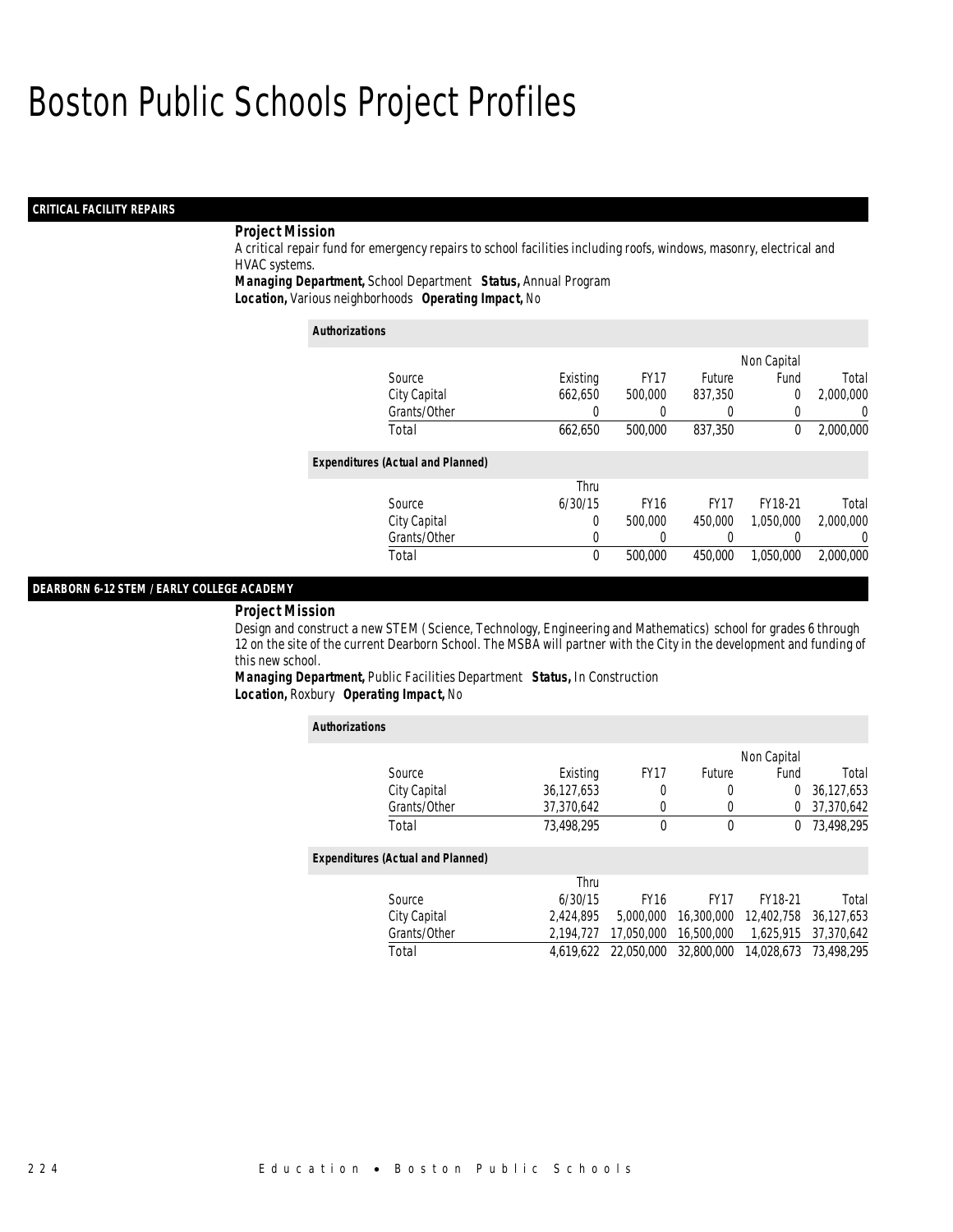## *DOOR REPLACEMENT AT VARIOUS SCHOOLS*

## *Project Mission*

 Replace interior and exterior doors and hardware at various schools. *Managing Department,* School Department *Status,* Annual Program*Location,* Various neighborhoods *Operating Impact,* No

| <b>Authorizations</b>                    |             |             |              |             |         |
|------------------------------------------|-------------|-------------|--------------|-------------|---------|
|                                          |             |             |              | Non Capital |         |
| Source                                   | Existing    | <b>FY17</b> | Future       | Fund        | Total   |
| City Capital                             | 0           | 0           | 950,000      | 0           | 950,000 |
| Grants/Other                             | 0           | 0           | 0            | 0           | 0       |
| Total                                    | $\mathbf 0$ | 0           | 950,000      | 0           | 950,000 |
| <b>Expenditures (Actual and Planned)</b> |             |             |              |             |         |
|                                          | Thru        |             |              |             |         |
| Source                                   | 6/30/15     | <b>FY16</b> | <b>FY17</b>  | FY18-21     | Total   |
| City Capital                             | 0           | 0           | $\Omega$     | 950.000     | 950,000 |
| Grants/Other                             | 0           | 0           | 0            | 0           | 0       |
| Total                                    | 0           | 0           | $\mathbf{0}$ | 950,000     | 950,000 |

## *DOORS AT WINSHIP SCHOOL*

 *Project Mission* Install new interior smoke doors. *Managing Department,* School Department *Status,* In Construction*Location,* Allston/Brighton *Operating Impact,* No

| <b>Authorizations</b>                    |          |             |             |             |         |
|------------------------------------------|----------|-------------|-------------|-------------|---------|
|                                          |          |             |             | Non Capital |         |
| Source                                   | Existing | <b>FY17</b> | Future      | Fund        | Total   |
| City Capital                             | 253,000  | 0           | 0           | 0           | 253,000 |
| Grants/Other                             | 0        | 0           | 0           | 0           | 0       |
| Total                                    | 253,000  | $\theta$    | $\mathbf 0$ | 0           | 253,000 |
| <b>Expenditures (Actual and Planned)</b> |          |             |             |             |         |
|                                          | Thru     |             |             |             |         |
| Source                                   | 6/30/15  | <b>FY16</b> | <b>FY17</b> | FY18-21     | Total   |
| City Capital                             | 0        | 153,000     | 100,000     | $\Omega$    | 253,000 |
| Grants/Other                             | 0        | 0           |             | 0           | 0       |
| Total                                    | 0        | 153,000     | 100,000     | 0           | 253,000 |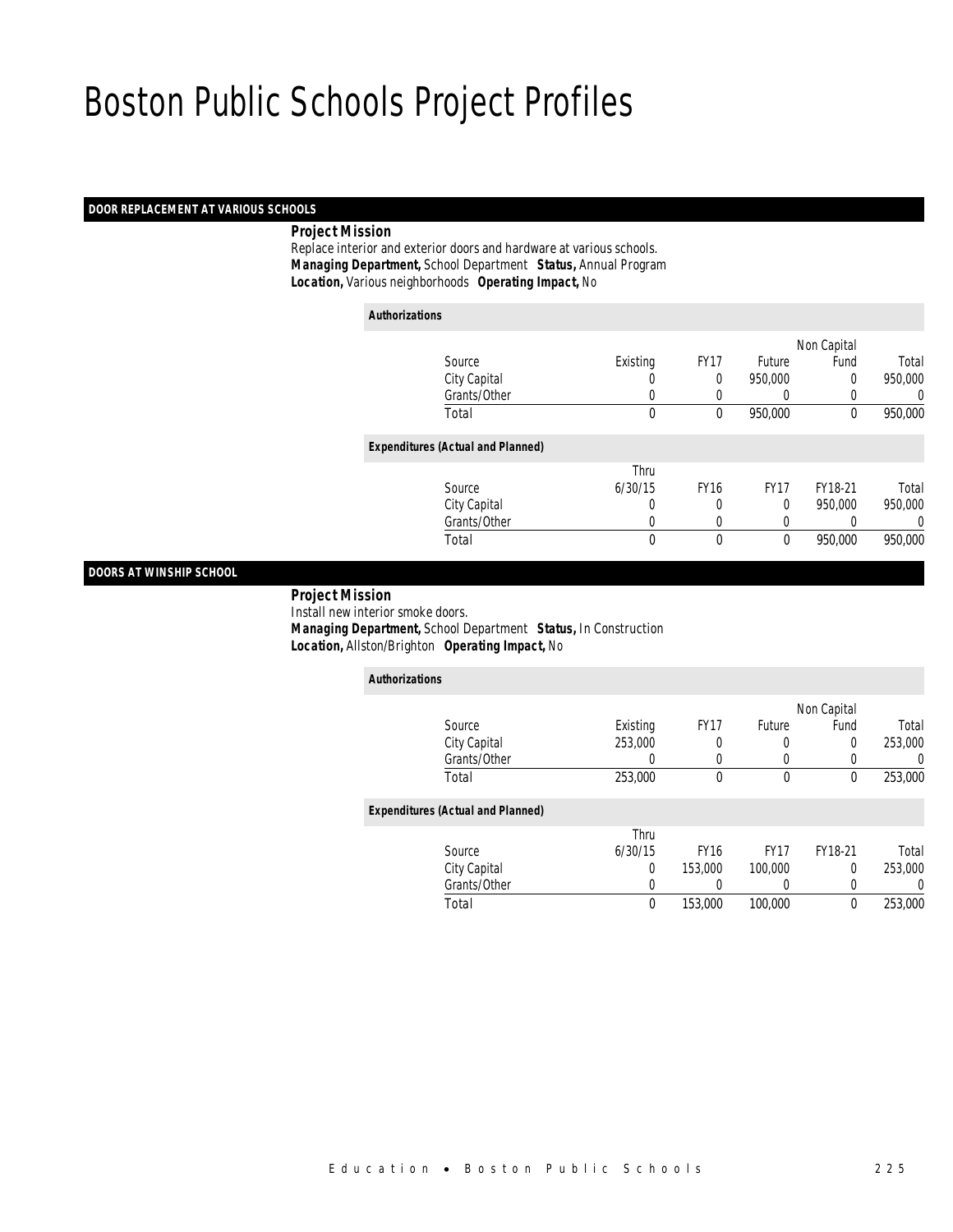### *EAST BOSTON HIGH SCHOOL WINDOWS*

# *Project Mission*

Replace windows at East Boston High School. *Managing Department,* School Department *Status,* In Construction*Location,* East Boston *Operating Impact,* Yes

| <b>Authorizations</b>                    |           |             |             |                |                |
|------------------------------------------|-----------|-------------|-------------|----------------|----------------|
|                                          |           |             |             | Non Capital    |                |
| Source                                   | Existing  | <b>FY17</b> | Future      | Fund           | Total          |
| City Capital                             | 4.700.000 | 0           | 0           | $\overline{0}$ | 4,700,000      |
| Grants/Other                             | 0         | 0           | 0           | 0              | $\overline{0}$ |
| Total                                    | 4,700,000 | 0           | 0           | 0              | 4,700,000      |
| <b>Expenditures (Actual and Planned)</b> |           |             |             |                |                |
|                                          | Thru      |             |             |                |                |
| Source                                   | 6/30/15   | <b>FY16</b> | <b>FY17</b> | FY18-21        | Total          |
| City Capital                             | 0         | 890,000     | 2.850.000   | 960.000        | 4.700.000      |
| Grants/Other                             | 0         |             | 0           |                | 0              |
| Total                                    | 0         | 890,000     | 2,850,000   | 960,000        | 4,700,000      |

## *ELECTRICAL IMPROVEMENTS AT VARIOUS SCHOOLS*

*Project Mission* 

Electrical improvements and upgrade egress signage at various schools. *Managing Department,* School Department *Status,* Annual Program*Location,* Various neighborhoods *Operating Impact,* No

| <b>Authorizations</b>                    |           |             |             |             |                  |
|------------------------------------------|-----------|-------------|-------------|-------------|------------------|
|                                          |           |             |             | Non Capital |                  |
| Source                                   | Existing  | <b>FY17</b> | Future      | Fund        | Total            |
| City Capital                             | 3.106.924 | 0           | 1,893,076   | 0           | 5,000,000        |
| Grants/Other                             | 0         | 0           | 0           | 0           | $\left( \right)$ |
| Total                                    | 3.106.924 | $\theta$    | 1.893.076   | 0           | 5,000,000        |
| <b>Expenditures (Actual and Planned)</b> |           |             |             |             |                  |
|                                          | Thru      |             |             |             |                  |
| Source                                   | 6/30/15   | <b>FY16</b> | <b>FY17</b> | FY18-21     | Total            |
| City Capital                             | 242.136   | 250,000     | 0           | 4.507.864   | 5.000.000        |
| Grants/Other                             | 0         | 0           | 0           | 0           |                  |
| Total                                    | 242.136   | 250,000     | 0           | 4.507.864   | 5,000,000        |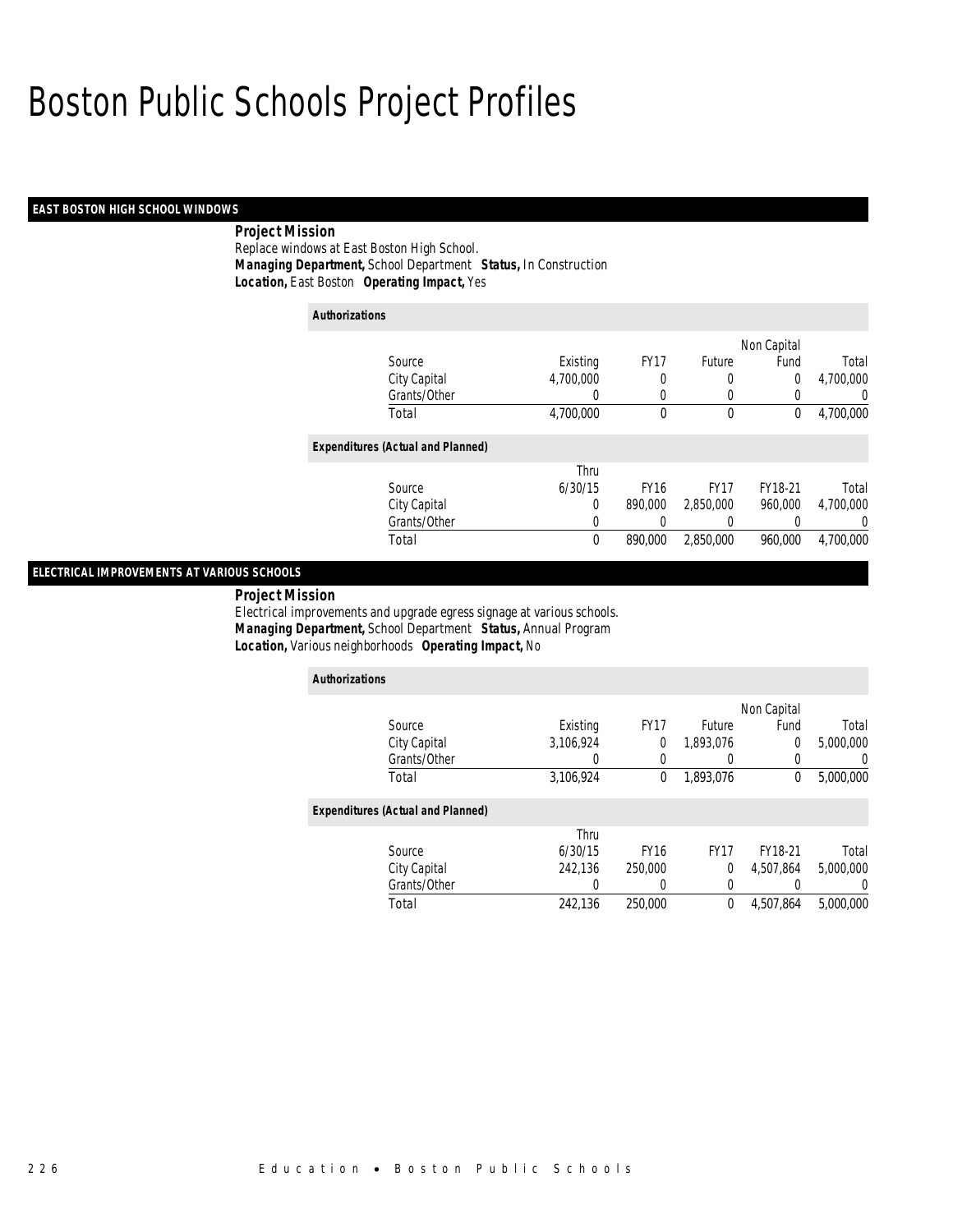#### *ELIOT SCHOOL ACCESS IMPROVEMENTS*

#### *Project Mission*

 New school entrance, accessible bathroom renovations, and sprinkler system at the Eliot School's Charter Street building.

*Managing Department,* Public Facilities Department *Status,* To Be Scheduled*Location,* North End *Operating Impact,* No

#### *Authorizations*

|                                          |          |             |               | Non Capital |         |
|------------------------------------------|----------|-------------|---------------|-------------|---------|
| Source                                   | Existing | <b>FY17</b> | <b>Future</b> | Fund        | Total   |
| City Capital                             | 450,000  |             |               | 0           | 450,000 |
| Grants/Other                             | 0        |             |               |             | 0       |
| Total                                    | 450,000  | 0           | $\mathbf 0$   | 0           | 450,000 |
| <b>Expenditures (Actual and Planned)</b> |          |             |               |             |         |
|                                          | Thru     |             |               |             |         |
| Source                                   | 6/30/15  | <b>FY16</b> | <b>FY17</b>   | FY18-21     | Total   |
| City Capital                             | 0        | 0           | 0             | 450,000     | 450,000 |
| Grants/Other                             | 0        |             | 0             |             | 0       |
| Total                                    | $\theta$ | $\theta$    | 0             | 450,000     | 450,000 |
|                                          |          |             |               |             |         |

#### *ELIOT SCHOOL AT 585 COMMERCIAL STREET*

#### *Project Mission*

 Renovate 585 Commercial Street office building, including building envelope, structural work, interior and site work, which will provide additional classrooms to support the Eliot School's expansion as a K to 8 school. *Managing Department,* Public Facilities Department *Status,* In Design

*Location,* North End *Operating Impact,* No

| <b>Authorizations</b>                    |            |             |             |             |            |
|------------------------------------------|------------|-------------|-------------|-------------|------------|
|                                          |            |             |             | Non Capital |            |
| Source                                   | Existing   | <b>FY17</b> | Future      | Fund        | Total      |
| City Capital                             | 20,450,000 | 4.200.000   | 0           | 0           | 24,650,000 |
| Grants/Other                             | 15,800,000 | 0           | 0           | 0           | 15,800,000 |
| Total                                    | 36.250.000 | 4.200.000   | 0           | 0           | 40,450,000 |
| <b>Expenditures (Actual and Planned)</b> |            |             |             |             |            |
|                                          | Thru       |             |             |             |            |
| Source                                   | 6/30/15    | <b>FY16</b> | <b>FY17</b> | FY18-21     | Total      |
| City Capital                             | 1,301,396  | 1,888,530   | 0           | 21.460.074  | 24,650,000 |
| Grants/Other                             | 15.796.587 | 3.413       | 0           | 0           | 15,800,000 |
| Total                                    | 17.097.983 | 1,891,943   | 0           | 21,460,074  | 40.450.000 |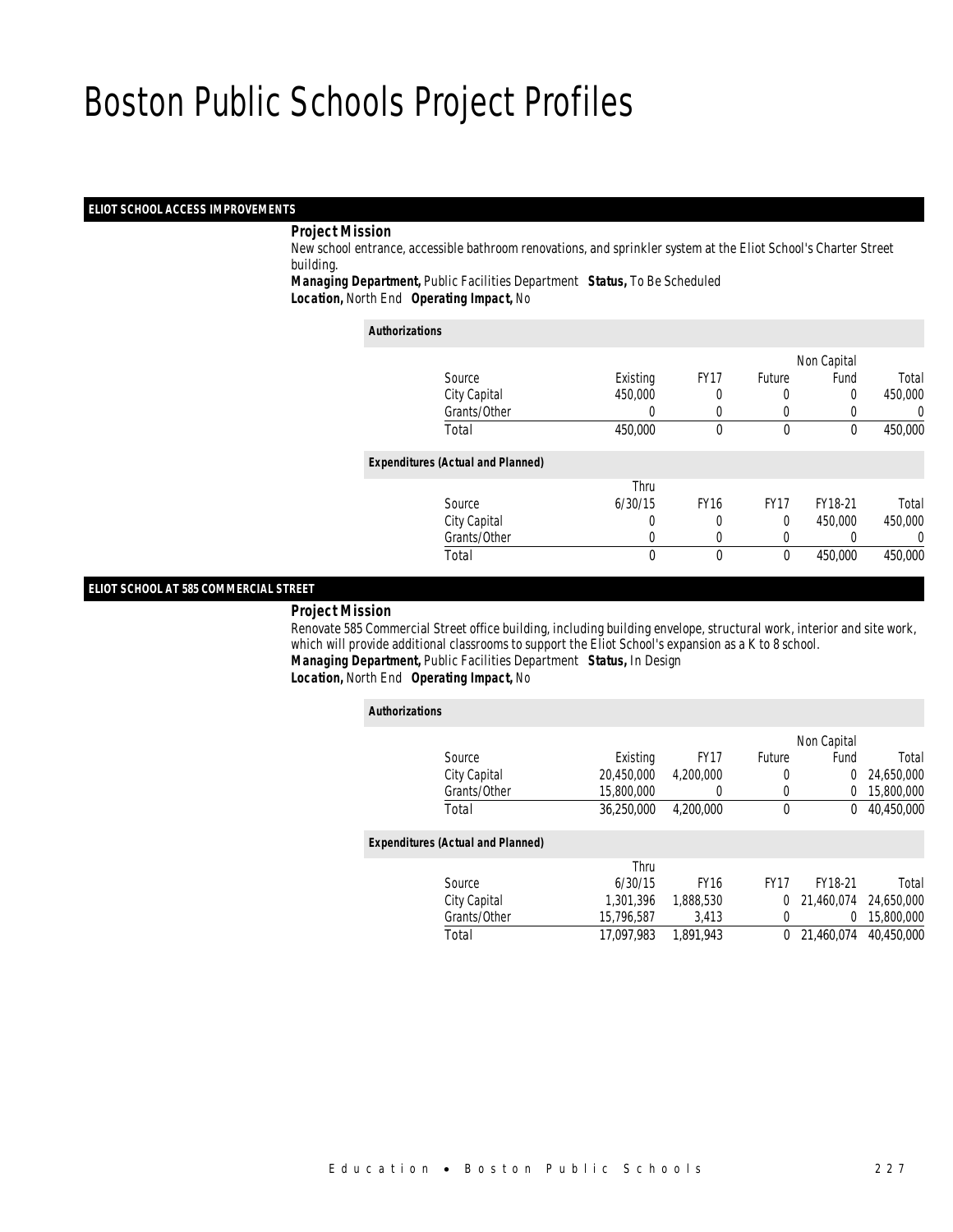### *ELIOT SCHOOL AT NORTH BENNET STREET*

## *Project Mission*

Renovate North Bennet Street buildings which will provide additional classrooms to support the Eliot School's expansion as a K to 8 school.

*Managing Department,* Public Facilities Department *Status,* In Construction

*Location,* North End *Operating Impact,* Yes

| <b>Authorizations</b>                    |            |             |                  |             |            |
|------------------------------------------|------------|-------------|------------------|-------------|------------|
|                                          |            |             |                  | Non Capital |            |
| Source                                   | Existing   | <b>FY17</b> | Future           | Fund        | Total      |
| City Capital                             | 18,628,867 | 0           | 0                | 0           | 18,628,867 |
| Grants/Other                             | 4,390,000  | 0           | 0                | 0           | 4,390,000  |
| Total                                    | 23,018,867 | 0           | 0                | 0           | 23,018,867 |
| <b>Expenditures (Actual and Planned)</b> |            |             |                  |             |            |
|                                          | Thru       |             |                  |             |            |
| Source                                   | 6/30/15    | <b>FY16</b> | FY <sub>17</sub> | FY18-21     | Total      |
| City Capital                             | 3,140,992  | 4,326,942   | 6,969,008        | 4.191.925   | 18.628.867 |
| Grants/Other                             | 2,155,043  | 1,673,058   | 561,899          | 0           | 4,390,000  |
| Total                                    | 5.296.035  | 6.000.000   | 7.530.907        | 4.191.925   | 23.018.867 |

#### *ENGLISH HIGH SCHOOL BUILDING ENVELOPE*

### *Project Mission*

Roof and window replacement, selective masonry repointing and curtain wall window replacement to attain greater energy efficiency.

*Managing Department,* Public Facilities Department *Status,* To Be Scheduled*Location,* Jamaica Plain *Operating Impact,* Yes

| <b>Authorizations</b>                    |           |             |             |             |           |
|------------------------------------------|-----------|-------------|-------------|-------------|-----------|
|                                          |           |             |             | Non Capital |           |
| Source                                   | Existing  | <b>FY17</b> | Future      | Fund        | Total     |
| City Capital                             | 2,000,000 | 0           | 0           | 0           | 2,000,000 |
| Grants/Other                             | 0         | 0           | 0           |             | 0         |
| Total                                    | 2,000,000 | 0           | 0           | 0           | 2,000,000 |
| <b>Expenditures (Actual and Planned)</b> |           |             |             |             |           |
|                                          | Thru      |             |             |             |           |
| Source                                   | 6/30/15   | <b>FY16</b> | <b>FY17</b> | FY18-21     | Total     |
| City Capital                             | O         | 0           | 0           | 2.000.000   | 2,000,000 |
| Grants/Other                             | 0         | 0           | 0           |             | $\left($  |
| Total                                    |           |             | 0           | 2.000.000   | 2,000,000 |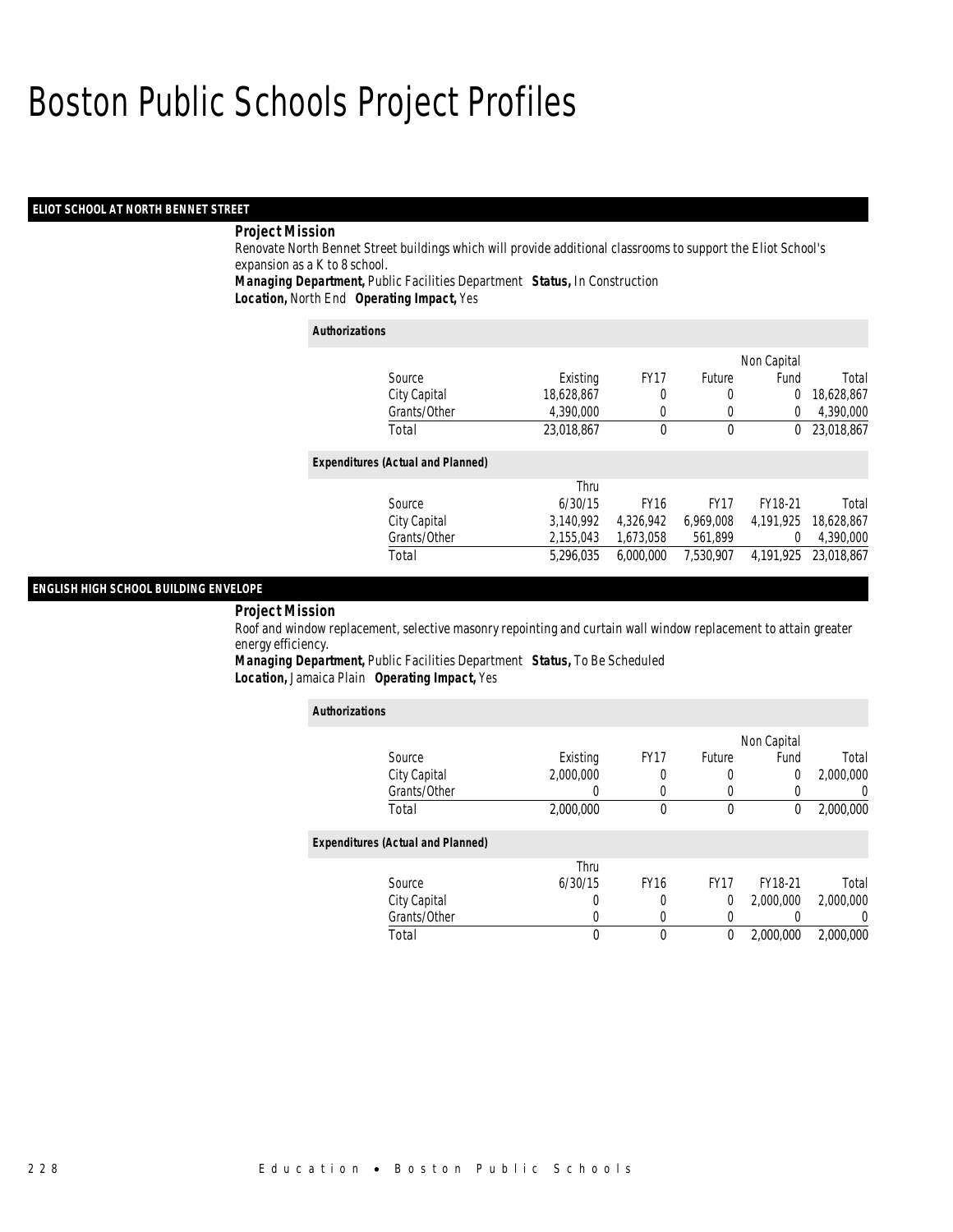#### *ENVIRONMENTAL AND SUSTAINABILITY IMPROVEMENTS AT VARIOUS SCHOOLS*

#### *Project Mission*

 School site remediation at various schools. *Managing Department,* School Department *Status,* To Be Scheduled*Location,* Various neighborhoods *Operating Impact,* No

| <b>Authorizations</b> |                                          |           |             |             |                |                  |
|-----------------------|------------------------------------------|-----------|-------------|-------------|----------------|------------------|
|                       |                                          |           |             |             | Non Capital    |                  |
|                       | Source                                   | Existing  | <b>FY17</b> | Future      | Fund           | Total            |
|                       | City Capital                             | 1,095,000 | 1,300,000   |             | $\overline{0}$ | 2,395,000        |
|                       | Grants/Other                             | 0         | 0           | 0           | 0              | 0                |
|                       | Total                                    | 1.095.000 | 1,300,000   | 0           | 0              | 2,395,000        |
|                       | <b>Expenditures (Actual and Planned)</b> |           |             |             |                |                  |
|                       |                                          | Thru      |             |             |                |                  |
|                       | Source                                   | 6/30/15   | <b>FY16</b> | <b>FY17</b> | FY18-21        | Total            |
|                       | City Capital                             | $\Omega$  | 1.095.000   | 650,000     | 650,000        | 2,395,000        |
|                       | Grants/Other                             | 0         |             |             |                | $\left( \right)$ |
|                       | Total                                    | 0         | 1,095,000   | 650,000     | 650,000        | 2,395,000        |
|                       |                                          |           |             |             |                |                  |

*EXTERIOR RENOVATIONS AT VARIOUS SCHOOLS* 

#### *Project Mission*

 Repair and replace exterior components including doors, lighting, or exterior site components such as stairs, walkways, and retaining walls at various schools.

*Managing Department,* School Department *Status,* Annual Program

*Location,* Various neighborhoods *Operating Impact,* No

|                                          |             |             | Non Capital    |           |
|------------------------------------------|-------------|-------------|----------------|-----------|
| Existing                                 | <b>FY17</b> | Future      | Fund           | Total     |
| 3,316,039                                | 0           | 1,233,961   | $\overline{0}$ | 4,550,000 |
|                                          | 0           |             | 0              | $\Omega$  |
| 3,316,039                                | 0           | 1.233.961   | 0              | 4,550,000 |
| <b>Expenditures (Actual and Planned)</b> |             |             |                |           |
| Thru                                     |             |             |                |           |
| 6/30/15                                  | <b>FY16</b> | <b>FY17</b> | FY18-21        | Total     |
| 2,075,866                                | 150,000     | 0           | 2,324,134      | 4,550,000 |
|                                          |             | 0           |                | $\left($  |
| 2,075,866                                | 150,000     | $\theta$    | 2.324.134      | 4,550,000 |
|                                          |             |             |                |           |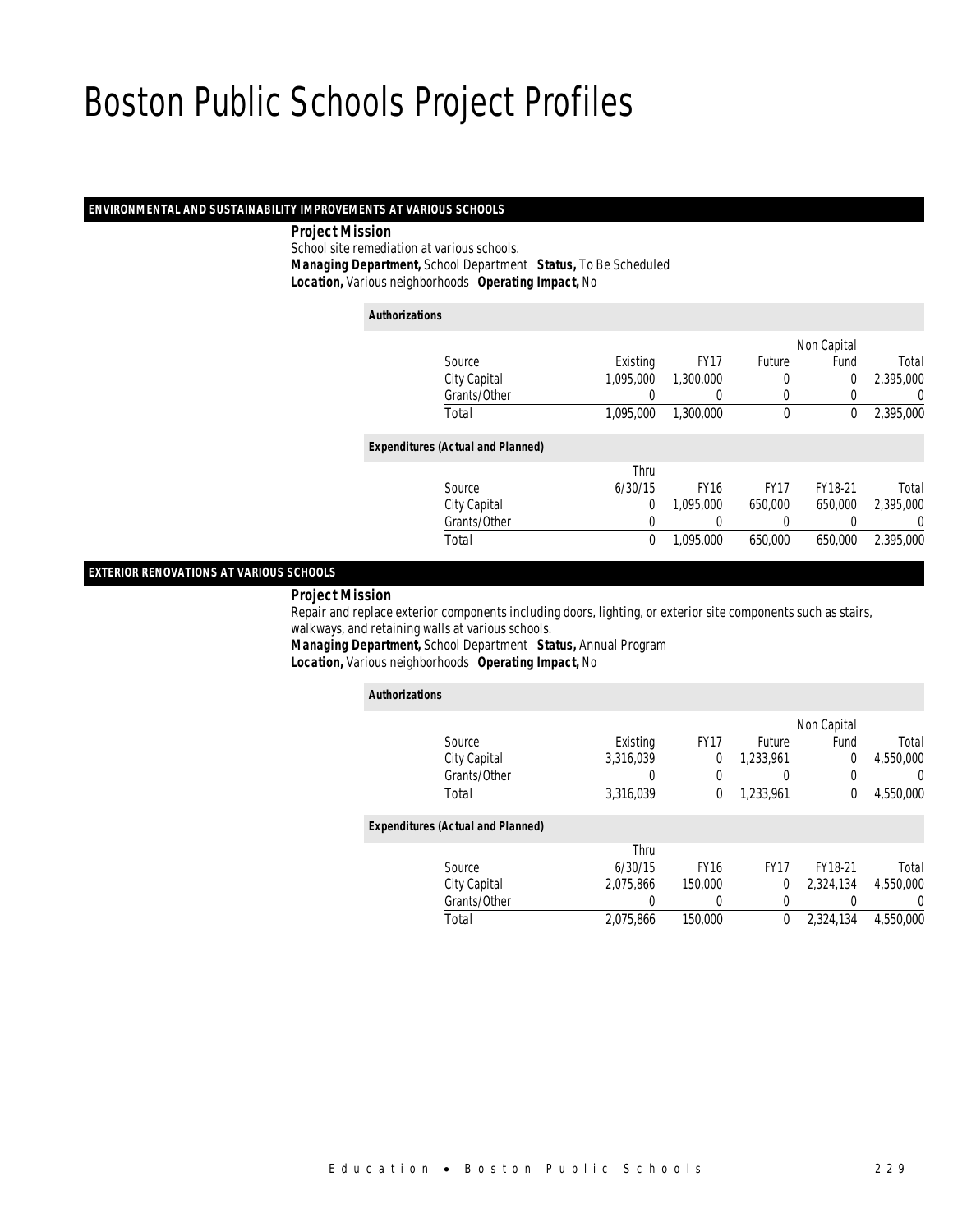### *EXTERIOR SITE IMPROVEMENTS AT HERNANDEZ SCHOOL*

#### *Project Mission*

*Authorizations*

General site improvements including permeable paving that will reduce the volume of storm water run-off entering the Boston Water and Sewer Commission's (BWSC) storm water system. The BWSC is funding a portion of this project.

*Managing Department,* School Department *Status,* New Project*Location,* Roxbury *Operating Impact,* No

| Authorizations                           |          |             |             |             |          |
|------------------------------------------|----------|-------------|-------------|-------------|----------|
|                                          |          |             |             | Non Capital |          |
| Source                                   | Existing | <b>FY17</b> | Future      | Fund        | Total    |
| City Capital                             | 0        | 400,000     |             | 0           | 400,000  |
| Grants/Other                             | 0        | O           | 0           | 275,000     | 275,000  |
| Total                                    | 0        | 400,000     | 0           | 275,000     | 675,000  |
| <b>Expenditures (Actual and Planned)</b> |          |             |             |             |          |
|                                          | Thru     |             |             |             |          |
| Source                                   | 6/30/15  | <b>FY16</b> | <b>FY17</b> | FY18-21     | Total    |
| City Capital                             | 0        | 0           | 150,000     | 250,000     | 400,000  |
| Grants/Other                             | 0        | $\Omega$    |             |             | $\left($ |
| Total                                    | 0        | $\theta$    | 150,000     | 250,000     | 400,000  |

#### *EXTERIOR SITE IMPROVEMENTS AT IRVING SCHOOL*

#### *Project Mission*

General site improvements including permeable paving that will reduce the volume of storm water run-off entering the Boston Water and Sewer Commission's (BWSC) storm water system. The BWSC is funding a portion of this project.

*Managing Department,* School Department *Status,* New Project

*Location,* Roslindale *Operating Impact,* No

| <b>Authorizations</b>                    |          |             |             |             |         |
|------------------------------------------|----------|-------------|-------------|-------------|---------|
|                                          |          |             |             | Non Capital |         |
| Source                                   | Existing | <b>FY17</b> | Future      | Fund        | Total   |
| City Capital                             | 0        | 300,000     |             | $\Omega$    | 300,000 |
| Grants/Other                             | O        | O           | 0           | 575,000     | 575,000 |
| Total                                    | 0        | 300,000     | 0           | 575,000     | 875,000 |
| <b>Expenditures (Actual and Planned)</b> |          |             |             |             |         |
|                                          | Thru     |             |             |             |         |
| Source                                   | 6/30/15  | <b>FY16</b> | <b>FY17</b> | FY18-21     | Total   |
| City Capital                             | $\left($ | 0           | 300,000     | 0           | 300,000 |
| Grants/Other                             | 0        | 0           |             | 0           | 0       |
| Total                                    | 0        | $\Omega$    | 300,000     | 0           | 300,000 |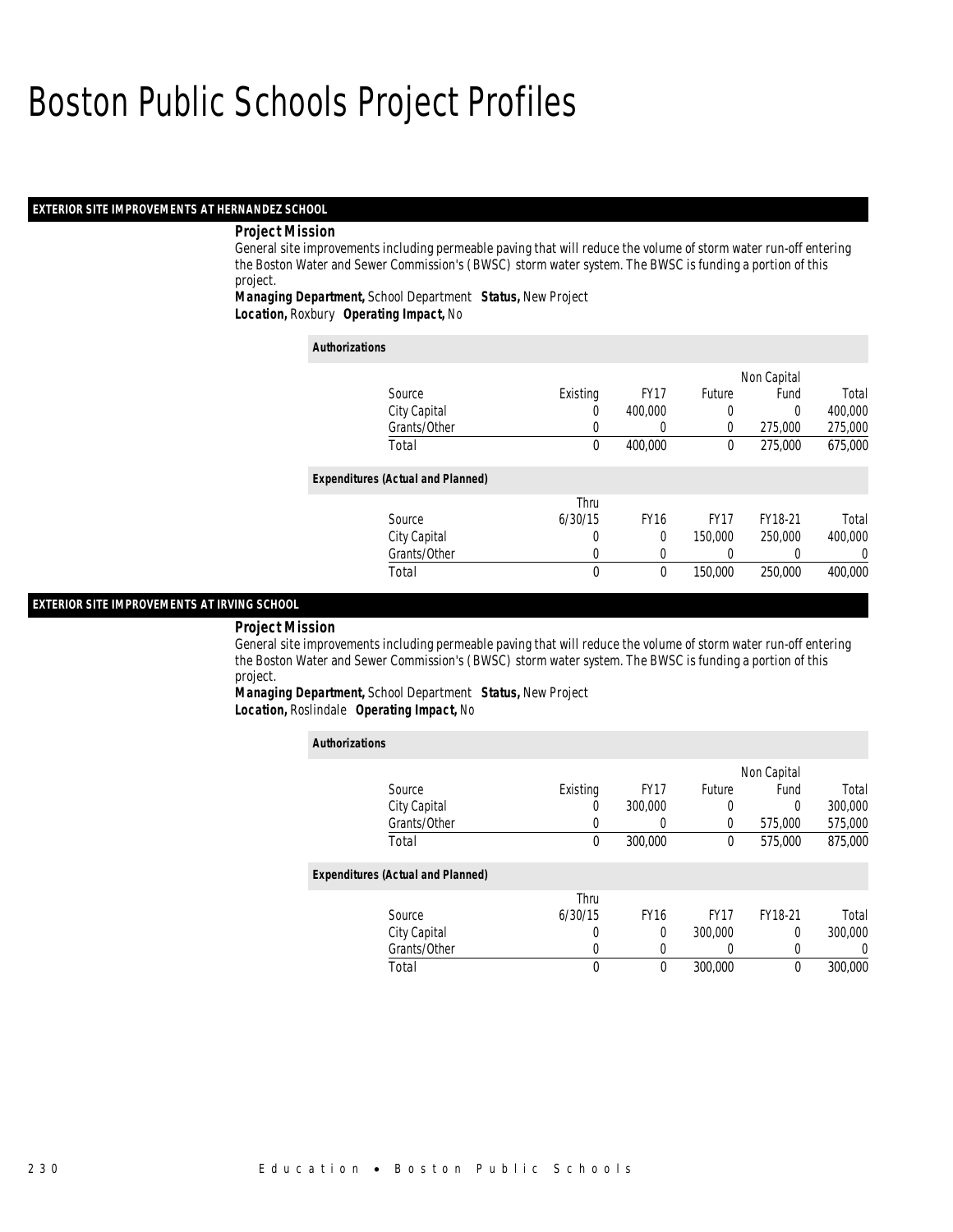## *HVAC IMPROVEMENTS AT VARIOUS SCHOOLS*

#### *Project Mission*

 Replace the DDC controls and HVAC units at various schools. *Managing Department,* School Department *Status,* Annual Program*Location,* Various neighborhoods *Operating Impact,* No

| <b>Authorizations</b> |                                          |           |             |             |                |                  |
|-----------------------|------------------------------------------|-----------|-------------|-------------|----------------|------------------|
|                       |                                          |           |             |             | Non Capital    |                  |
|                       | Source                                   | Existing  | <b>FY17</b> | Future      | Fund           | Total            |
|                       | City Capital                             | 3,142,006 | 0           | 6,828,994   | $\overline{0}$ | 9,971,000        |
|                       | Grants/Other                             | 0         | 0           | 0           | 0              | $\left( \right)$ |
|                       | Total                                    | 3,142,006 | 0           | 6.828.994   | $\mathbf 0$    | 9.971.000        |
|                       | <b>Expenditures (Actual and Planned)</b> |           |             |             |                |                  |
|                       |                                          | Thru      |             |             |                |                  |
|                       | Source                                   | 6/30/15   | <b>FY16</b> | <b>FY17</b> | FY18-21        | Total            |
|                       | City Capital                             | 1,021,085 | 600.000     | $\theta$    | 8.349.915      | 9,971,000        |
|                       | Grants/Other                             | 0         | 0           | 0           | 0              | 0                |
|                       | Total                                    | 1,021,085 | 600.000     | 0           | 8.349.915      | 9,971,000        |

*INTERIOR REFURBISHMENTS AT VARIOUS SCHOOLS* 

*Project Mission*

Interior improvements at various schools.

*Managing Department,* School Department *Status,* Annual Program

*Location,* Various neighborhoods *Operating Impact,* No

| <b>Authorizations</b>                    |           |             |             |             |           |
|------------------------------------------|-----------|-------------|-------------|-------------|-----------|
|                                          |           |             |             | Non Capital |           |
| Source                                   | Existing  | <b>FY17</b> | Future      | Fund        | Total     |
| City Capital                             | 2,921,120 | 0           | 978,880     | 0           | 3,900,000 |
| Grants/Other                             | 0         | 0           | 0           | 0           | 0         |
| Total                                    | 2,921,120 | 0           | 978,880     | 0           | 3,900,000 |
| <b>Expenditures (Actual and Planned)</b> |           |             |             |             |           |
|                                          | Thru      |             |             |             |           |
| Source                                   | 6/30/15   | <b>FY16</b> | <b>FY17</b> | FY18-21     | Total     |
| City Capital                             | 1.978.381 | 907.114     | 0           | 1.014.505   | 3,900,000 |
| Grants/Other                             | 0         | 0           | 0           | 0           | 0         |
| Total                                    | 1,978,381 | 907.114     | 0           | 1,014,505   | 3,900,000 |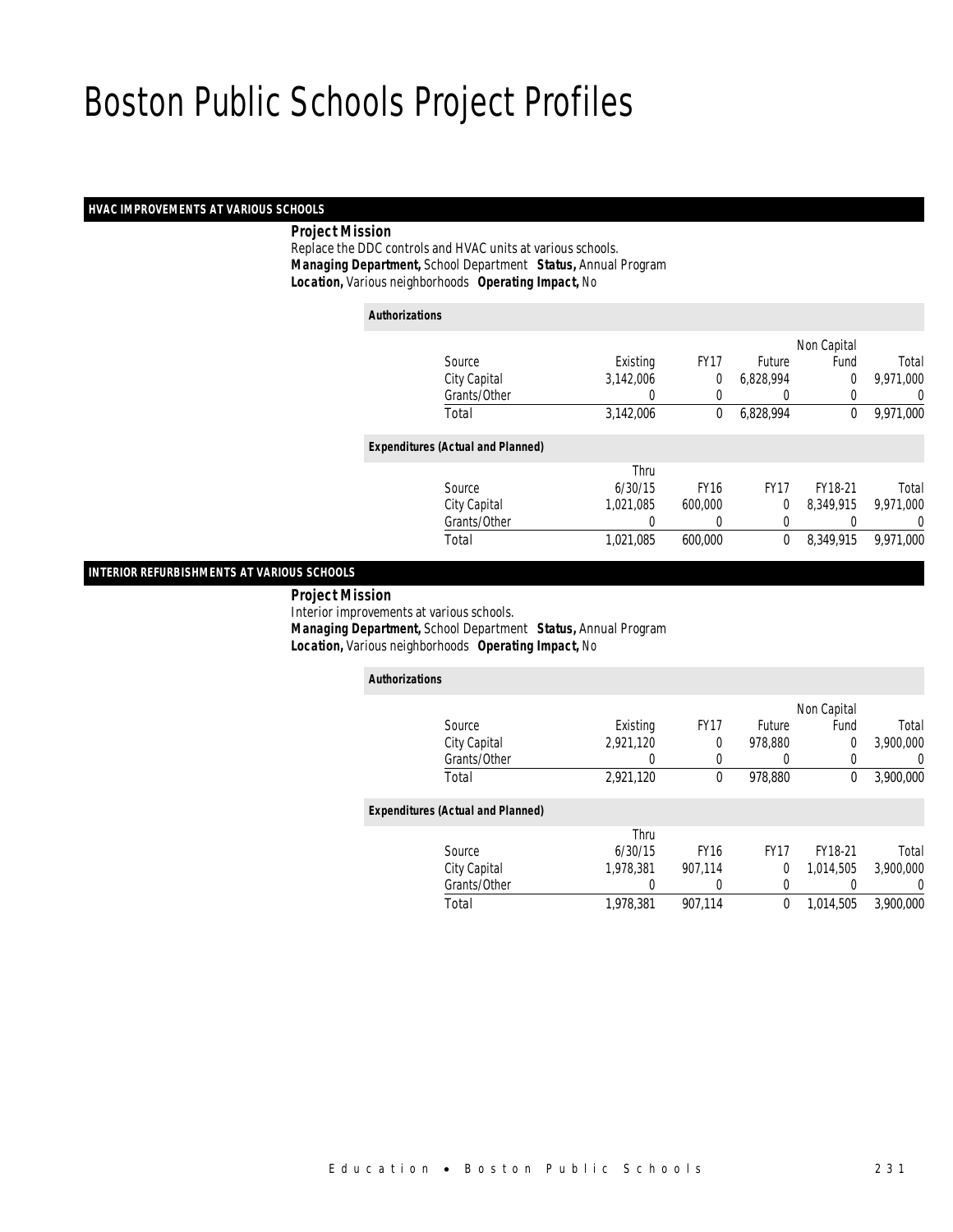## *MADISON PARK HIGH SCHOOL WELDING SHOP*

# *Project Mission*

Upgrade school welding shop to accommodate classroom welding with adequate ventilation and safety equipment. *Managing Department,* Public Facilities Department *Status,* In Construction*Location,* Roxbury *Operating Impact,* No

| <b>Authorizations</b>                    |             |                  |             |                |           |
|------------------------------------------|-------------|------------------|-------------|----------------|-----------|
|                                          |             |                  |             | Non Capital    |           |
| Source                                   | Existing    | FY <sub>17</sub> | Future      | Fund           | Total     |
| City Capital                             | 2,025,000   | 0                | 0           | 0              | 2,025,000 |
| Grants/Other                             | 0           | 0                | 0           |                | 0         |
| Total                                    | 2,025,000   | 0                | $\mathbf 0$ | 0              | 2,025,000 |
| <b>Expenditures (Actual and Planned)</b> |             |                  |             |                |           |
|                                          | Thru        |                  |             |                |           |
| Source                                   | 6/30/15     | <b>FY16</b>      | <b>FY17</b> | FY18-21        | Total     |
| City Capital                             | 0           | 121,000          | 1.904.000   | $\overline{0}$ | 2.025.000 |
| Grants/Other                             |             |                  |             |                | 0         |
| Total                                    | $\mathbf 0$ | 121,000          | 1.904.000   | 0              | 2,025,000 |

# *MASONRY REPAIRS AT VARIOUS SCHOOLS*

 *Project Mission* Exterior masonry restoration at various schools. *Managing Department,* School Department *Status,* Annual Program*Location,* Various neighborhoods *Operating Impact,* No

| <b>Authorizations</b>                    |           |             |             |             |            |
|------------------------------------------|-----------|-------------|-------------|-------------|------------|
|                                          |           |             |             | Non Capital |            |
| Source                                   | Existing  | <b>FY17</b> | Future      | Fund        | Total      |
| City Capital                             | 6,085,580 | $\Omega$    | 4,414,420   | 0           | 10,500,000 |
| Grants/Other                             | O         | 0           | 0           | 0           |            |
| Total                                    | 6,085,580 | $\theta$    | 4,414,420   | 0           | 10.500.000 |
| <b>Expenditures (Actual and Planned)</b> |           |             |             |             |            |
|                                          | Thru      |             |             |             |            |
| Source                                   | 6/30/15   | <b>FY16</b> | <b>FY17</b> | FY18-21     | Total      |
| City Capital                             | 1,533,652 | 0           | 0           | 8.966.348   | 10,500,000 |
| Grants/Other                             | 0         | $\Omega$    | 0           |             |            |
| Total                                    | 1,533,652 | $\theta$    | 0           | 8.966.348   | 10,500,000 |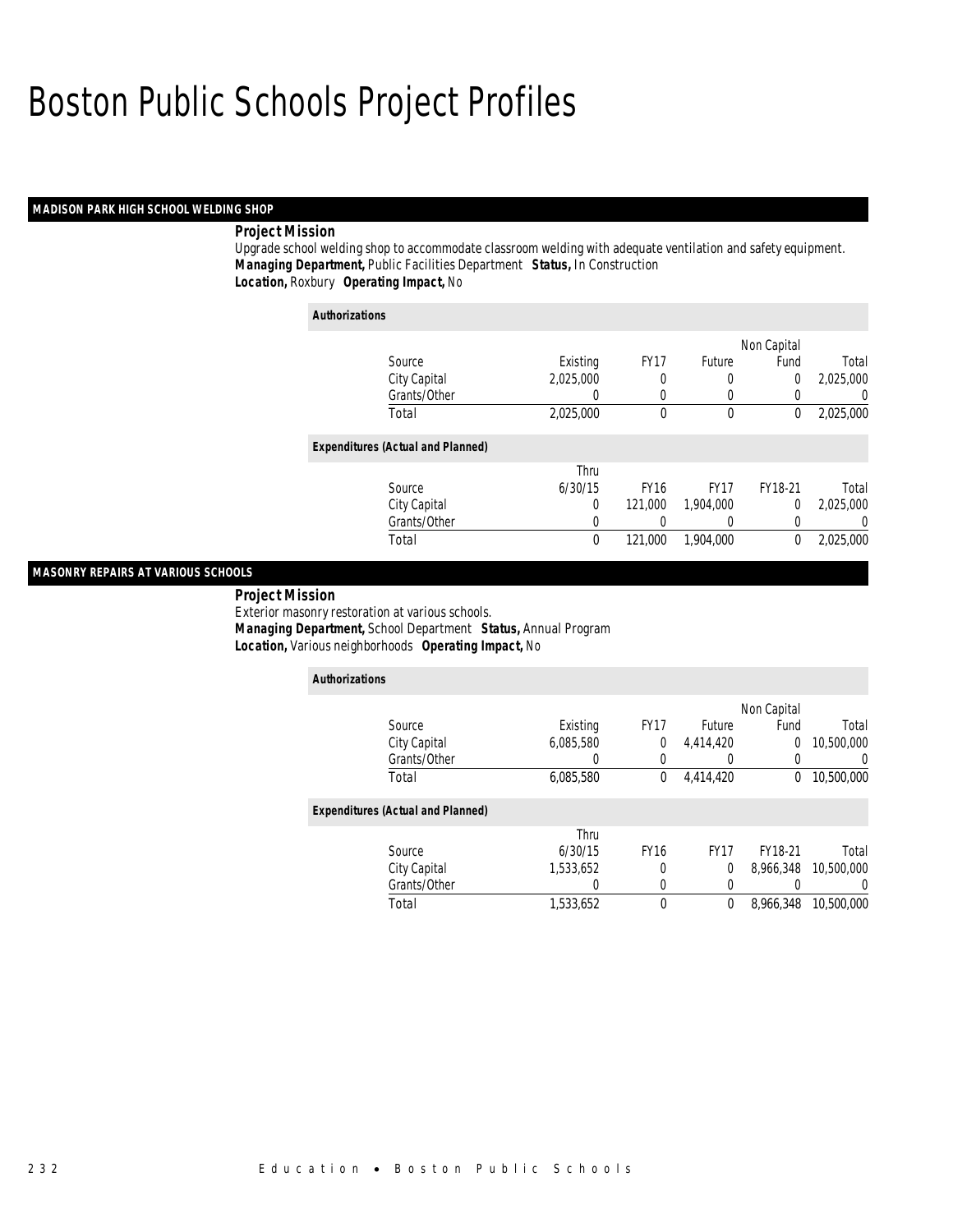#### *PLUMBING IMPROVEMENTS AT VARIOUS SCHOOLS*

### *Project Mission*

 Bathroom and other plumbing improvements at various schools. *Managing Department,* School Department *Status,* Annual Program*Location,* Various neighborhoods *Operating Impact,* No

| <b>Authorizations</b> |                                          |          |             |               |                |           |
|-----------------------|------------------------------------------|----------|-------------|---------------|----------------|-----------|
|                       |                                          |          |             |               | Non Capital    |           |
|                       | Source                                   | Existing | <b>FY17</b> | <b>Future</b> | Fund           | Total     |
|                       | City Capital                             | 600,000  | 0           | 1,100,000     | $\overline{0}$ | 1,700,000 |
|                       | Grants/Other                             | 0        | 0           | $\left($      | 0              | 0         |
|                       | Total                                    | 600,000  | 0           | 1,100,000     | 0              | 1,700,000 |
|                       | <b>Expenditures (Actual and Planned)</b> |          |             |               |                |           |
|                       |                                          | Thru     |             |               |                |           |
|                       | Source                                   | 6/30/15  | <b>FY16</b> | <b>FY17</b>   | FY18-21        | Total     |
|                       | City Capital                             | 283.946  | 50,000      | 0             | 1.366.054      | 1,700,000 |
|                       | Grants/Other                             | 0        | 0           | 0             |                | 0         |
|                       | Total                                    | 283,946  | 50,000      | 0             | 1.366.054      | 1.700.000 |
|                       |                                          |          |             |               |                |           |

## *QUALITY IMPROVEMENT FUND FOR SCHOOLS*

#### *Project Mission*

 Capital investment program targeting facility improvements at the Dudley Street Neighborhood School. *Managing Department,* School Department *Status,* In Construction*Location,* Various neighborhoods *Operating Impact,* No

| <b>Authorizations</b>                    |            |                  |             |                |            |
|------------------------------------------|------------|------------------|-------------|----------------|------------|
|                                          |            |                  |             | Non Capital    |            |
| Source                                   | Existing   | <b>FY17</b>      | Future      | Fund           | Total      |
| City Capital                             | 15,000,000 | 0                | 0           | $\overline{0}$ | 15,000,000 |
| Grants/Other                             | 0          | 0                | 0           | 0              | 0          |
| Total                                    | 15,000,000 | $\theta$         | $\mathbf 0$ | 0              | 15,000,000 |
| <b>Expenditures (Actual and Planned)</b> |            |                  |             |                |            |
|                                          | Thru       |                  |             |                |            |
| Source                                   | 6/30/15    | FY <sub>16</sub> | <b>FY17</b> | FY18-21        | Total      |
| City Capital                             | 10.597.964 | 2.128.000        | 2.274.036   | $\Omega$       | 15,000,000 |
| Grants/Other                             | 0          |                  |             | 0              | 0          |
| Total                                    | 10.597.964 | 2,128,000        | 2.274.036   | $\theta$       | 15,000,000 |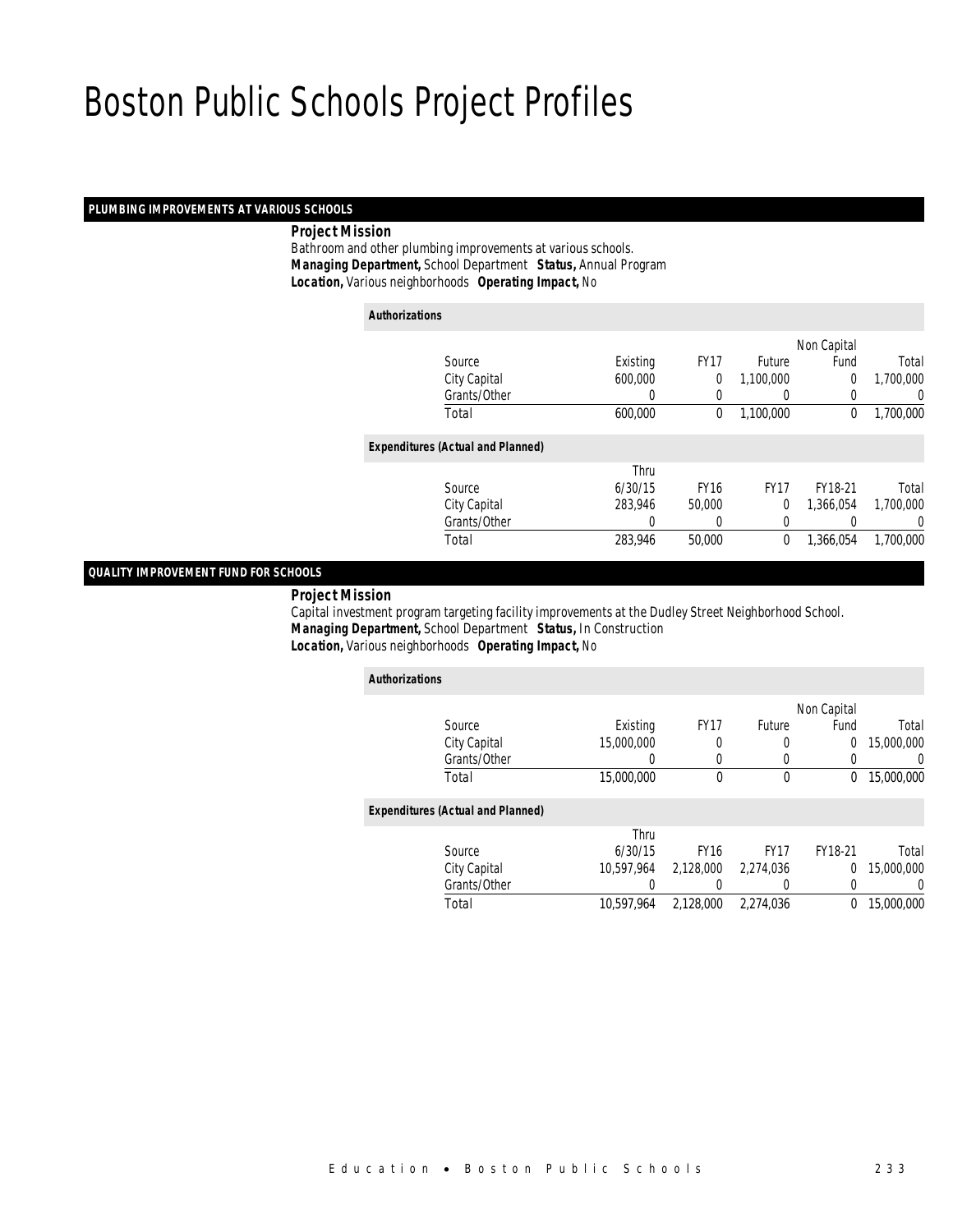### *QUINCY UPPER PILOT SCHOOL*

#### *Project Mission*

Conduct a feasibility study and develop schematic design plans in conjunction with the Massachusetts School Building Authority that results in the construction or renovation of a facility that supports the requirements of the Josiah Quincy Upper School.

*Managing Department,* Public Facilities Department *Status,* Study Underway*Location,* Bay Village *Operating Impact,* No

| <b>Authorizations</b>                    |           |             |             |             |           |
|------------------------------------------|-----------|-------------|-------------|-------------|-----------|
|                                          |           |             |             | Non Capital |           |
| Source                                   | Existing  | <b>FY17</b> | Future      | Fund        | Total     |
| City Capital                             | U         | 0           |             | $\Omega$    | 0         |
| Grants/Other                             | 1,700,000 | 0           | 0           | 0           | 1,700,000 |
| Total                                    | 1,700,000 | 0           | $\theta$    | 0           | 1,700,000 |
| <b>Expenditures (Actual and Planned)</b> |           |             |             |             |           |
|                                          | Thru      |             |             |             |           |
| Source                                   | 6/30/15   | <b>FY16</b> | <b>FY17</b> | FY18-21     | Total     |
| City Capital                             | 0         | 0           |             |             | 0         |
| Grants/Other                             | 0         | 700,000     | 1,000,000   | $\Omega$    | 1,700,000 |
| Total                                    | 0         | 700,000     | 1,000,000   | 0           | 1.700.000 |

#### *ROOF OR BOILER REPLACEMENTS AT 5 SCHOOLS*

#### *Project Mission*

Replace roofs at McCormack School and Dever School; replace boilers at Channing School, Condon School, and Boston Latin School in conjunction with the Massachusetts School Building Authority's Accelerated Repair Program. *Managing Department,* Public Facilities Department *Status,* New Project*Location,* Various neighborhoods *Operating Impact,* No

| <b>Authorizations</b>                    |          |             |             |             |         |
|------------------------------------------|----------|-------------|-------------|-------------|---------|
|                                          |          |             |             | Non Capital |         |
| Source                                   | Existing | <b>FY17</b> | Future      | Fund        | Total   |
| City Capital                             | 0        | 207,180     | 0           | 0           | 207,180 |
| Grants/Other                             | 0        | 392,820     | 0           | $\Omega$    | 392,820 |
| Total                                    | 0        | 600,000     | $\mathbf 0$ | 0           | 600,000 |
| <b>Expenditures (Actual and Planned)</b> |          |             |             |             |         |
|                                          | Thru     |             |             |             |         |
| Source                                   | 6/30/15  | <b>FY16</b> | <b>FY17</b> | FY18-21     | Total   |
| City Capital                             | 0        | $\Omega$    | 207,180     | 0           | 207,180 |
| Grants/Other                             | 0        | 0           | 392,820     | 0           | 392,820 |
| Total                                    | 0        | 0           | 600,000     | $\theta$    | 600,000 |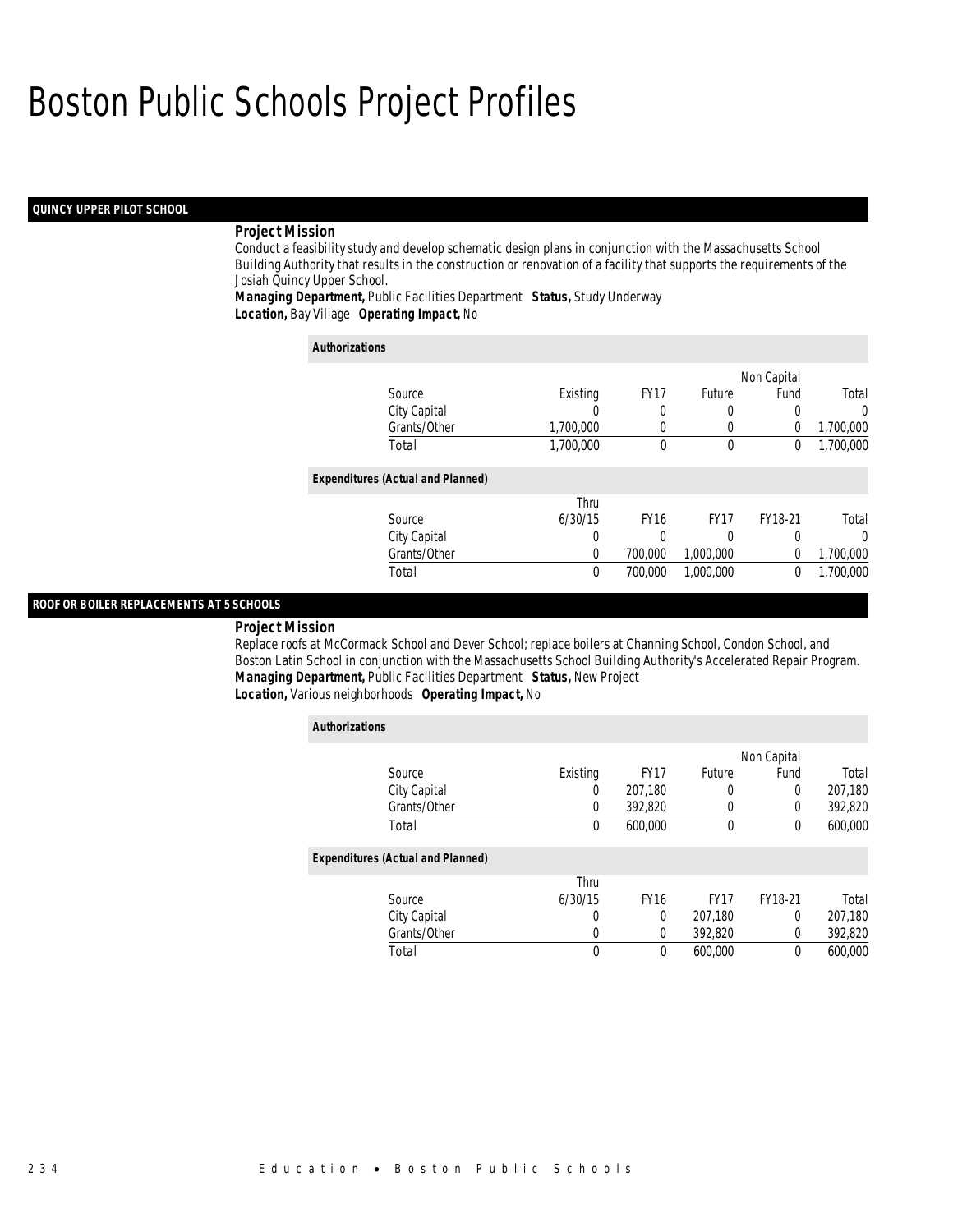#### *ROOF REPLACEMENT AT VARIOUS SCHOOLS*

#### *Project Mission*

 Replace roofs at various school locations. *Managing Department,* School Department *Status,* Annual Program*Location,* Various neighborhoods *Operating Impact,* No

| <b>Authorizations</b>                    |           |             |             |             |           |
|------------------------------------------|-----------|-------------|-------------|-------------|-----------|
|                                          |           |             |             | Non Capital |           |
| Source                                   | Existing  | <b>FY17</b> | Future      | Fund        | Total     |
| City Capital                             | 5,112,973 | 0           | 1,887,027   | 0           | 7.000.000 |
| Grants/Other                             | 0         | 0           | 0           | 0           | 0         |
| Total                                    | 5,112,973 | 0           | 1,887,027   | 0           | 7,000,000 |
| <b>Expenditures (Actual and Planned)</b> |           |             |             |             |           |
|                                          | Thru      |             |             |             |           |
| Source                                   | 6/30/15   | <b>FY16</b> | <b>FY17</b> | FY18-21     | Total     |
| City Capital                             | 2,814,636 | 0           | 0           | 4.185.364   | 7.000.000 |
| Grants/Other                             |           | 0           | 0           |             | 0         |
| Total                                    | 2,814,636 | 0           | 0           | 4,185,364   | 7.000.000 |

## *SCHOOL FACILITIES MASTER PLAN*

#### *Project Mission*

 Develop a comprehensive, strategic long-range facilities master plan for Boston Public Schools that is cognizant of needs across all neighborhoods and anticipates shifts in the student population. *Managing Department,* Public Facilities Department *Status,* Study Underway

## *Location,* Various neighborhoods *Operating Impact,* No

| <b>Authorizations</b>                    |           |             |             |             |           |
|------------------------------------------|-----------|-------------|-------------|-------------|-----------|
|                                          |           |             |             | Non Capital |           |
| Source                                   | Existing  | <b>FY17</b> | Future      | Fund        | Total     |
| City Capital                             | 1,920,000 | 0           | $\left($    | 0           | 1,920,000 |
| Grants/Other                             | 0         | 0           | 0           |             | $\Omega$  |
| Total                                    | 1,920,000 | 0           | $\theta$    | 0           | 1,920,000 |
| <b>Expenditures (Actual and Planned)</b> |           |             |             |             |           |
|                                          | Thru      |             |             |             |           |
| Source                                   | 6/30/15   | <b>FY16</b> | <b>FY17</b> | FY18-21     | Total     |
| City Capital                             | 16.995    | 770.000     | 933,005     | 200,000     | 1,920,000 |
| Grants/Other                             | 0         |             |             |             | $\left($  |
| Total                                    | 16,995    | 770.000     | 933.005     | 200,000     | 1.920.000 |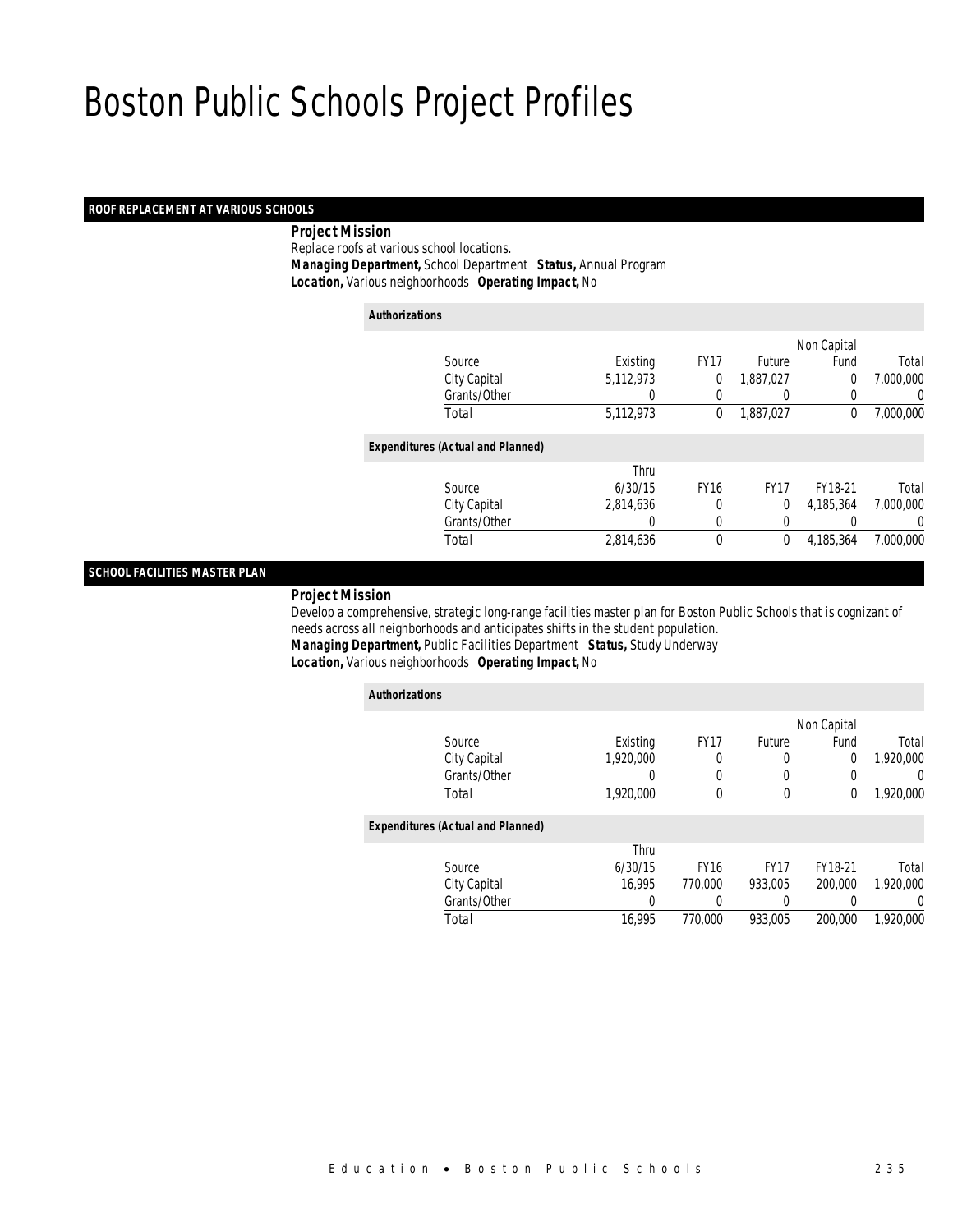#### *SCHOOL YARD IMPROVEMENTS AT MURPHY SCHOOL*

#### *Project Mission*

Design and construction of school yard improvements at the Murphy School. *Managing Department,* Public Facilities Department *Status,* In Construction*Location,* Dorchester *Operating Impact,* No

| <b>Authorizations</b>                    |          |             |             |                  |                |
|------------------------------------------|----------|-------------|-------------|------------------|----------------|
|                                          |          |             |             | Non Capital      |                |
| Source                                   | Existing | <b>FY17</b> | Future      | Fund             | Total          |
| City Capital                             | 695,000  | 0           | 0           | 0                | 695,000        |
| Grants/Other                             | $\left($ | $\left($    | 0           | $\left( \right)$ | 0              |
| Total                                    | 695,000  | 0           | 0           | 0                | 695,000        |
| <b>Expenditures (Actual and Planned)</b> |          |             |             |                  |                |
|                                          | Thru     |             |             |                  |                |
| Source                                   | 6/30/15  | <b>FY16</b> | <b>FY17</b> | FY18-21          | Total          |
| City Capital                             | 0        | 50,000      | 645,000     | 0                | 695,000        |
| Grants/Other                             | 0        | 0           | 0           | 0                | $\overline{0}$ |
| Total                                    | 0        | 50,000      | 645,000     | 0                | 695,000        |

## *SCHOOL YARD IMPROVEMENTS AT OHRENBERGER SCHOOL*

*Project Mission* 

Install new play structures, safety surfacing, and landscaping improvements. *Managing Department,* School Department *Status,* In Construction*Location,* West Roxbury *Operating Impact,* No

| <b>Authorizations</b>                    |          |             |             |             |         |
|------------------------------------------|----------|-------------|-------------|-------------|---------|
|                                          |          |             |             | Non Capital |         |
| Source                                   | Existing | <b>FY17</b> | Future      | Fund        | Total   |
| City Capital                             | 376,000  | 0           | 0           | 0           | 376,000 |
| Grants/Other                             |          | 0           | 0           | 0           |         |
| Total                                    | 376,000  | 0           | 0           | 0           | 376,000 |
| <b>Expenditures (Actual and Planned)</b> |          |             |             |             |         |
|                                          | Thru     |             |             |             |         |
| Source                                   | 6/30/15  | <b>FY16</b> | <b>FY17</b> | FY18-21     | Total   |
| City Capital                             | 0        | 125,000     | 251.000     | $\Omega$    | 376,000 |
| Grants/Other                             |          | 0           | 0           | 0           |         |
| Total                                    | $\theta$ | 125,000     | 251,000     | 0           | 376,000 |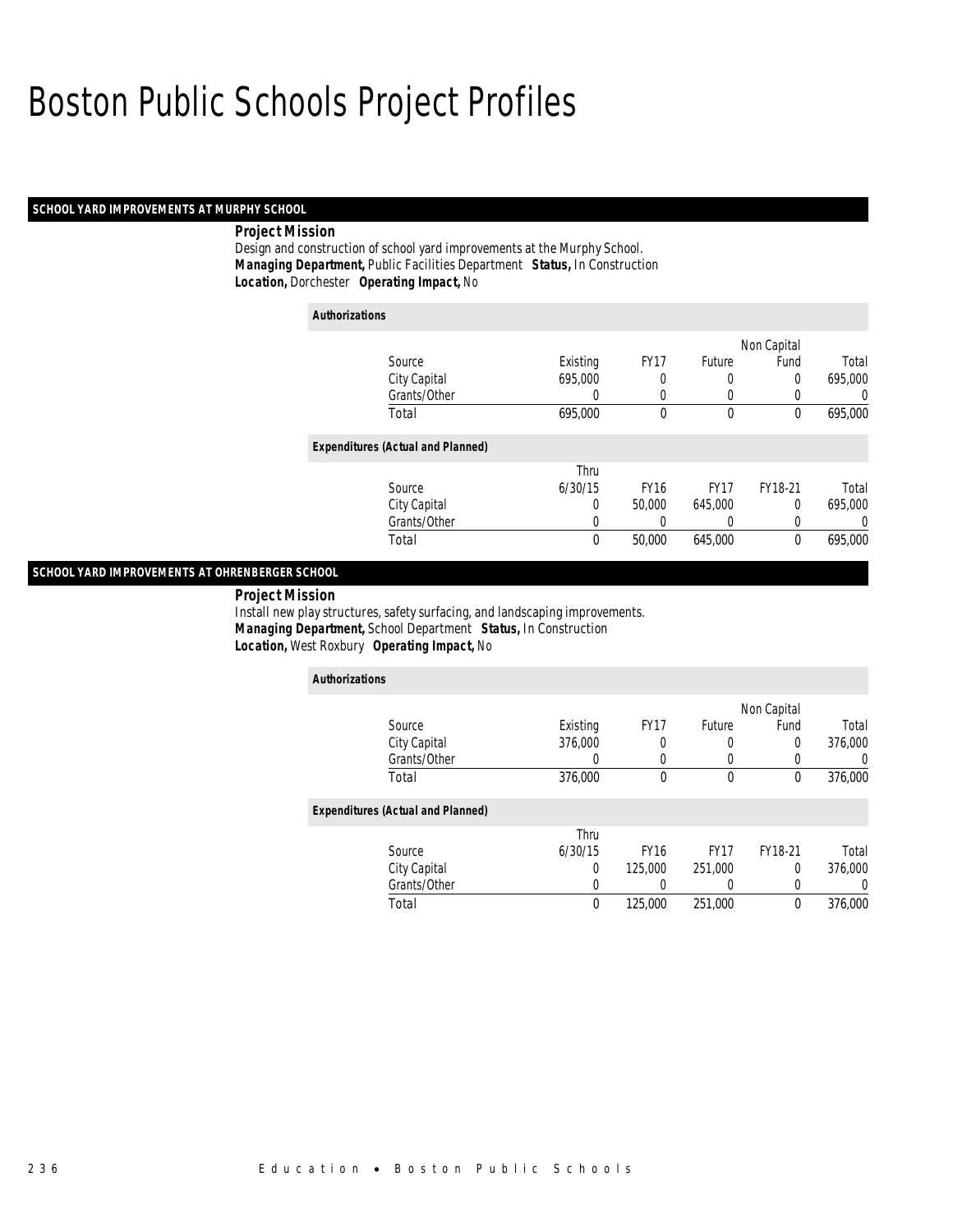## *SCHOOL YARD IMPROVEMENTS AT SUMNER SCHOOL*

*Project Mission*

 Install new play structure, safety surfacing, and landscaping improvements. *Managing Department,* School Department *Status,* New Project*Location,* Roslindale *Operating Impact,* No

| <b>Authorizations</b> |                                          |             |              |             |              |         |
|-----------------------|------------------------------------------|-------------|--------------|-------------|--------------|---------|
|                       |                                          |             |              |             | Non Capital  |         |
|                       | Source                                   | Existing    | <b>FY17</b>  | Future      | Fund         | Total   |
|                       | City Capital                             | 250,000     | 0            | 0           | 0            | 250,000 |
|                       | Grants/Other                             | $\left($    | 0            | 0           | 0            | 0       |
|                       | Total                                    | 250,000     | $\mathbf{0}$ | 0           | $\mathbf{0}$ | 250,000 |
|                       | <b>Expenditures (Actual and Planned)</b> |             |              |             |              |         |
|                       |                                          | Thru        |              |             |              |         |
|                       | Source                                   | 6/30/15     | <b>FY16</b>  | <b>FY17</b> | FY18-21      | Total   |
|                       | City Capital                             | 0           | $\theta$     | 50,000      | 200,000      | 250,000 |
|                       | Grants/Other                             | 0           | 0            |             | 0            | 0       |
|                       | Total                                    | $\mathbf 0$ | 0            | 50,000      | 200,000      | 250,000 |
|                       |                                          |             |              |             |              |         |

## *SCHOOL YARD REPAIRS*

#### *Project Mission*

 Repairs and refurbishment of previously completed Boston Schoolyard Initiative sites. *Managing Department,* School Department *Status,* Annual Program*Location,* Various neighborhoods *Operating Impact,* No

| <b>Authorizations</b>                    |           |             |               |             |           |
|------------------------------------------|-----------|-------------|---------------|-------------|-----------|
|                                          |           |             |               | Non Capital |           |
| Source                                   | Existing  | <b>FY17</b> | <b>Future</b> | Fund        | Total     |
| City Capital                             | 1,300,000 | 0           | 355,500       | 0           | 1.655.500 |
| Grants/Other                             | 0         |             |               | 0           | 0         |
| Total                                    | 1,300,000 | $\mathbf 0$ | 355,500       | 0           | 1,655,500 |
| <b>Expenditures (Actual and Planned)</b> |           |             |               |             |           |
|                                          | Thru      |             |               |             |           |
| Source                                   | 6/30/15   | <b>FY16</b> | <b>FY17</b>   | FY18-21     | Total     |
| City Capital                             | 725.501   | 200,000     | 200,000       | 529.999     | 1.655.500 |
| Grants/Other                             | 0         |             | 0             | 0           | $\left($  |
| Total                                    | 725,501   | 200,000     | 200,000       | 529.999     | 1.655.500 |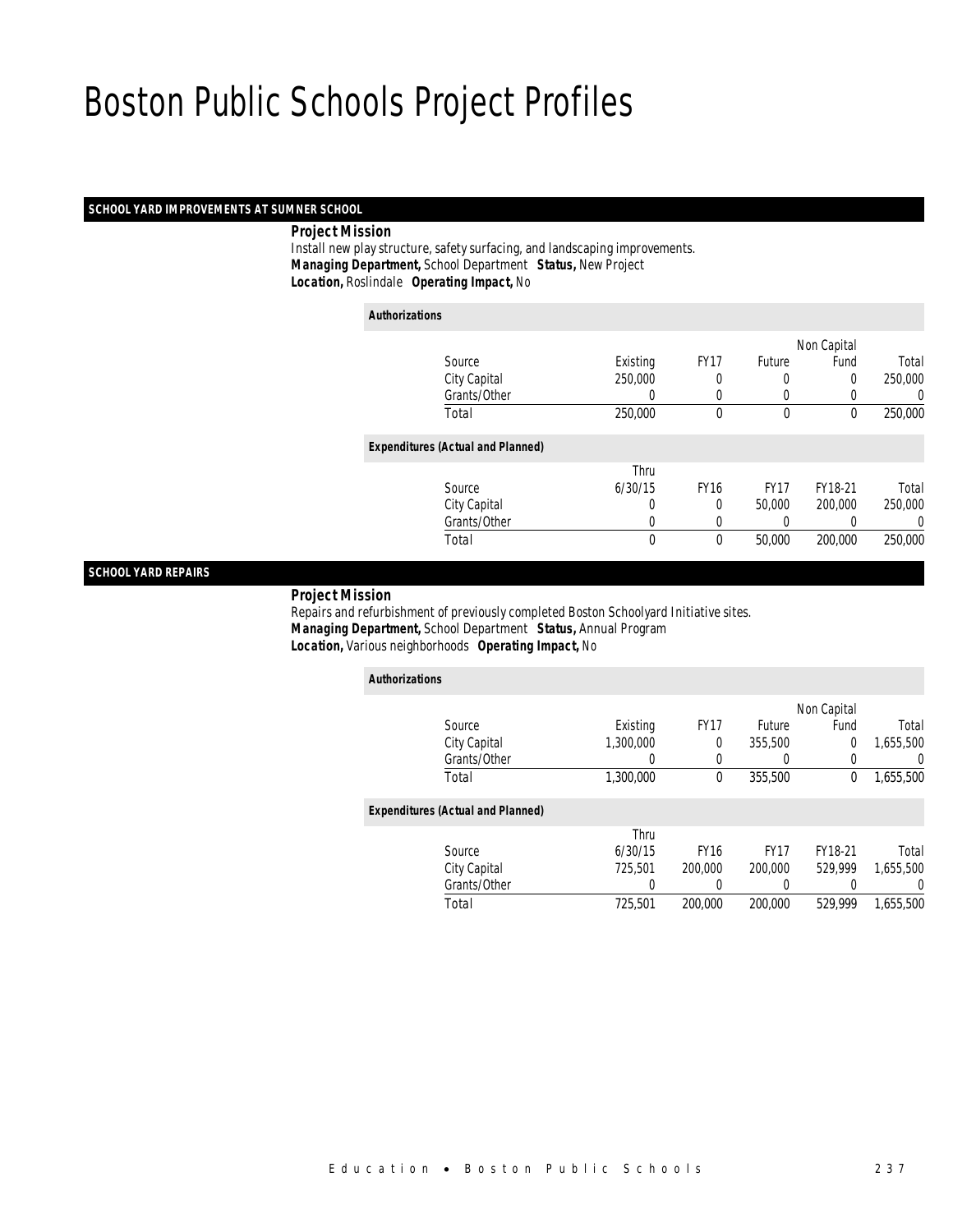#### *SECURITY RELATED IMPROVEMENTS AT VARIOUS SCHOOLS*

#### *Project Mission*

Install intercom and clock systems, re-key doors, expand card access, replace smoke doors, install motion detectors and other security related improvements.

*Managing Department,* School Department *Status,* Annual Program

*Location,* Various neighborhoods *Operating Impact,* No

| <b>Authorizations</b>                    |           |             |             |             |           |  |
|------------------------------------------|-----------|-------------|-------------|-------------|-----------|--|
|                                          |           |             |             | Non Capital |           |  |
| Source                                   | Existing  | <b>FY17</b> | Future      | Fund        | Total     |  |
| City Capital                             | 3.000.000 | 2,000,000   | 1,500,000   | 0           | 6,500,000 |  |
| Grants/Other                             |           |             |             | 0           | 0         |  |
| Total                                    | 3,000,000 | 2,000,000   | 1,500,000   | 0           | 6,500,000 |  |
| <b>Expenditures (Actual and Planned)</b> |           |             |             |             |           |  |
|                                          | Thru      |             |             |             |           |  |
| Source                                   | 6/30/15   | <b>FY16</b> | <b>FY17</b> | FY18-21     | Total     |  |
| City Capital                             | 1.094.900 | 800,000     | 1.000.000   | 3.605.100   | 6,500,000 |  |
| Grants/Other                             | 0         |             |             |             | 0         |  |
| Total                                    | 1.094.900 | 800,000     | 1.000.000   | 3.605.100   | 6,500,000 |  |

## *TECHNOLOGY INFRASTRUCTURE II*

#### *Project Mission*

Upgrades to technology infrastructure in support of 21st century learning. *Managing Department,* School Department *Status,* Annual Program*Location,* Various neighborhoods *Operating Impact,* Yes

| <b>Authorizations</b>                    |           |             |             |             |                  |  |
|------------------------------------------|-----------|-------------|-------------|-------------|------------------|--|
|                                          |           |             |             | Non Capital |                  |  |
| Source                                   | Existing  | <b>FY17</b> | Future      | Fund        | Total            |  |
| City Capital                             | 3.000.000 | 6.000.000   | 6,000,000   | 0           | 15,000,000       |  |
| Grants/Other                             | 0         | 0           |             | $\Omega$    | U                |  |
| Total                                    | 3,000,000 | 6.000.000   | 6,000,000   | 0           | 15,000,000       |  |
| <b>Expenditures (Actual and Planned)</b> |           |             |             |             |                  |  |
|                                          | Thru      |             |             |             |                  |  |
| Source                                   | 6/30/15   | <b>FY16</b> | <b>FY17</b> | FY18-21     | Total            |  |
| City Capital                             | 0         | 3,000,000   | 3,000,000   | 9,000,000   | 15,000,000       |  |
| Grants/Other                             | 0         |             |             |             | $\left( \right)$ |  |
| Total                                    | 0         | 3,000,000   | 3.000.000   | 9.000.000   | 15,000,000       |  |